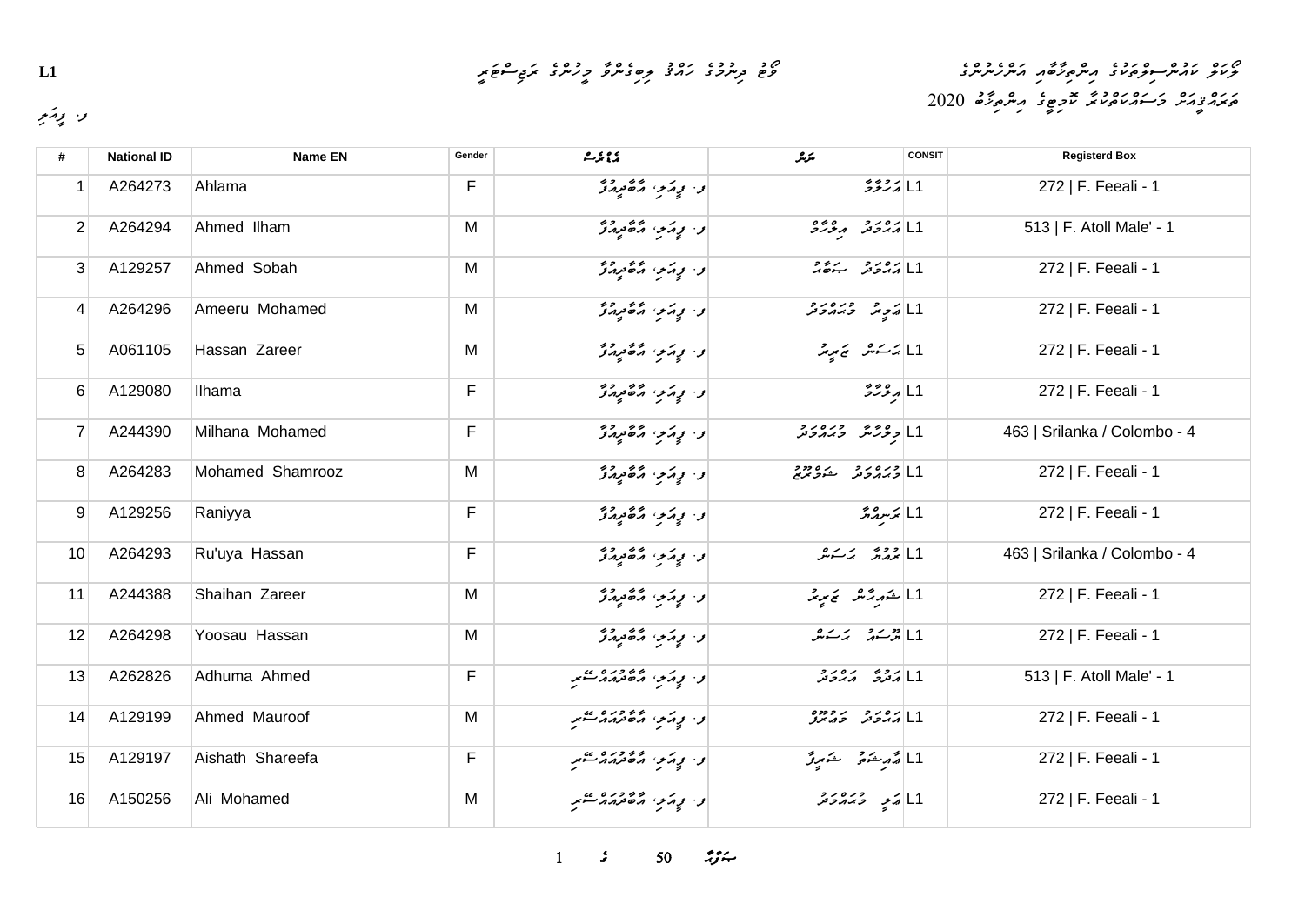*sCw7q7s5w7m< o<n9nOoAw7o< sCq;mAwBoEw7q<m; wBm;vB* م من المرة المرة المرة المرجع المرجع في المركبة 2020<br>مجم*د المريض المربوط المربع المرجع في المراجع المركبة* 

| 17              | A054125 | Aminath Shareefa    | $\mathsf F$  | و ورو، مەدرە مەر                 | L1 مَرْحِ سَوَ سَوَ سِرْزٌ                 | 463   Srilanka / Colombo - 4 |
|-----------------|---------|---------------------|--------------|----------------------------------|--------------------------------------------|------------------------------|
| 18              | A262825 | Amjadh Ahmed        | M            | و و مرد مقدم مس                  | L1 , ژوي تر در د                           | 513   F. Atoll Male' - 1     |
| 19              | A129198 | Fathimath Mohamed   | $\mathsf F$  | و. وٍ مَرْدٍ، مُصْرَمَ مَرَ مِنْ | L1 <i>وُّجِوَدُو</i> دَيَرُ <i>دُ</i> د    | 272   F. Feeali - 1          |
| 20              | A244373 | Inash Shareef       | M            | و. ومر و معمد مده سم             | L1 مِسَّرْتْہ خَمَعِيْرٌ                   | 463   Srilanka / Colombo - 4 |
| 21              | A129194 | Khadeeja Ali        | $\mathsf F$  | و . و مر و از محمد مر من         | L1 دَمِيعٌ     رَمِ                        | 272   F. Feeali - 1          |
| 22              | A055718 | Mohamed Ali         | M            | و. وأرد المقدم من                | L1 <i>وَبَرْدُوَنْھُ مَ</i> عِ             | 272   F. Feeali - 1          |
| 23              | A101826 | Ahmed Najeeb        | M            | اور ويرتو، برهيد                 | L1  رَرُدَ دَ سَ سَ صَ                     | 272   F. Feeali - 1          |
| 24              | A227943 | Mohamed Zihan Ahmed | M            | اور ومكور مجلوبكر                | 1] <i>ورورو بي ژ</i> مر <sub>م پرو</sub> ر | 272   F. Feeali - 1          |
| 25              | A129083 | Raufa Ahmed         | F            | ار، ويربو، ماسيلا                | L1 <i>بَدْهُ قُدْ دُ</i> حَمَّدُ           | 272   F. Feeali - 1          |
| 26              | A129088 | Thuhufa Ahmed       | $\mathsf{F}$ | ار، رِيرَمُ، ايسمه               | L1 <i>وده پره دو</i>                       | 272   F. Feeali - 1          |
| 27              | A129082 | Ulfa Ahmed          | F            | اور ويركوا المسرنم               | L1 پروژ پروژنر                             | 272   F. Feeali - 1          |
| 28              | A262859 | Abdulla Asim        | M            | و- وٍمَعٍ، مُّسْوَمُّعُومٌ       | L1 مَهْ مِّرَاللَّهُ مَّ سِوْ              | 272   F. Feeali - 1          |
| 29              | A010643 | Ahmed Asim          | M            | ار، روكر المحافظ من المحدد الم   | L1 <i>مَدْوَنْ مُ</i> سِوْ                 | 272   F. Feeali - 1          |
| 30 <sup>°</sup> | A129218 | Asima Ali           | $\mathsf F$  | ادا وٍ رَسِ الْمُسْافَسْعِيقَ    | L1 م <sup>ح</sup> بور محمو                 | 272   F. Feeali - 1          |
| 31              | A129217 | Azeema Ali          | F            | و. وٍمَنْ مُسَافَسُونَ           | L1 <i>ڇُپوءُ ڇُ</i> پِ                     | 272   F. Feeali - 1          |
| 32              | A132913 | Azma Ali            | F            | وسوخوس المستوقيمون               | L1 رَج دَمِ                                | 272   F. Feeali - 1          |
| 33              | A129078 | Husna Moosa         | $\mathsf F$  | والإمكن مكووفرة                  | $23$ $22$ $11$                             | 272   F. Feeali - 1          |

*2 sC 50 nNw?mS*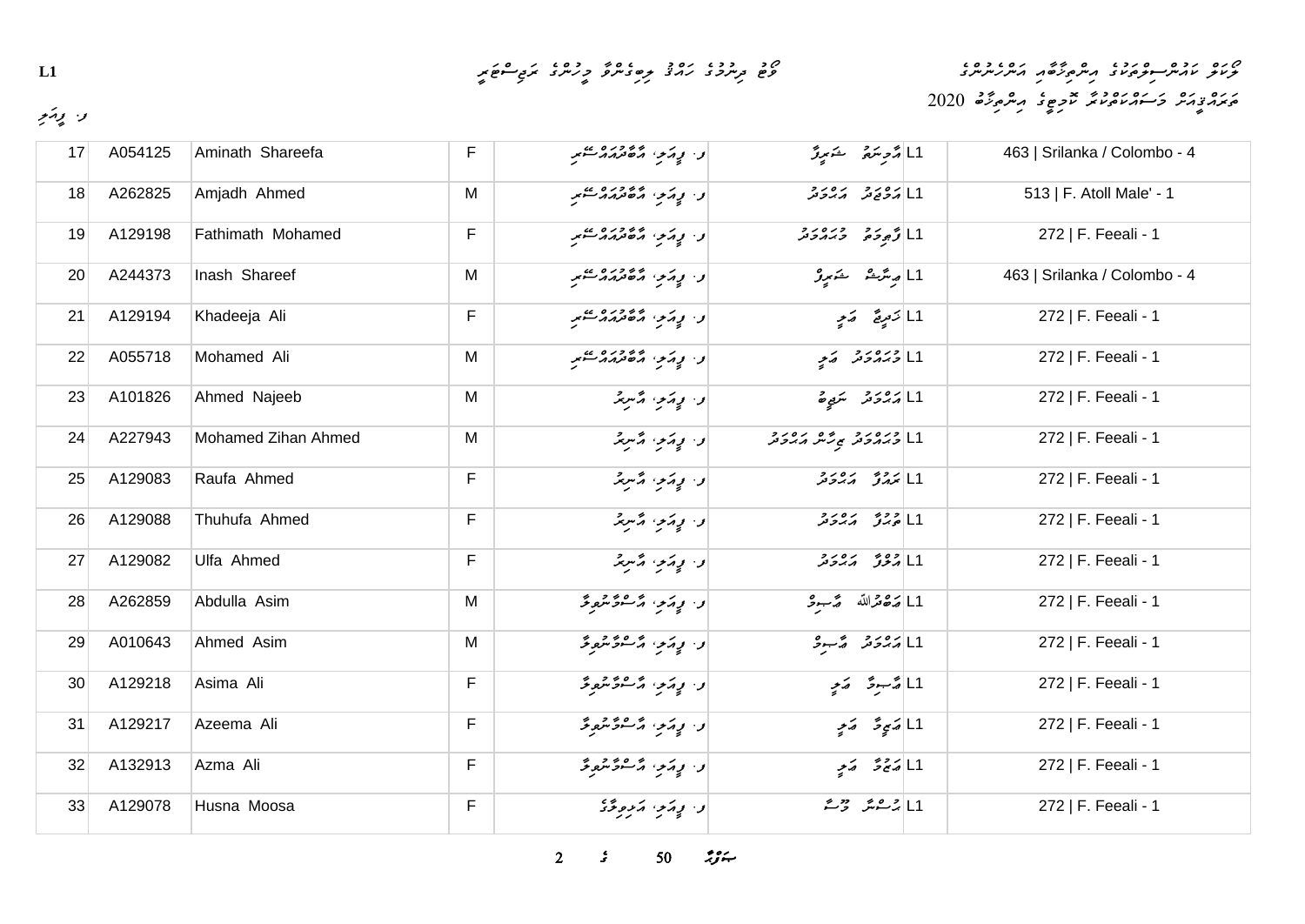*sCw7q7s5w7m< o<n9nOoAw7o< sCq;mAwBoEw7q<m; wBm;vB* م من المرة المرة المرة المرجع المرجع في المركبة 2020<br>مجم*د المريض المربوط المربع المرجع في المراجع المركبة* 

| 34 | A044345 | Abdul Rahman Hussain  | M            | اوسمي تمريح تجويح تحا       | L1 <i>مەمەمەدە بىر بىر بىر بىر</i>                  | 272   F. Feeali - 1      |
|----|---------|-----------------------|--------------|-----------------------------|-----------------------------------------------------|--------------------------|
| 35 | A129094 | Aishath Niuma         | F            | وا وٍ مَرِ مَرِ مَرَّوَّةً  | L1 مَّہشَمَّ سِمْرَةً                               | 272   F. Feeali - 1      |
| 36 | A265504 | <b>Abdul Rasheed</b>  | M            | و- وٍمَرَمٍ، مُرْسِيرٌ مَرُ | L1 رَەقەرە ئەنەبەر                                  | 272   F. Feeali - 1      |
| 37 | A129277 | Ahmed Saaneez         | M            | وا وٍمَوا مُسَيَّرَ مُنْ    | L1 رَمَرْدَتْرَ سَمَّسِيَّ                          | 272   F. Feeali - 1      |
| 38 | A261699 | Ali Asween            | M            | اور ويمور ماسلونگر          | L1 <i>چَرِ پَرَ هُوِينَ</i> ر                       | 272   F. Feeali - 1      |
| 39 | A071299 | Haseema Abdul Rasheed | $\mathsf{F}$ | اور ويزوا المسترس           | L1 ئەسىر <i>ۇ مەھەرمەخ</i> ىسى <i>ر</i>             | 272   F. Feeali - 1      |
| 40 | A129276 | Hasma Abdul Rasheed   | F            | اور ويمور ماسلونگر          | L1 ئەشىۋە مەھ <i>ەرە بىر</i> ىئونىر                 | 272   F. Feeali - 1      |
| 41 | A259954 | Samuaath Rasheed      | $\mathsf F$  | وا ومكوا محاسنهم            | L1 س <i>ئۇم<sup>ۇم</sup>ۇ</i> برَ <sub>ىشو</sub> مۇ | 272   F. Feeali - 1      |
| 42 | A244406 | Shain Abdulla         | M            | و. وٍمَعٍ، مُستَرَسٌ        | L1 څم <i>ر شه ش</i> ه ترالله                        | 126   B. Thulhaadhoo - 3 |
| 43 | A096210 | Shareefa Ibrahim      | $\mathsf{F}$ | اور ويزوا المسترس           | L1 خوروً م <i>ەھمەر</i> 3                           | 272   F. Feeali - 1      |
| 44 | A129275 | Shihama Abdul Rasheed | $\mathsf F$  | ار، روزیر، اژگسترنتر        | L1 جر <i>زۇ مەمەمەمۇ</i> مۇر                        | 272   F. Feeali - 1      |
| 45 | A129262 | Ahmed Shareef         | M            | و٠ وٍ ٦ مَرَ د عمر ١        | L1 <i>مەندى ئىمبى</i> ر                             | 272   F. Feeali - 1      |
| 46 | A129261 | Aishath Rasheeda      | $\mathsf F$  | والإمكام الممام المستعمدة   | L1 مُّەمِسْتَمْ كَرَسْوِتْرٌ                        | 272   F. Feeali - 1      |
| 47 | A073921 | Ali Shareef           | M            | و. وٍمَنْ مُمَسِّعِمَةٌ     | L1  رَمِ شَمِيرٌ                                    | 272   F. Feeali - 1      |
| 48 | A069260 | Aminath Rasheeda      | $\mathsf F$  | و٠ وٍ ٦ مَرَ د عمر د        | L1 مۇج <sup>ىرى</sup> ئىر ئىسىدىگە                  | 289   Th. Vilufushi - 2  |
| 49 | A128541 | Fathmath Rasheedha    | F            | ن وٍ مَنْ مَمْ شَمِيمَوٌ    | L1 <i>وَّجوحَ</i> عْ مَمَسْبِعْدَ                   | 272   F. Feeali - 1      |
| 50 | A129263 | Hafsa Ibrahim         | $\mathsf F$  | ن وٍ مَرَ مَمْ سَمِيمَرٌ    | L1 بروج م <b>ەئ</b> رىبى                            | 272   F. Feeali - 1      |

**3** *3* **<b>50** *f f s*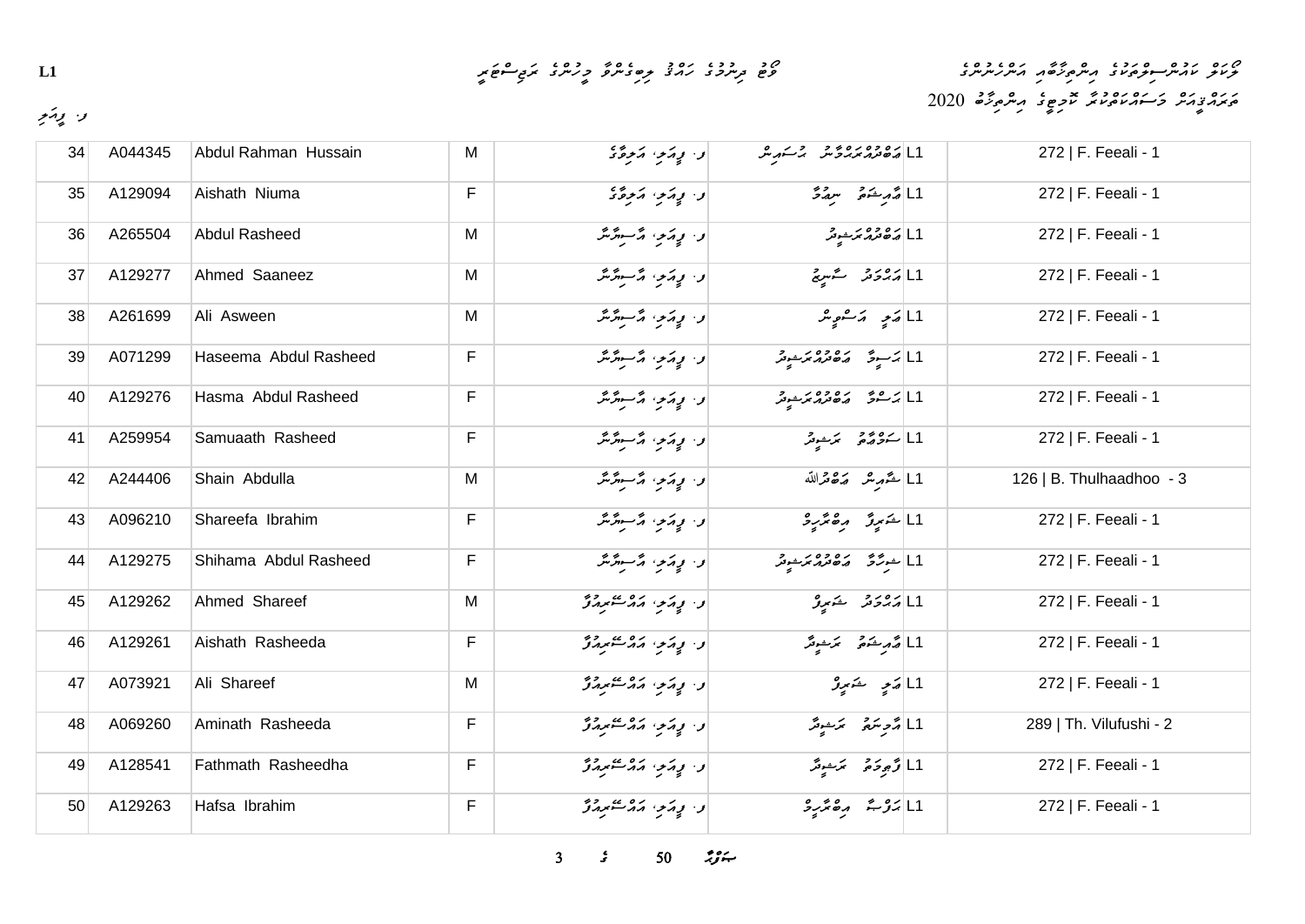*sCw7q7s5w7m< o<n9nOoAw7o< sCq;mAwBoEw7q<m; wBm;vB* م من المرة المرة المرة المرجع المرجع في المركبة 2020<br>مجم*د المريض المربوط المربع المرجع في المراجع المركبة* 

| 51 | A129208 | Ibrahim Khaleel   | M           | ن پەتو، مەسىمەت              | L1 ب <i>ر&amp;ټڙر وي ڏوِي</i>               | 272   F. Feeali - 1      |
|----|---------|-------------------|-------------|------------------------------|---------------------------------------------|--------------------------|
| 52 | A129260 | Mariyam Rasheeda  | F           | اور ومكور ممار مصر وو        | L1  <i>5نگەدى - م</i> ەنبەن <i>گ</i>        | 272   F. Feeali - 1      |
| 53 | A261359 | Mohamed Ibrahim   | M           | ن وٍ مَسْ مَسْتَعْرَى        | L1  <i>دبرەرو م</i> ەئزىرى                  | 513   F. Atoll Male' - 1 |
| 54 | A238470 | Afrah Ali Shareef | M           | وسوچي په در معدده            | L1  پَرُوْتُرُدُ کَرِ مِنْ حَدَيْرُوْ       | 350   GDh. Vaadhoo - 1   |
| 55 | A129132 | Aminath Shauna    | F           | ل کړې په په ده ده ده ده ده د | L1 أَمَّ حِسَنَةً مُسَوَّرَ مَّتَّ          | 272   F. Feeali - 1      |
| 56 | A238478 | Jazlee Ali        | F           | و . و پرس امروز ۲۵ و د       | L1  <sub>تح</sub> ج محتجم تحتجي             | 513   F. Atoll Male' - 1 |
| 57 | A238483 | Mohamed Sofvan    | M           | و . و پرس امروز ۵۶۰۰         | L1  <i>دبرەرەپ بەۋەتگ</i>                   | 513   F. Atoll Male' - 1 |
| 58 | A129131 | Zaheera Mohamed   | F           | وسومنوس متوى سعروه           | L1 ئ <sub>ى پە</sub> ئز بەللەر دېر          | 272   F. Feeali - 1      |
| 59 | A129133 | Zuhaira Mohamed   | $\mathsf F$ | او . وٍ پڑو ، پروه دوه .     | L1 ىن ئىرىگە ئەيرە ئىر                      | 272   F. Feeali - 1      |
| 60 | A043007 | Abdulla Hameed    | M           | وا وٍمَوا مَعِيدٌ            | L1 رَجْعَتْراللَّهُ بَرَجِتْرُ              | 272   F. Feeali - 1      |
| 61 | A122184 | Ibrahim Naeem     | M           | ن وٍ پَسِ په په              | L1 رەئزىر ئىرگ                              | 513   F. Atoll Male' - 1 |
| 62 | A227898 | Mariyam Moosa     | $\mathsf F$ | وا وٍمَوا مَعِيدٌ            | $23$ $272$ $\le$ 11                         | 272   F. Feeali - 1      |
| 63 | A152779 | Mohamed Rameez    | M           | ادا ويمن معبدة               | L1  <i>وبروبرو برَوبي</i>                   | 272   F. Feeali - 1      |
| 64 | A261714 | Ahmed Vaseem      | M           | وسوميوس مجويتر               | L1  <i>ړې</i> وته <sub>قرسو</sub> و         | 513   F. Atoll Male' - 1 |
| 65 | A261712 | Aminath Nasha     | $\mathsf F$ | وا وٍ مَرَمٍ الْمُرْمِدَ     | L1 مُرْحِ مَرَى مَرْتُمْ __________________ | 272   F. Feeali - 1      |
| 66 | A244360 | Hussain Anil      | M           | ار، وٍړَو، رُوپر             | L1 بڑے پہ شہد محمد پر تقریبات               | 513   F. Atoll Male' - 1 |
| 67 | A261711 | Mohammed Imran    | M           | وا وٍ مَوا مُتَوَسَ          | L1 <i>دېرورو پومرس</i>                      | 272   F. Feeali - 1      |

*4 50*  $\frac{1}{2}$  *50*  $\frac{1}{2}$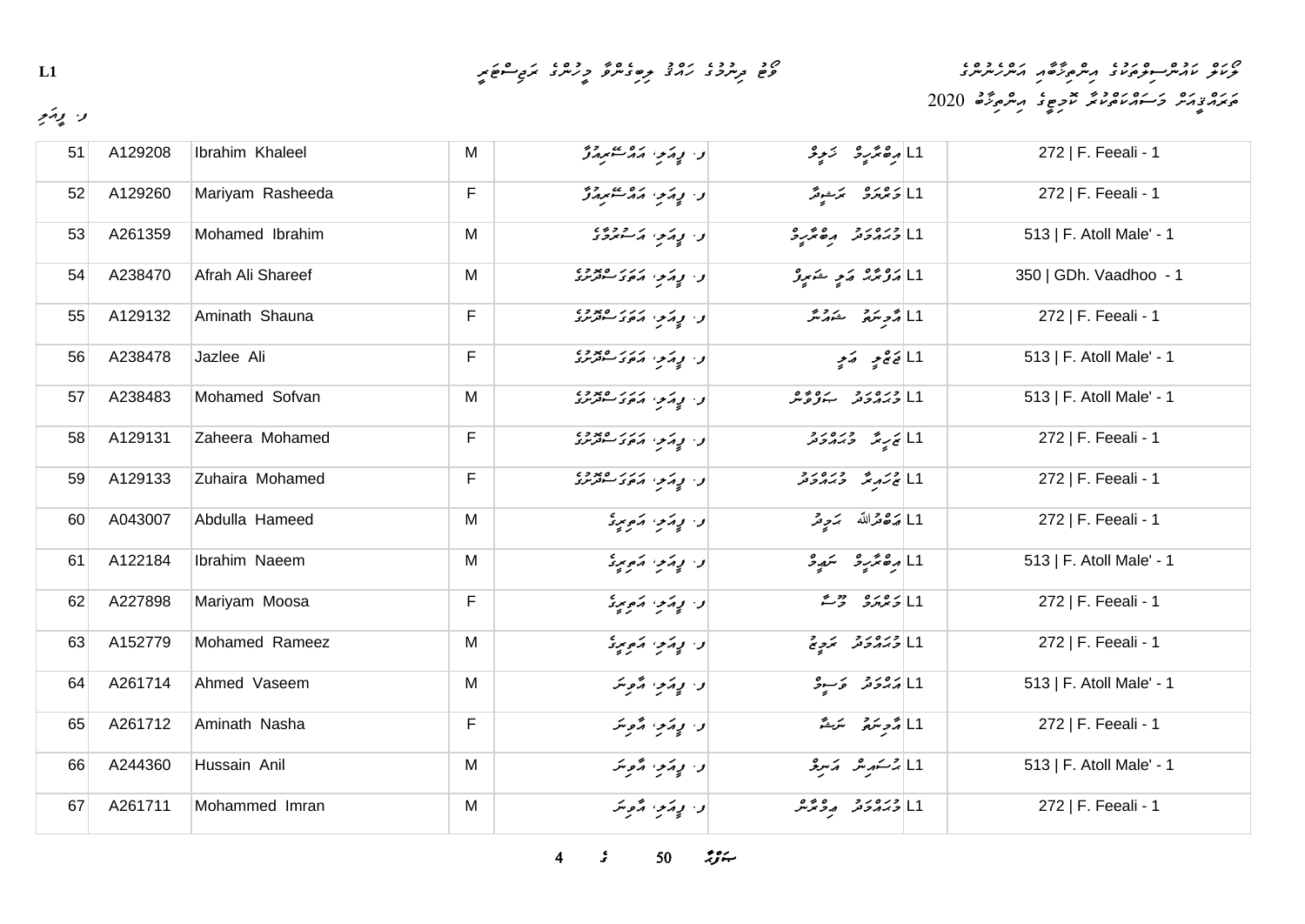*sCw7q7s5w7m< o<n9nOoAw7o< sCq;mAwBoEw7q<m; wBm;vB* م من المرة المرة المرة المرجع المرجع في المركبة 2020<br>مجم*د المريض المربوط المربع المرجع في المراجع المركبة* 

| 68 | A129201 | Nishreen Ahmed               | $\mathsf F$ | اور وٍ مَرَمٍ، مَرَّوِ مَرَ | L1 سرڪميري <i>گ مذڪ</i> فر             | 272   F. Feeali - 1      |
|----|---------|------------------------------|-------------|-----------------------------|----------------------------------------|--------------------------|
| 69 | A227920 | Abdulla Shareef              | M           | الاستجدة فيجي               | L1 مَەھىراللە خ <i>ەمرى</i> ر          | 272   F. Feeali - 1      |
| 70 | A129669 | Ahmed Shareef                | M           | والإمكن كالمحكى             | L1 <i>ړې دی ـ شمېرو</i>                | 272   F. Feeali - 1      |
| 71 | A129668 | Hassan Manik                 | M           | ار په زمې ځونځو             | L1 ئەسەھە <i>ي بىرى</i> ق              | 513   F. Atoll Male' - 1 |
| 72 | A227917 | Hussain Shareef              | M           | اور ومكور كالمحمومي         | L1 پرستمبر ش متعریق<br>سیاست           | 513   F. Atoll Male' - 1 |
| 73 | A129216 | Mohamed Ibrahim              | M           | و . وٍ مَرَمَ کَ کَمَ کَ    | L1 دبره در مقتربه د                    | 513   F. Atoll Male' - 1 |
| 74 | A129062 | Shareefa Manike              | F           | ار پېښو، ځونځو              | L1 شەمرى <i>گ</i> ىرىتىكى              | 272   F. Feeali - 1      |
| 75 | A158527 | <b>Ahmed Mushrif Shafeeq</b> | M           | اور وٍ مَرَمَو، کار پری     | L1  رَرْدَوَتْر وَحْمَىنِ وْ حَمَوٍ وْ | 272   F. Feeali - 1      |
| 76 | A068212 | Aishath Arushee              | F           | اور ويمنوا كالمنعمى         | L1 مُرمِشَعْ مَرْمُشِي                 | 513   F. Atoll Male' - 1 |
| 77 | A049358 | Ali Shafeeg                  | M           | و . وٍ پرس کار ده           | 1L <i>مکو شون</i> ځ                    | 272   F. Feeali - 1      |
| 78 | A075431 | Ali Zahir                    | M           | والإمكوا كالمتعرى           | 1] رَمِ گَرِيْرُ                       | 272   F. Feeali - 1      |
| 79 | A128894 | Aminath Shahana              | F           | و . وٍ پرس کار ده           | L1 مَّ حِ سَمَّةَ شَدَّرْ سَّرَ        | 272   F. Feeali - 1      |
| 80 | A068211 | Fathimath Ruhushy            | $\mathsf F$ | وسوخوا كالممزى              | L1 <i>وُّجِوَدَة</i> بَرَبْرَ مِهِ     | 513   F. Atoll Male' - 1 |
| 81 | A238543 | Hawwa Ali                    | F           | اور ويمنوا كالمتعدى         |                                        | 513   F. Atoll Male' - 1 |
| 82 | A068214 | Mohamed Thahseen             | M           | و . وٍ مَرَ و کار الله و ،  | L1 <i>دېره ده د</i> ه کارونکر          | 272   F. Feeali - 1      |
| 83 | A012084 | Zahira Idrees                | F           | و . وٍ پرس کار ده           | L1  تج سِعَمَّة مستقريب مستقب          | 272   F. Feeali - 1      |
| 84 | A232624 | Ahmed Shaah                  | M           | ن پەترە قەتلاشى             | $22 - 222$                             | 272   F. Feeali - 1      |

 $5$   $5$   $50$   $75$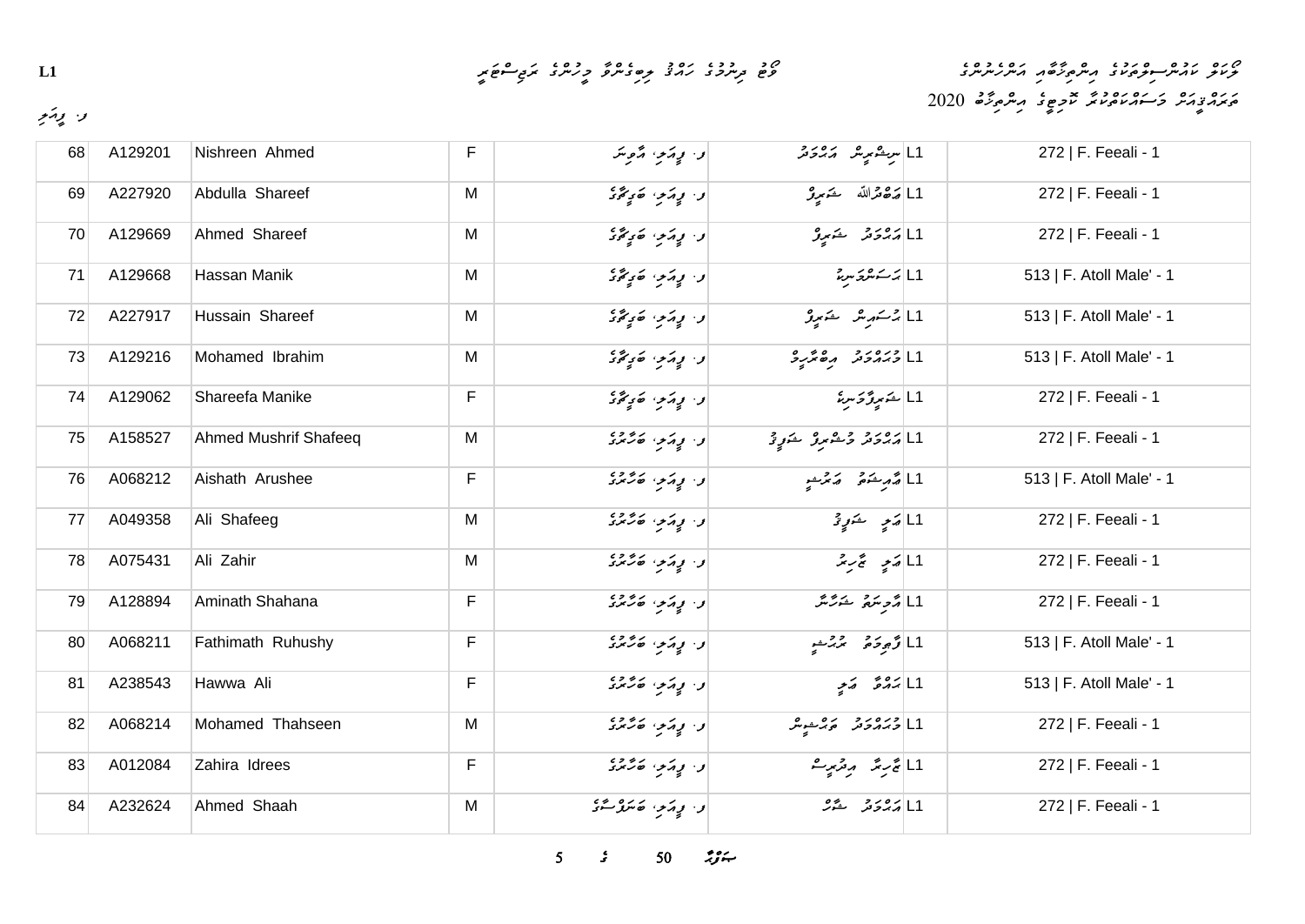*sCw7q7s5w7m< o<n9nOoAw7o< sCq;mAwBoEw7q<m; wBm;vB* م من المرة المرة المرة المرجع المرجع في المركبة 2020<br>مجم*د المريض المربوط المربع المرجع في المراجع المركبة* 

| 85  | A127977 | Ahmed Shathir      | M           | اور وٍ مَرَمٍ، صَنَوْسُوْ                 | L1 رَبَّرْدَتْرَ شَ <sub>ّجْ</sub> بِرْ       | 272   F. Feeali - 1            |
|-----|---------|--------------------|-------------|-------------------------------------------|-----------------------------------------------|--------------------------------|
| 86  | A129122 | Aishath Rifasha    | F           | اوا ويكوا كالترويجي                       | L1 مَّەرِحَمَّةً مِرَّحَدَّ                   | 272   F. Feeali - 1            |
| 87  | A080101 | Aishath Shathira   | $\mathsf F$ | اور وٍمَنْ صَنَوْسَنَى                    | L1 مۇم شۇم ئىستىم ئىستىر                      | 513   F. Atoll Male' - 1       |
| 88  | A232630 | Ali Shahin         | M           | اور ويكور كالترويج                        | L1 <i>ڇَجِ</i> گَيِسُ                         | 557   Hulhumale', Ehenihen - 5 |
| 89  | A129095 | Ali Shathir        | M           | اوا ويكوا كالترويجي                       | L1 ر <sub>َم</sub> ح حَ <sub>م</sub> جر       | 272   F. Feeali - 1            |
| 90  | A122209 | Fathuhulla Shathir | M           | والمجامع المحاسبين والمجيمة               | L1 وَحَدِّدَاللَّهُ شَعَّعِ مِرَّ             | 272   F. Feeali - 1            |
| 91  | A129123 | Mariyam Shafira    | F           | ن په ټورن ځانگړ شي                        | L1  <sub>خ</sub> ىرى <i>زى</i> ش <i>ۆپ</i> تى | 513   F. Atoll Male' - 1       |
| 92  | A071914 | Nafeesa Hassan     | $\mathsf F$ | وا وٍمَنْ صَنَوْسُنَى                     | L1  سَموِتْ - بَرَسَہْ سُ                     | 272   F. Feeali - 1            |
| 93  | A232632 | Saif Ahmed         | M           | اور ومزمر، كاستوسكو                       | L1 س <i>ەمبۇ مەجبى</i> قىر                    | 513   F. Atoll Male' - 1       |
| 94  | A129124 | Shahira Mohamed    | $\mathsf F$ | ل و د کار استان کار کار د کار استان کار ک | L1  ش <i>ۇرىگە 25مەدى</i> ر                   | 272   F. Feeali - 1            |
| 95  | A129120 | Shaira Mohamed     | $\mathsf F$ | ن پەترە ئەترىقى                           | L1 څم <i>ه پر ډېرونر</i>                      | 272   F. Feeali - 1            |
| 96  | A095111 | Ahmed Amir         | M           | ادا وٍ مَعِ، صَرِوَى                      | L1 <i>مَدْدَنْدَ</i> مُدْمِتْر                | 513   F. Atoll Male' - 1       |
| 97  | A260243 | Aminath Asiya      | F           | ادا وٍ مَعِ الصَّرِوَّةُ                  | L1 مُجِسَعَة مُجَسِعَةً                       | 513   F. Atoll Male' - 1       |
| 98  | A228521 | Ibrahim Ahmed      | M           | وا وٍ مَنْ صَرِوَّةً                      | L1 مەھم <i>گىي</i> ھەممەد قىر                 | 513   F. Atoll Male' - 1       |
| 99  | A228519 | Mohamed Wajeeh     | M           | ن وٍ دَمٍ صَرِدٌ مَ                       | L1  <i>ورەرو ك</i> ېڭ                         | 513   F. Atoll Male' - 1       |
| 100 | A260244 | Moosa Ahmed        | M           | اور ويزوا ځېږدنه                          | L1 تۇنئە ئەيرى ئەر                            | 513   F. Atoll Male' - 1       |
| 101 | A261396 | Thauma Ahmed       | F           | وا وٍ مَرَوا صَرِدَّةً                    | 2222221                                       | 513   F. Atoll Male' - 1       |

 $6$   $3$   $50$   $23$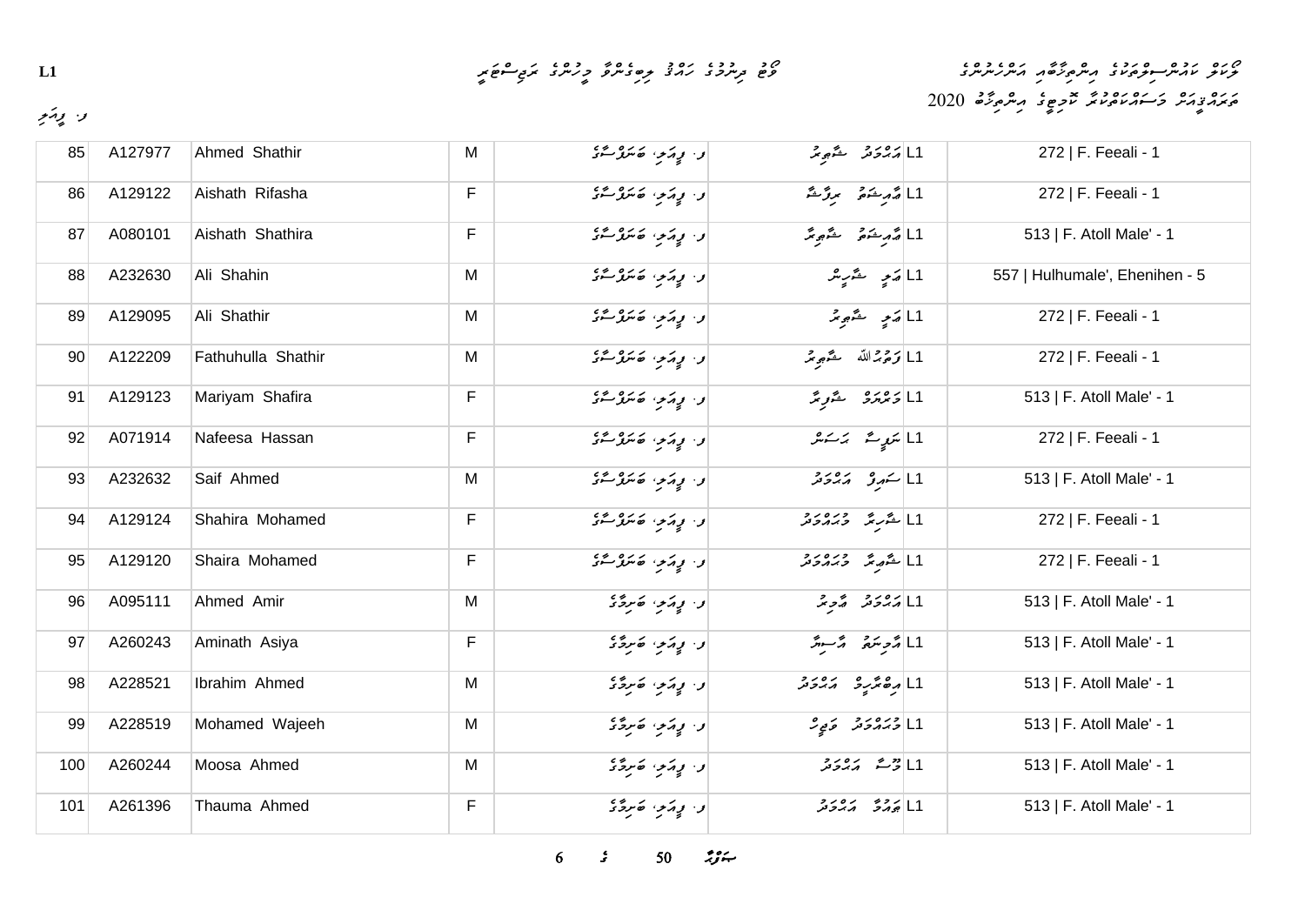*sCw7q7s5w7m< o<n9nOoAw7o< sCq;mAwBoEw7q<m; wBm;vB* م من المرة المرة المرة المرجع المرجع في المركبة 2020<br>مجم*د المريض المربوط المربع المرجع في المراجع المركبة* 

| 102 | A114629 | Adam Ibrahim      | M            | ن پېړو، ھۆركەش                  | L1 ا <i>ړندی م</i> ی <i>ټرب</i> و              | 272   F. Feeali - 1      |
|-----|---------|-------------------|--------------|---------------------------------|------------------------------------------------|--------------------------|
| 103 | A129327 | Ahmed Nafiz       | M            | والإمكن كالمحارقات              | L1 <i>ړې دی</i> س <i>گو</i> نگر                | 272   F. Feeali - 1      |
| 104 | A129301 | Ahmed Niyaz       | M            | والإمكان كالمحاكم كالمر         | L1 <i>مَدْوَنْتْهِ سِرْجْ</i>                  | 272   F. Feeali - 1      |
| 105 | A239137 | Malha Adam        | $\mathsf F$  | والإمكن كالمحاكم كالمر          | L1 رَءُبَّ مُمَرَّدُ                           | 513   F. Atoll Male' - 1 |
| 106 | A239130 | Mohamed Fazeen    | M            | و ومرد گرده م                   | L1 <i>ۋېزو چې توپی</i> ر                       | 272   F. Feeali - 1      |
| 107 | A239133 | Najudha Adam      | $\mathsf F$  | ار. ومدر گوره می                | L1 يَرْدِقُ مَ <i>مَّرْدُ</i>                  | 272   F. Feeali - 1      |
| 108 | A129325 | Nasiha            | F            | ار. ومدر گوروس                  | L1 مُدْسِدة.                                   | 272   F. Feeali - 1      |
| 109 | A129326 | Nasira Sulaiman   | $\mathsf F$  | ار. وٍ مَرَمٍ الصَّحْرَ وَ مَرْ | L1 مَ <i>رْسِعِدٌ</i> سَ <i>مْوَرِدُ</i> مَّدْ | 272   F. Feeali - 1      |
| 110 | A266058 | Ahmed Ibrahim     | M            | ار. ويدَمَ ھِگُرُدُ م           | L1 <i>مَدْدَوتر م</i> ِ <i>مَدْبِ</i> دْ       | 272   F. Feeali - 1      |
| 111 | A259956 | Anwar Ahmed       | M            | ار. وٍ مَرْمٍ، ھِ مُحْرَمَهُ -  | L1 كەشھەم كەبرەر د                             | 272   F. Feeali - 1      |
| 112 | A129267 | Diyana            | $\mathsf F$  | و وړو ځورکړ ک                   | L1 مرمز میں                                    | 158   K. Maafushi - 2    |
| 113 | A129270 | Ibrahim Ahmed     | M            | ار. ويدَمْ، ھەجمەس              | L1 مِر <i>ە مَدَّرٍدە مەدەن</i> ر              | 272   F. Feeali - 1      |
| 114 | A120028 | Mausooma Sulaiman | $\mathsf F$  | و. ومدَو، ھەمدىر م              | L1  <i>خەشىنىڭ سۇمبۇ</i> ش                     | 272   F. Feeali - 1      |
| 115 | A129269 | Moosa Ahmed       | M            | و وړو په ده.                    | L1 ترقيقه بروبرد                               | 272   F. Feeali - 1      |
| 116 | A120046 | Nadiya Ahmed      | $\mathsf{F}$ | ن ويدَمْ ، مَعْ رَبَّ           | L1 بَرْبِرِيرٌ    دَيْرَوَبْرُ                 | 272   F. Feeali - 1      |
| 117 | A324839 | Afushan Ibrahim   | $\mathsf F$  | ار. ويدَمْ، ھەممىسى             | L1 مَرْزَّىنَە مَرەمَّدَرٍ مَنْ                | 513   F. Atoll Male' - 1 |
| 118 | A259631 | Aminath Faraha    | $\mathsf F$  | وسوموس ھەممىس                   | L1 مَّ <i>وِسَع</i> ْرَ وَسَرَتَهَ             | 272   F. Feeali - 1      |

*7 sC 50 nNw?mS*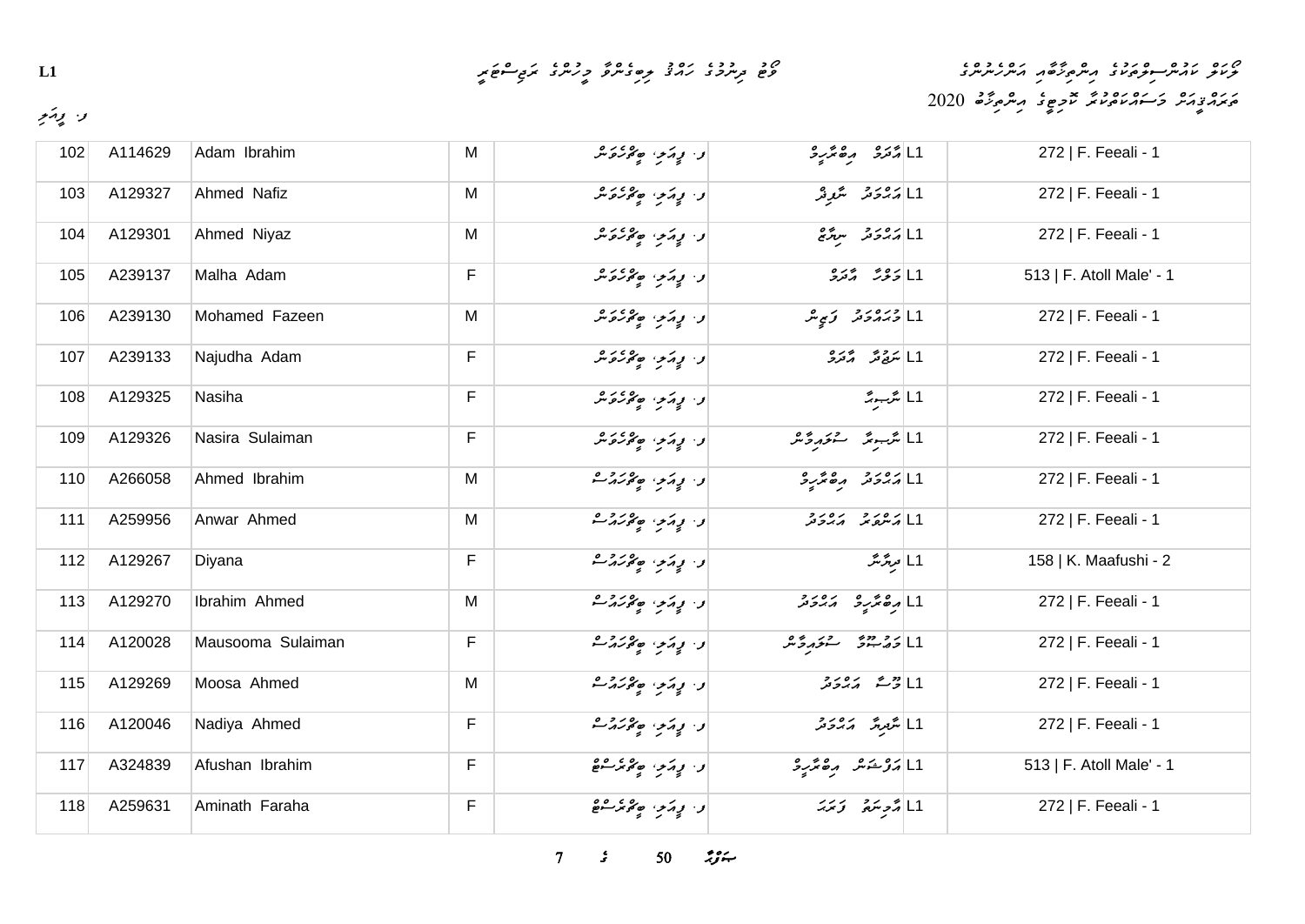*sCw7q7s5w7m< o<n9nOoAw7o< sCq;mAwBoEw7q<m; wBm;vB* م من المرة المرة المرة المرجع المرجع في المركبة 2020<br>مجم*د المريض المربوط المربع المرجع في المراجع المركبة* 

| 119 | A122126 | Asif Ibrahim     | M | ار. روز موکوکر کامح       | L1 مەسور مەھرىبەد                                             | 272   F. Feeali - 1      |
|-----|---------|------------------|---|---------------------------|---------------------------------------------------------------|--------------------------|
| 120 | A238468 | Athif            | M | ن ويرو، ھەجمىسى           | L1 مَّ جو <b>رٌ</b>                                           | 272   F. Feeali - 1      |
| 121 | A238472 | Fathimath Shiuna | F | ار ويكو ھەممى             | L1 <i>وَّجِوحَ</i> هُمْ سُبِ <i>مْ مَدَّ</i>                  | 265   M. Mulah - 1       |
| 122 | A238456 | Ibrahim Rasheed  | M | و. ويزمن ھەممىسى          | L1 م <i>وھ مگرچ</i> و محتصوفر                                 | 272   F. Feeali - 1      |
| 123 | A238460 | Naseera Ibrahim  | F | اور ويرو، ھەجمىسى         | L1 مَرْسِومُرٌ مِنْ مُرْكِزِرْ                                | 272   F. Feeali - 1      |
| 124 | A238476 | Sausan Ibrahim   | F | ار. وړې په د کره          | L1 سەر ئەسىر مەھ <i>ترى</i> رى                                | 272   F. Feeali - 1      |
| 125 | A112762 | Abdulla Rasheed  | M | و وړې په دو               | L1 مَەھمَّدْاللە مَمَسْوِمْر                                  | 272   F. Feeali - 1      |
| 126 | A259635 | Anfaaz Abdulla   | M | وا ومكوا ھاھوى            | L1 مَسْتَرَجْ مَصْحَرِاللَّهُ                                 | 272   F. Feeali - 1      |
| 127 | A259633 | Favaz Abdulla    | M | و وړې هڅونه               | L1 <i>وَوَّى مَەھ</i> تراللە                                  | 272   F. Feeali - 1      |
| 128 | A254933 | Zaina Abdulla    | F | ار پېړو، ھڅوڅ             | L1 تج م <i>ر مثر مذه قر</i> الله                              | 272   F. Feeali - 1      |
| 129 | A112761 | Zainab Adam      | F | وا ويكوا ھائوق            | $5.3$ $\frac{2}{3}$ $\frac{2}{3}$ $\frac{1}{2}$ $\frac{1}{2}$ | 272   F. Feeali - 1      |
| 130 | A228523 | Aishath Vafa     | F | و وړو، مدم درو د          | L1 مُدِينَة وَتَرَ                                            | 272   F. Feeali - 1      |
| 131 | A228524 | Aminath Haifa    | F | و وړو مده عده کر          | L1 مُ <i>جِسَعْہ سَہونَّ</i>                                  | 272   F. Feeali - 1      |
| 132 | A228527 | Saba Ahmed       | F | و . وٍ مَرْمٍ و مرتوبر مش | $2222 - 221$                                                  | 272   F. Feeali - 1      |
| 133 | A228525 | Vishaah Ahmed    | F | و وړې ورو ده              | L1  <sub>جى</sub> شەر كەردىتە                                 | 272   F. Feeali - 1      |
| 134 | A263370 | Abdulla Rafeeu   | M | ار وړی و هریزه            | L1 <i>مَذَّة مَّاتِيمُ</i>                                    | 513   F. Atoll Male' - 1 |
| 135 | A394949 | Afunaan Ali      | F | ن وٍ پرو، ھِ شرد دُمَّ    | L1 <i>مَوْمَّة مَ</i> حٍ                                      | 272   F. Feeali - 1      |

**8** *s* **50** *f f*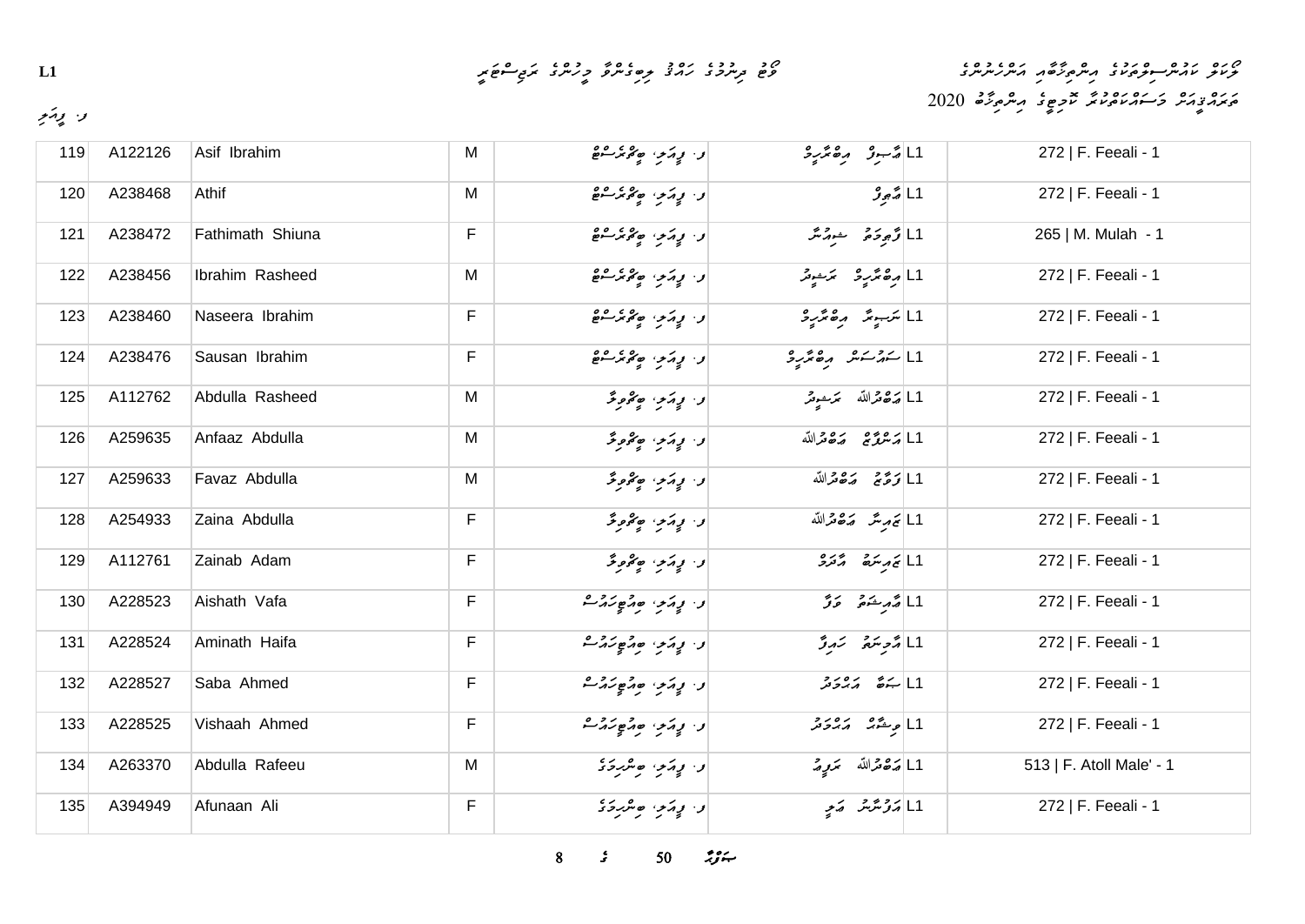*sCw7q7s5w7m< o<n9nOoAw7o< sCq;mAwBoEw7q<m; wBm;vB* م من المرة المرة المرة المرجع المرجع في المركبة 2020<br>مجم*د المريض المربوط المربع المرجع في المراجع المركبة* 

| 136 | A120215 | Ahmed Rafeeu           | M            | و وړو و شرخه            | L1 <i>ړې څو پرو</i> ژ                                      | 272   F. Feeali - 1      |
|-----|---------|------------------------|--------------|-------------------------|------------------------------------------------------------|--------------------------|
| 137 | A129118 | Aishath Risfa          | F            | ار پېړو، ھېرود          | L1 مەم ھەم موسىق                                           | 272   F. Feeali - 1      |
| 138 | A263372 | Hussain Rafeeu         | M            | والإمكوا كالمردئ        | L1 پر <i>شہر مگرو</i> یژ                                   | 272   F. Feeali - 1      |
| 139 | A122208 | Mohamed Rafeeu         | M            | ار وړی و هریزه          | L1 <i>2222 بَرُوهُ</i>                                     | 272   F. Feeali - 1      |
| 140 | A129241 | Ramla Ibrahim          | $\mathsf{F}$ | و وړو و شرخه            | L1 بَرَوْءٌ مِنْ بِرْدِ 2                                  | 272   F. Feeali - 1      |
| 141 | A024316 | Ahmed Naseem           | M            | والمحمد والمتحركم       | L1 <i>مَہُدُوَنَہ</i> مَرَسِوَتَ                           | 272   F. Feeali - 1      |
| 142 | A160981 | Aishath Firusha Ismail | $\mathsf F$  | اور ويكور ودويدة        | 1] مُرمِسُمْ رِبْرُتُهُ رِحْدُهُ وِ                        | 513   F. Atoll Male' - 1 |
| 143 | A128542 | Ali Naseem             | M            | وسومكوس ودوره           | L1 ر <sub>َم</sub> ح سَ <i>رَ-دِوْ</i>                     | 513   F. Atoll Male' - 1 |
| 144 | A262001 | Aminath Nuha           | F            | وسي مرد معتقده          | L1 مُرْحِبَتِهُ مِنْتُهُ                                   | 272   F. Feeali - 1      |
| 145 | A022947 | Ibrahim Naseem         | M            | وسومكوا كالمحركم وكالمح | L1 <sub>م</sub> ەم <i>گرى</i> مىرسوم                       | 272   F. Feeali - 1      |
| 146 | A106277 | Ismail Naseem          | M            | وسي مرد معمومه          | L1  <sub>م</sub> رےد <sub>گھو</sub> تھ <sub>مترجو</sub> تھ | 513   F. Atoll Male' - 1 |
| 147 | A033045 | Latheefa Moosa         | F            | و ويدو معزوم            | L1 <i>خووڈ</i> ترمئے                                       | 272   F. Feeali - 1      |
| 148 | A100877 | Mohamed Hanee          | M            | والإمكن معز والمحمد     | L1 <i>32325</i> رئيس                                       | 513   F. Atoll Male' - 1 |
| 149 | A128120 | Mohamed Nazim          | M            | والمحرقر والمتحركم      | L1  <i>وبروبرو سمّغ</i> و و                                | 272   F. Feeali - 1      |
| 150 | A129283 | Abdulla Rasheed        | M            | و وركو موسوع            | L1 مَەھەراللە مَرْسِوتر                                    | 313   L. Maavah - 2      |
| 151 | A129282 | Ahmed Rasheed          | M            | و. وأرو، مؤسر وه        | L1 رژد تر مر <sub>شو</sub> تر                              | 513   F. Atoll Male' - 1 |
| 152 | A263821 | Ali Rasheed            | M            | و ومرد محمد الم         | L1 <i>ھَي</i> مَڻيو <i>ھُ</i>                              | 272   F. Feeali - 1      |

*9 s* 50 *i*<sub>s</sub>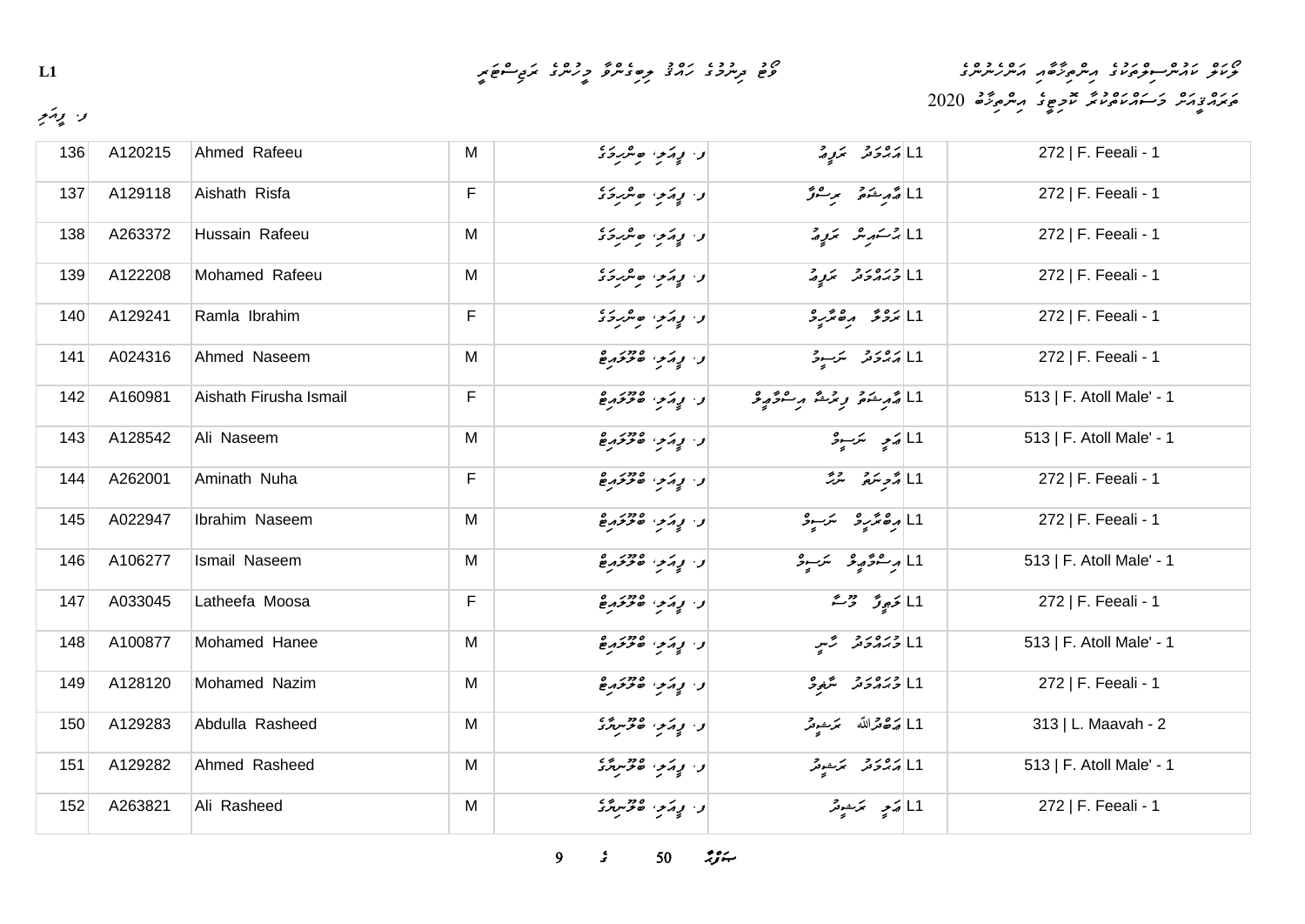*sCw7q7s5w7m< o<n9nOoAw7o< sCq;mAwBoEw7q<m; wBm;vB* م من المرة المرة المرة المرجع المرجع في المركبة 2020<br>مجم*د المريض المربوط المربع المرجع في المراجع المركبة* 

| 153 | A263816 | Faruhana              | $\mathsf F$ | و ، وٍ ړَو ، ۵۵ سرگرو        | L1 وَ بِرْرَّتَرَ                      | 272   F. Feeali - 1                |
|-----|---------|-----------------------|-------------|------------------------------|----------------------------------------|------------------------------------|
| 154 | A263824 | Ibrahim Raihaan       | M           | و ورزو مؤسره                 | L1 مەھم <i>گىي</i> ئىمەر مىشىر         | 424   Malahini Kuda Bandos - 1     |
| 155 | A099729 | Maimoona Abdul Kareem | F           | و. ومرد، مؤسر ده             | L1 <i>خەرجىش مەھەر جىرى</i>            | 513   F. Atoll Male' - 1           |
| 156 | A127588 | Mohamed Amir          | M           | و ومرد محمد الم              | L1 <i>ڈیزوڈوڈ مڈویز</i>                | 272   F. Feeali - 1                |
| 157 | A154318 | Mohamed Rasheed       | M           | و وركو محمود الم             | L1  <i>وُبَہُ دُونہ بَرَجہِ پُر</i> ُ  | 513   F. Atoll Male' - 1           |
| 158 | A263823 | Raihana Ibrahim       | $\mathsf F$ | و ومرد معر سر                | L1 <i>تمدینگ م</i> ی <i>مرگیب</i> و    | 513   F. Atoll Male' - 1           |
| 159 | A129243 | Adam Naseer           | M           | و· وٍمَعٍ، صَحَّمْهِ قَرْ    | L1 ا <i>ڑ تر</i> 5 س <i>رجی</i> تر     | 272   F. Feeali - 1                |
| 160 | A264300 | Aishath Rismeen       | $\mathsf F$ | والإمكن كالاشهاق             | L1  ئەمرىشىق <sub>ە مو</sub> سىۋېتىر   | 513   F. Atoll Male' - 1           |
| 161 | A264303 | Aminath Shafa         | F           | ار پېړو، ځوشوڅه              | L1 مُرْحِسَمُ شَرَرٌ                   | 158   K. Maafushi - 2              |
| 162 | A264304 | Fathimath Soba        | $\mathsf F$ | ن پېړو، ځو شوڅ               | 1] زَّەپرە ئەڭ                         | 272   F. Feeali - 1                |
| 163 | A129242 | Nazeera Adam          | F           | وا وٍمَعٍ، صَحَامُوعٌ        | L1 سَمْدِيَّر مُرَّمَرَّدُ             | 272   F. Feeali - 1                |
| 164 | A264301 | Sofa Adam             | F           | والإمكن كالمحافظ ومحمدهم فخر | L1 بَذَتَرَ مَ <i>قَدَّد</i> َ         | 463   Srilanka / Colombo - 4       |
| 165 | A264306 | Sumaa Adam            | $\mathsf F$ | والإمكان كالاشهامي           | $25.3$ $\approx$ $\sim$ 11             | 272   F. Feeali - 1                |
| 166 | A154578 | Idrees Ali            | M           | ن پِهُ په وَقَسْمَه          | L1 ریژمی <sup>ر</sup> مَی <sub>ج</sub> | 272   F. Feeali - 1                |
| 167 | A261013 | Rifqaa Idrees         | $\mathsf F$ | ن پِهُ مِن هُوَ شَهْرَ       | L1 برونۇ مەقرىرىشە                     | 272   F. Feeali - 1                |
| 168 | A129069 | Ahmed Husam           | M           | ن وٍ مَنْ صَمَّسْعِ مَّ      | L1 <i>222 برخ</i> و                    | 272   F. Feeali - 1                |
| 169 | A129170 | Ameel Ahmed           | M           | ن وٍمَن صَمَّسْعِدً          | L1 ړَ <sub>جِ</sub> دُ پرُدُونَرُ      | 416   Innahura Maldives Resort - 1 |

 $10$  *s* 50  $23$   $\div$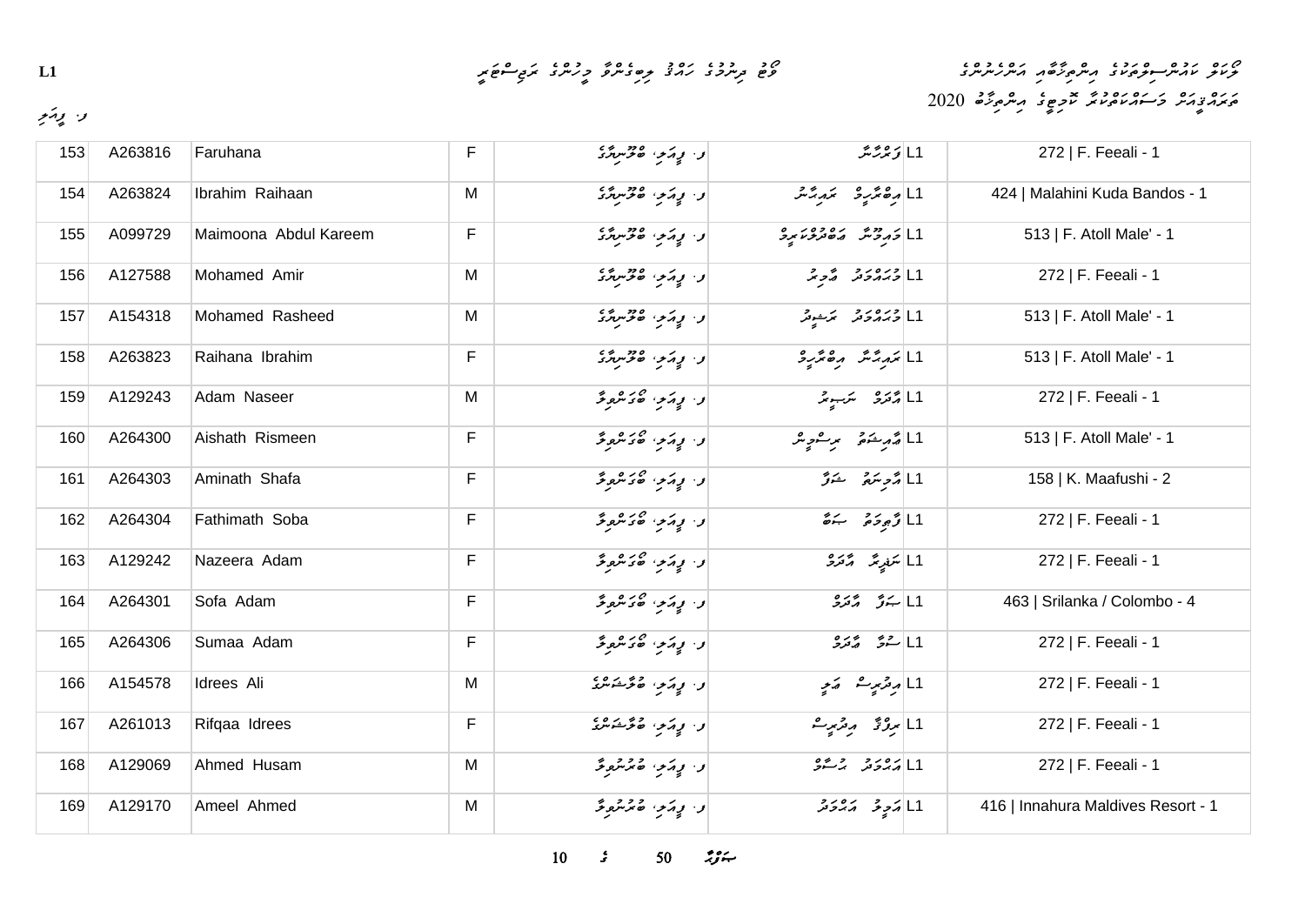*sCw7q7s5w7m< o<n9nOoAw7o< sCq;mAwBoEw7q<m; wBm;vB* م من المرة المرة المرة المرجع المرجع في المركبة 2020<br>مجم*د المريض المربوط المربع المرجع في المراجع المركبة* 

| 170 | A248519 | Hamdhoon Mahmoodh | M            | ن پېړو، ځېژمنونو            | L1 كەفتەر بەھقە                              | 388   Feydhoo Ehenihen - 1 |
|-----|---------|-------------------|--------------|-----------------------------|----------------------------------------------|----------------------------|
| 171 | A325269 | Hamdoon Mahmood   | M            | ن وٍ مَنْ صَمَّسْمَعِ مَّ   | L1 ژوپور کردور                               | 272   F. Feeali - 1        |
| 172 | A260965 | Hudha Mahamood    | $\mathsf F$  | ار. روزې ھېرشوڅه            | L1  رُمَّز ك <sup>999</sup> دور              | 513   F. Atoll Male' - 1   |
| 173 | A244341 | Izmeel Mahmoodh   | M            | ار. روزې ھېرسمونځه          | L1 <sub>م</sub> وج و دورو                    | 272   F. Feeali - 1        |
| 174 | A129324 | Sameeha Ali       | $\mathsf F$  | ار. روزې ھېرسمونځ           | L1 ڪوپڙ <i>چو</i>                            | 513   F. Atoll Male' - 1   |
| 175 | A102286 | Ahmed Faris       | M            | اوس ويمنوا مخافاش           | L1 <i>مَدْوَمْہ</i> وَمِرْ م                 | 272   F. Feeali - 1        |
| 176 | A102287 | Hussain Moosa     | M            | اوس ومكوسكات كالمحافظ       | L1 برڪبرير وحيد                              | 272   F. Feeali - 1        |
| 177 | A263274 | Mohamed Faris     | M            | اوس ومكوا كالحاص            | L1 <i>وُبَرُوْدَوْ</i> وَ <sub>مِر</sub> ْ   | 272   F. Feeali - 1        |
| 178 | A122214 | Nadeema Hussain   | $\mathsf F$  | اوس ومكوسكا كالمحافظ        | L1 سَعِرِیَّ پُرْسَمب <sup>و</sup> ر         | 272   F. Feeali - 1        |
| 179 | A129214 | Naeema Mohamed    | $\mathsf{F}$ | اور وٍ دَمَوٍ، مَحَمَّدَ شَ | L1 <i>سَمِيعٌ حَمَدُومٌ</i>                  | 272   F. Feeali - 1        |
| 180 | A128943 | Zaeema Hussain    | $\mathsf F$  | اوس ومكوسكات كالمحافظ       | L1 ئ <sub>ىم بو</sub> ۇ ب <sub>ە</sub> شىرىش | 272   F. Feeali - 1        |
| 181 | A129076 | Ali Khalid        | M            | اور ويدو، گاملانيون         | L1 صَعِ رَّحِومُرَ                           | 272   F. Feeali - 1        |
| 182 | A129067 | Ali Shareef       | M            | و- وٍمَرِ گُرِ مُعَرَ مِنْ  | 1] ∫ي سي ميرو<br>ا                           | 272   F. Feeali - 1        |
| 183 | A106459 | Khadeeja Ibrahim  | $\mathsf F$  | اور ومكور المستكر المع      | L1 دَمِيعٌ مِنْ مُرْرِدْ                     | 272   F. Feeali - 1        |
| 184 | A106458 | Moosa Mohamed     | M            | و- وٍ مَرَو، گاسترسری       | L1 ح. ح. د. د. د. د                          | 272   F. Feeali - 1        |
| 185 | A129169 | Waseema Moosa     | F            | والمحارق المحاملاتين        | L1   <sub>قریبو</sub> ڈ تڑتے                 | 272   F. Feeali - 1        |
| 186 | A244382 | Haisam Hassan     | M            | والإمكان كالملاكير للبعاث   | L1  <i>تەب - ئاسىمىل</i> ە                   | 239   AA. Mathiveri - 1    |

 $11$  *s* 50  $23$   $\div$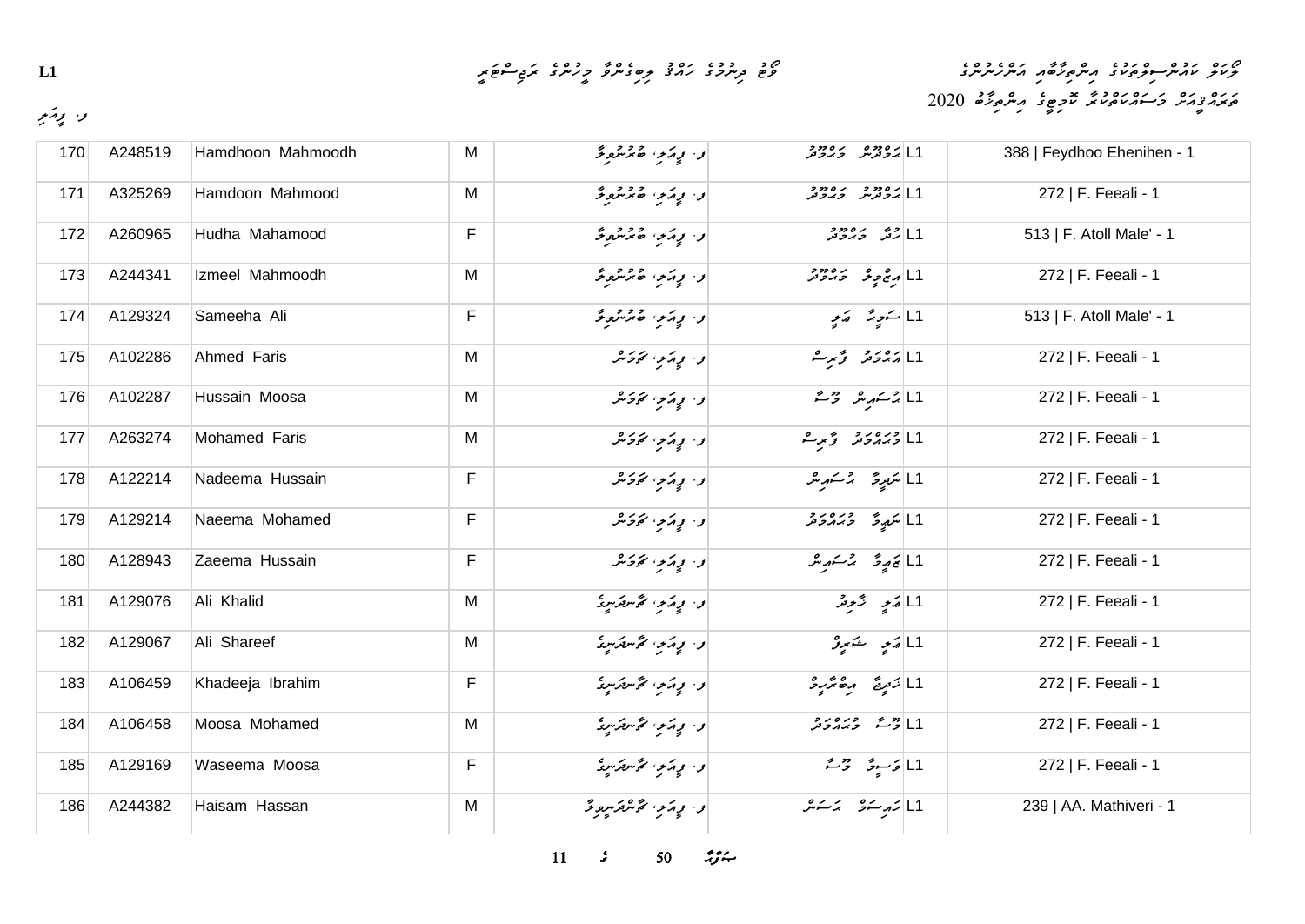*sCw7q7s5w7m< o<n9nOoAw7o< sCq;mAwBoEw7q<m; wBm;vB* م من المرة المرة المرة المرجع المرجع في المركبة 2020<br>مجم*د المريض المربوط المربع المرجع في المراجع المركبة* 

| 187 | A122272 | Hassan Haleem      | M            | و٠ وٍ؞ کو د گوهرسو و گ                 | L1 ټرسکر ټر <i>و</i> و                                           | 272   F. Feeali - 1            |
|-----|---------|--------------------|--------------|----------------------------------------|------------------------------------------------------------------|--------------------------------|
| 188 | A260638 | Isaam Hassan       | M            | و٠ وٍ دَمو، گامگرموهو گا               | L1 مرسمتى - ئەسەئىر                                              | 513   F. Atoll Male' - 1       |
| 189 | A260635 | Rifaadha Hassan    | $\mathsf F$  | و. وٍمَنْ گُمُسْھَسِعِیٌ               | L1 بروَّتَر – رَسَ <sup>م</sup> َرُ                              | 272   F. Feeali - 1            |
| 190 | A113922 | Ahmed Jaleel       | M            | والإمكع المعروفي                       | L1 پژگر تھی تھ                                                   | 272   F. Feeali - 1            |
| 191 | A261962 | Azumee Ahmed       | M            | و ويدو معروه و                         | L1 <i>הُجْعِ הُدُوَنْدُ</i>                                      | 424   Malahini Kuda Bandos - 1 |
| 192 | A261961 | Naswaan Ahmed      | M            | والإمام المتروها                       | L1 مَ <i>رْحُوڤُ مْدُونْد</i>                                    | 272   F. Feeali - 1            |
| 193 | A078496 | Abdulla Areef      | M            | اد پېړو، مېرسمونځ                      | L1 مَەھىراللە م <i>ەيبى</i> ر                                    | 513   F. Atoll Male' - 1       |
| 194 | A263359 | Areefa Moosa       | $\mathsf F$  | ن وٍمَنْ لانْمَسْعِدَّ                 | L1 <i>مَبِرڈ</i> جُٹ                                             | 272   F. Feeali - 1            |
| 195 | A129223 | Arif               | M            | ن وٍمَنْ لاندمهونَّ                    | L1 محجمبر <i>و</i>                                               | 272   F. Feeali - 1            |
| 196 | A129222 | Fathimath Arifa    | $\mathsf{F}$ | ن پەير ئەرگە ئەر                       | L1 رَّج <i>وحَمْ م</i> ُسِرَّ                                    | 272   F. Feeali - 1            |
| 197 | A129224 | Mariyam Moosa      | F            | والمحضر والمحاطبوق                     | $23$ $22/5$ $\vert$ $\vert$ 1                                    | 272   F. Feeali - 1            |
| 198 | A159687 | Wadheefa           | F            | ن وٍمَنْ للمَسْمَعْ                    | L1   <sub>حک</sub> میروگر                                        | 272   F. Feeali - 1            |
| 199 | A129110 | Zulaikha Moosa     | $\mathsf F$  | والإمكع، المكرسمونج                    | $23 - 5$ $\frac{2}{5}$ $\frac{2}{5}$ $\frac{2}{5}$ $\frac{1}{1}$ | 272   F. Feeali - 1            |
| 200 | A228559 | Rushdhan Aboobakur | M            | ادا ويكوا المبر المفافر                | 1] برشوترس م‱سمر                                                 | 272   F. Feeali - 1            |
| 201 | A022823 | Abdulla Rasheed    | M            | ادا ديدوا مېموند                       | L1 مَەھىراللە   مَرَىش <sub>ى</sub> قر                           | 272   F. Feeali - 1            |
| 202 | A254929 | Aishath Saya       | $\mathsf F$  | ادا دٍ مَرَمٌ السَّمَوِمُ الْمُحَمَّدُ | L1 مەم ئىشقى مەشر                                                | 513   F. Atoll Male' - 1       |
| 203 | A156794 | Ali Rasheed        | M            | ن په دې مې دوگ                         | L1 <i>ھَ۔</i> پَرَشوش                                            | 272   F. Feeali - 1            |

*12 sC 50 nNw?mS*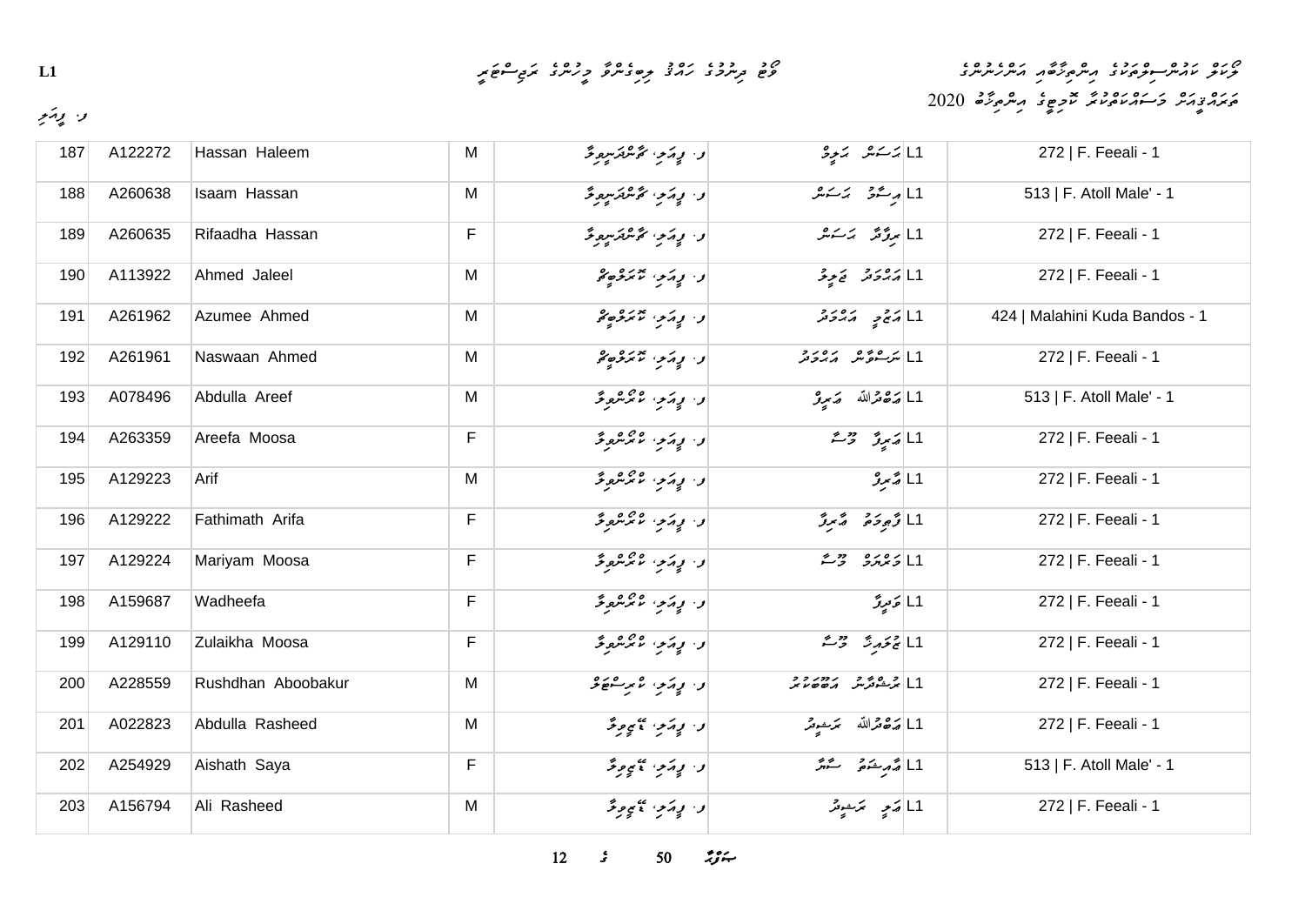*sCw7q7s5w7m< o<n9nOoAw7o< sCq;mAwBoEw7q<m; wBm;vB* م من المرة المرة المرة المرجع المرجع في المركبة 2020<br>مجم*د المريض المربوط المربع المرجع في المراجع المركبة* 

| 204 | A253565 | Hussain Rasheed     | M           | ادا دٍ مَرَمٍ الْمَبْمِومُّ                                                         | L1  پرسکوریٹر کر <sub>شو</sub> یٹر | 272   F. Feeali - 1            |
|-----|---------|---------------------|-------------|-------------------------------------------------------------------------------------|------------------------------------|--------------------------------|
| 205 | A094778 | Ibrahim Moosa       | M           | ادا دٍ پرَمُوا سُمَبِي وِمُحَ                                                       | L1 رەئزى <sub>ر</sub> و بىستە      | 272   F. Feeali - 1            |
| 206 | A113147 | Shahida Ibrahim     | F           | ادا دٍ پَرَمُ السَّجْمِعِ وَ حَ                                                     | L1 شَرىرَ م <i>ەھترى</i> رى        | 513   F. Atoll Male' - 1       |
| 207 | A129137 | Afzal               | M           | $\left  \mathcal{E} \right\rangle$ و. دې کامونځ                                     | L1 پروپړی                          | 513   F. Atoll Male' - 1       |
| 208 | A239096 | Ahsan               | M           | $\left  \mathcal{E} \right\rangle$ لا، وړکو، $\left  \mathcal{E} \right\rangle$ وگا | L1  پزشکسٹر                        | 272   F. Feeali - 1            |
| 209 | A040376 | Ali Riza            | M           | ار . دٍ ړَی په په په د                                                              | 1] رَمِ برِتَہ                     | 513   F. Atoll Male' - 1       |
| 210 | A239101 | Azuman Ahmed        | M           | ن پېژمن کې د چې                                                                     | L1  مَیۡوَّسۡ مَدۡدَوۡد            | 513   F. Atoll Male' - 1       |
| 211 | A239100 | Haulaa Ahmed        | $\mathsf F$ | ار ، رٍمَنِ ، ۽ پرڻئ                                                                | L1 ئەترى ئەرەر بور                 | 272   F. Feeali - 1            |
| 212 | A239098 | Ibrahim Azuhan      | M           | $\left  \mathcal{E} \right\rangle$ لا، وړکړې چې                                     | L1 م <i>ِ هغَربِ حَمَّيْتُ مَ</i>  | 272   F. Feeali - 1            |
| 213 | A239091 | Rana                | F           | $ v_1 $ لا، وړکو، $ v_2 $ و                                                         | L1 برنگر                           | 272   F. Feeali - 1            |
| 214 | A129138 | Suvaida Ibrahim     | F           | $\left  \psi \right\rangle _{i}$ لا، پوړۍ کالمج                                     | L1 ستق موقد مقصد مصر بيز           | 272   F. Feeali - 1            |
| 215 | A129254 | Ahmed Naufal        | M           | و- وٍړَو اووگرگونٌ                                                                  | L1 پروتر ش <i>م</i> وره            | 424   Malahini Kuda Bandos - 1 |
| 216 | A341019 | Aminath Inasha      | $\mathsf F$ | و- وٍړَوِ، مِروَّسَمُووَ                                                            | L1 مُرْحِسَمُ مِسْرَسْةً           | 513   F. Atoll Male' - 1       |
| 217 | A264353 | Aminath Nashaya     | $\mathsf F$ | ادا دٍ په دار د وگر شوی                                                             | L1 مَّ حِ سَمَّعَ سَرَ يَشْهَرُّ   | 272   F. Feeali - 1            |
| 218 | A341020 | Anas Ibrahim        | M           | وا وٍړَی مرِوَّسُووَ                                                                | L1 رَ یَرَے م <i>ِی مُ</i> رْبِ    | 513   F. Atoll Male' - 1       |
| 219 | A146544 | Fazira Abdul Raheem | F           | وا وٍړَی مروَّسٌووٌ                                                                 | 1] <i>ۇي ئۇ مەھەرە ئەب</i> رۇ      | 513   F. Atoll Male' - 1       |
| 220 | A244393 | Haisham Ibrahim     | M           | وا وٍمَنْ مِرَوَّسُودٌ                                                              | L1 <i>كەخۇ مۇمۇرۇ</i>              | 513   F. Atoll Male' - 1       |

 $13$  *s* 50  $23$   $\div$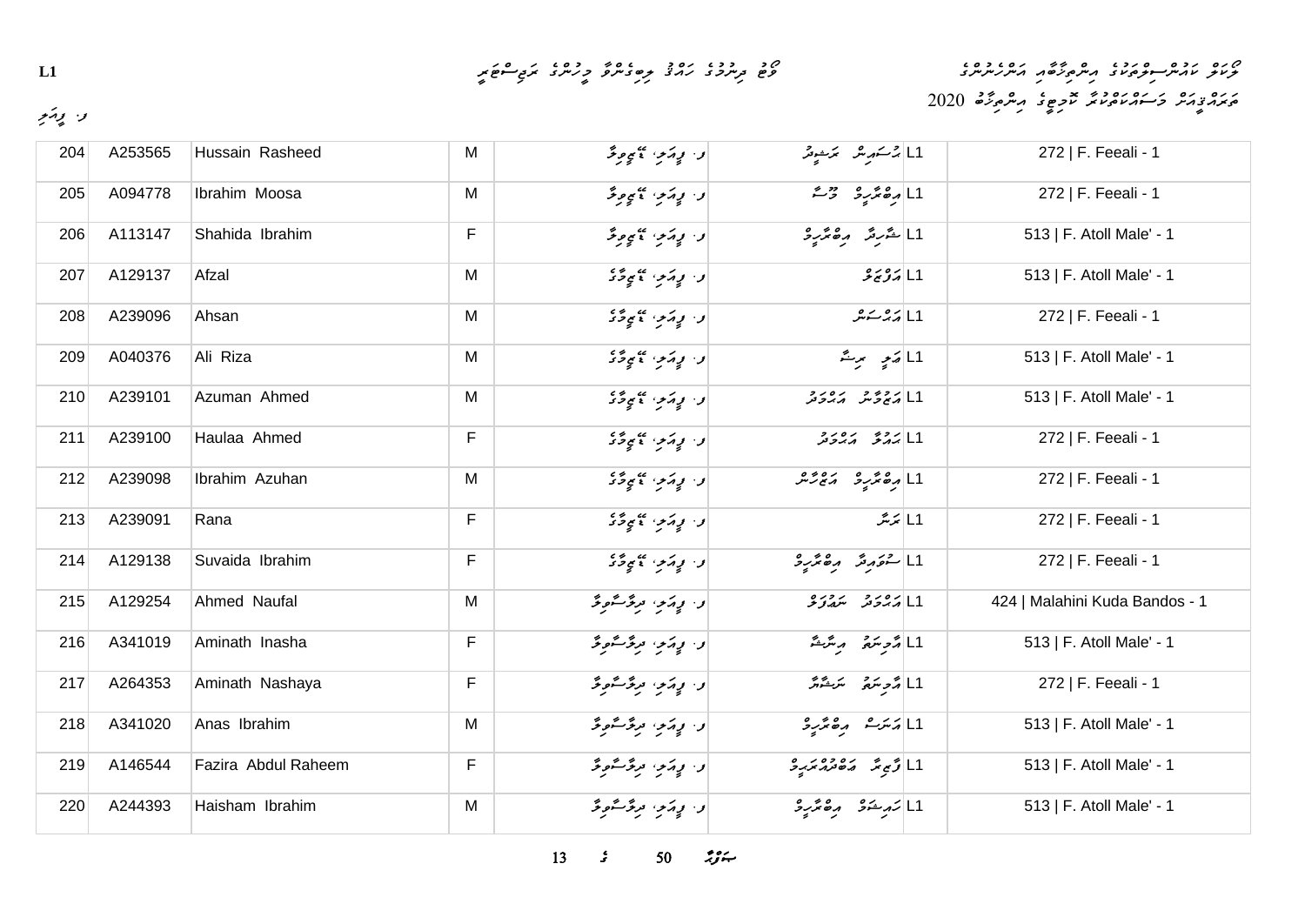*sCw7q7s5w7m< o<n9nOoAw7o< sCq;mAwBoEw7q<m; wBm;vB* م من المرة المرة المرة المرجع المرجع في المركبة 2020<br>مجم*د المريض المربوط المربع المرجع في المراجع المركبة* 

| 221 | A244395 | Ifasha Ahmed         | $\mathsf{F}$ | اد . دٍ پَرَمِ ِ مِروَّسَمُوتَر | L1 مۇش مەددىر                                       | 513   F. Atoll Male' - 1       |
|-----|---------|----------------------|--------------|---------------------------------|-----------------------------------------------------|--------------------------------|
| 222 | A377659 | Mamdhooh Ibrahim     | M            | وسمية كمروسي ويحري              | L1 5دور م <i>ەمگ</i> رىدى                           | 424   Malahini Kuda Bandos - 1 |
| 223 | A129255 | Moonisa Abdul Raheem | $\mathsf F$  | و- وٍړَو اووگونگونگ             | 1] وسرے مص <i>ر م</i> عدد                           | 272   F. Feeali - 1            |
| 224 | A129253 | Nafeesa Ibrahim      | $\mathsf F$  | و- دٍمَنٍ مِرَّتَّ مِرَّ        | L1 ىندىسە بەھ <i>ت</i> رىيى                         | 272   F. Feeali - 1            |
| 225 | A152778 | Nazira Abdul Raheem  | $\mathsf F$  | او- وٍړَی مروَّسَمُونَی         | L1 مَّتِيجَد مَصْرَ <i>مْ مَدْبِ</i> رْ             | 513   F. Atoll Male' - 1       |
| 226 | A264351 | Suaid Abdul Raheem   | M            | و- وٍړَو- دِوَّسَمُونَّ         | L1 شهرمر مصرم مرد                                   | 513   F. Atoll Male' - 1       |
| 227 | A141292 | Zaheera Abdul Raheem | $\mathsf F$  | وا وٍړُموا مروَّسهُونَّ         | L1 <i>تمرينگ مەھەرمەتب</i> و                        | 513   F. Atoll Male' - 1       |
| 228 | A129117 | Abdulla Sulaiman     | M            | و٠ وٍ ٦ و ٠ و و ٥ و ٥           | L1 رَصْعَرْاللَّهُ تَحْوَرِ وَتَعْرَ                | 272   F. Feeali - 1            |
| 229 | A244278 | Ahzam Abdulla        | M            | و٠ وٍ ٦ و و و و و و و و و       | L1 <i>مَجَدَّ مَدَّهْ مِ</i> رْاللَّه               | 272   F. Feeali - 1            |
| 230 | A228522 | Aishath Shiana       | $\mathsf F$  | او ، وٍ ړٌی مرده روه            | L1 صَّمِيسَة صَبِّرَ سَّدَ سَرَّ                    | 272   F. Feeali - 1            |
| 231 | A228526 | Aminath Sulaiman     | $\mathsf F$  | ا و و مرد مرده زنده             | L1 مُ <i>جِيبُرة سُنْوَ مِ</i> قُبْلُ               | 272   F. Feeali - 1            |
| 232 | A129116 | Fathimath            | F            | و٠ وٍ ٦ و و و ٥ و و ٥           | L1 ۇ <sub>ج</sub> وخۇ                               | 272   F. Feeali - 1            |
| 233 | A094968 | Sulaiman Moosa       | M            | و٠ وٍ ٦ و و و ٥ و و ٥           | L1 جۇمۇش ۋىشە                                       | 272   F. Feeali - 1            |
| 234 | A046293 | Wadeefa Sulaiman     | F            | و . وٍ پرو مروه ژبره            | L1   <sub>ھَ</sub> سِرِدَّ سُنَحَم <i>ِ دُ</i> سُرُ | 272   F. Feeali - 1            |
| 235 | A085014 | Mohamed Najeeb       | M            | وسمج أيركموا المحمود والمحمد    | L1 <i>وُبَرُوُدَوْ</i> سَر <i>َبِي ص</i> َّ         | 513   F. Atoll Male' - 1       |
| 236 | A122139 | Abdulla Niyaz        | M            | ن پېړو، پرچمن                   | L1 رَصْحَرْاللَّهُ سِمَّرَى                         | 272   F. Feeali - 1            |
| 237 | A101703 | Ahmed Waheed         | M            | ار. رٍ پرَ مِن پِر پُر مِن      | L1 <i>مَدْدَوْرْ وَبِ</i> يْر                       | 272   F. Feeali - 1            |

*14 sC 50 nNw?mS*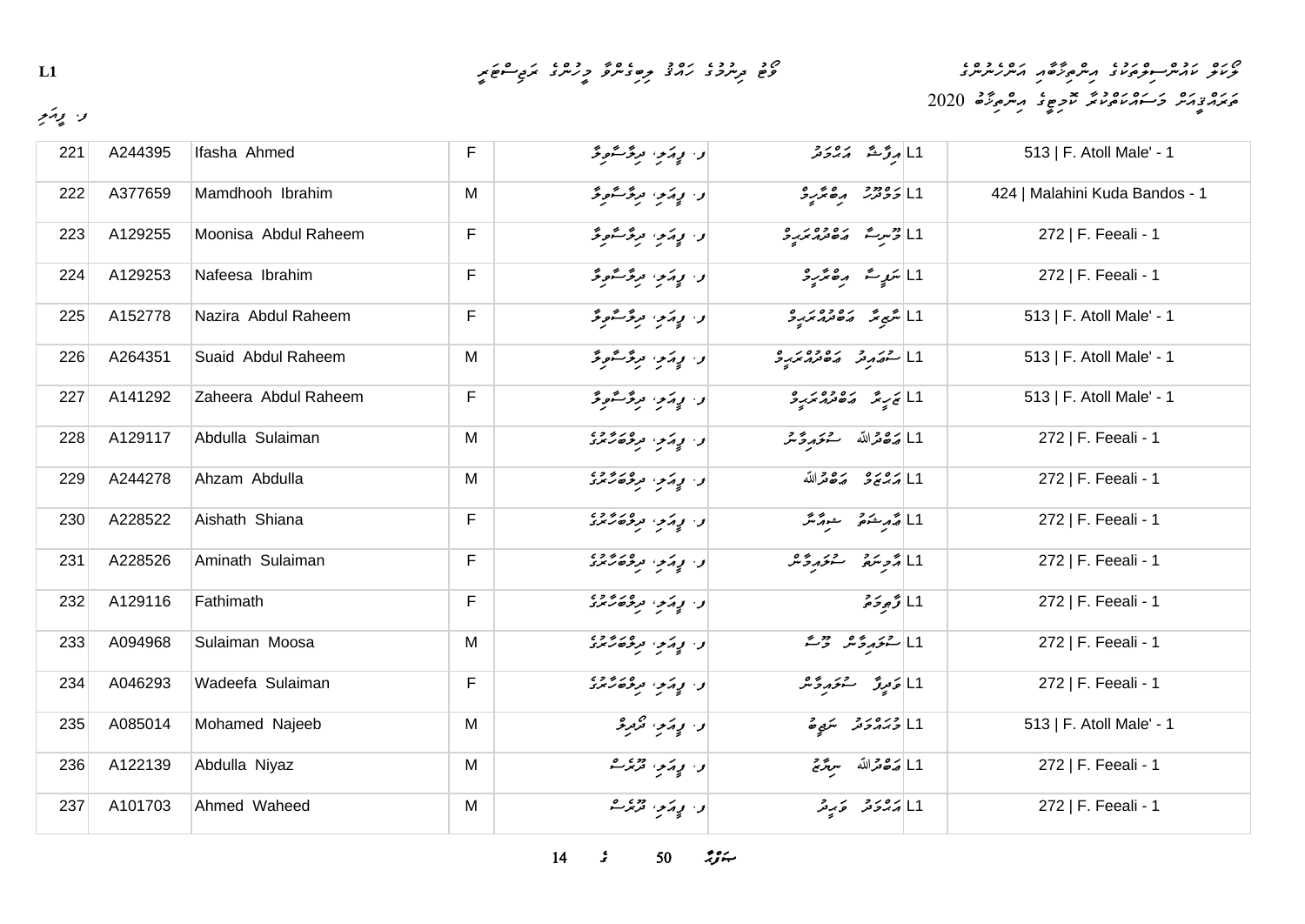*sCw7q7s5w7m< o<n9nOoAw7o< sCq;mAwBoEw7q<m; wBm;vB* م من المرة المرة المرة المرجع المرجع المرجع في 2020<br>مجم*د المريض المرجع المرجع المرجع المرجع المراجع المراجع الم*رجع

| 238 | A266880 | Ali Niyaz                      | M            | ا وس ويرمو، فرعر م               | L1 <i>ھَ جِ</i> سِ <i>مَّةٌ</i>         | 272   F. Feeali - 1      |
|-----|---------|--------------------------------|--------------|----------------------------------|-----------------------------------------|--------------------------|
| 239 | A101702 | Mariyam Saeeda                 | $\mathsf F$  | ار. رٍ پرس دی س                  | L1 دیمبرڈ سکھ <sup>و</sup> ٹر           | 272   F. Feeali - 1      |
| 240 | A254254 | Mohamed Niyaz                  | M            | و- وٍ پرس میں ش                  | L1 دره د د سرگړي                        | 272   F. Feeali - 1      |
| 241 | A266879 | Rauhath Ahmed                  | $\mathsf F$  | ن پېړو، پرېږه                    | L1 <i>بزور و م</i> رور و                | 513   F. Atoll Male' - 1 |
| 242 | A129098 | Mariyam Moosa                  | $\mathsf{F}$ | ال ويركوا فرمهر                  | $23$ $22/5$ $11$                        | 272   F. Feeali - 1      |
| 243 | A232651 | Aamaal Ibrahim Shareef         | $\mathsf F$  | ار. وٍمَنْ مُرْمِرْمُومٌ         | L1 مُرَدَّدٌ مِـ2 مُرْرِدٌ حَمَدٍ وَ    | 272   F. Feeali - 1      |
| 244 | A129101 | Ahmed Musthafa                 | M            | ادا وٍ مَرَمٍ الْمُمْرِسُوَةُ وَ | L1 كەبرو بور بورگە                      | 272   F. Feeali - 1      |
| 245 | A232608 | Irufan Hassan                  | M            | كي ومكو، فرم وسكي                | L1 م <i>بەترۇنتر برسەنت</i> ر           | 272   F. Feeali - 1      |
| 246 | A232600 | Izuva Mohamed Musthafa         | $\mathsf F$  | اور ويموا فرم وسكي               | 39.00000000000001                       | 272   F. Feeali - 1      |
| 247 | A053918 | Mohamed Musthafa               | M            | اور ويرو، وهوجد                  | 1] <i>دې ده د و ده د</i> و              | 272   F. Feeali - 1      |
| 248 | A232598 | Mukhthar Hassan                | M            | ادا ويروا فالموسوع               | L1  3 <i>3 3 3 4 2 2 2 2</i>            | 272   F. Feeali - 1      |
| 249 | A232603 | <b>Thanif Mohamed Musthafa</b> | $\mathsf F$  | ادا وٍ په داره وروستو            | 1] پُه دور در در درو                    | 513   F. Atoll Male' - 1 |
| 250 | A044318 | Ahmed Ali                      | M            | والإمكع الامرة مرواوقر           | L1  <i>ړَ ب</i> حقر کاموٍ               | 272   F. Feeali - 1      |
| 251 | A053919 | Aishath Humaida                | $\mathsf F$  | ن روكو، ئەركىمى ئوق              | L1 مۇم شەمۇ بەر ئەترى <i>م</i> ىگە      | 513   F. Atoll Male' - 1 |
| 252 | A044319 | Fareeda Moosa                  | $\mathsf F$  | والإمكع، المركز مركوفر           | 1] <i>وَمِيعٌ</i> حِيْثُ                | 272   F. Feeali - 1      |
| 253 | A129121 | Ameera Adam                    | F            | وا وٍمَنوا لِإِيمانِ وَمُوسِومِ  | L1 <sub>مَرْحِبَ</sub> رَ مَ <i>قرة</i> | 272   F. Feeali - 1      |
| 254 | A129064 | Sameera Adam                   | F            | ن پەيمۇ، قىمىشىرە ئ              | L1 سَموِیمْ م <i>حْمَدْ</i> دْ          | 272   F. Feeali - 1      |

 $15$  *s* 50  $23$   $\div$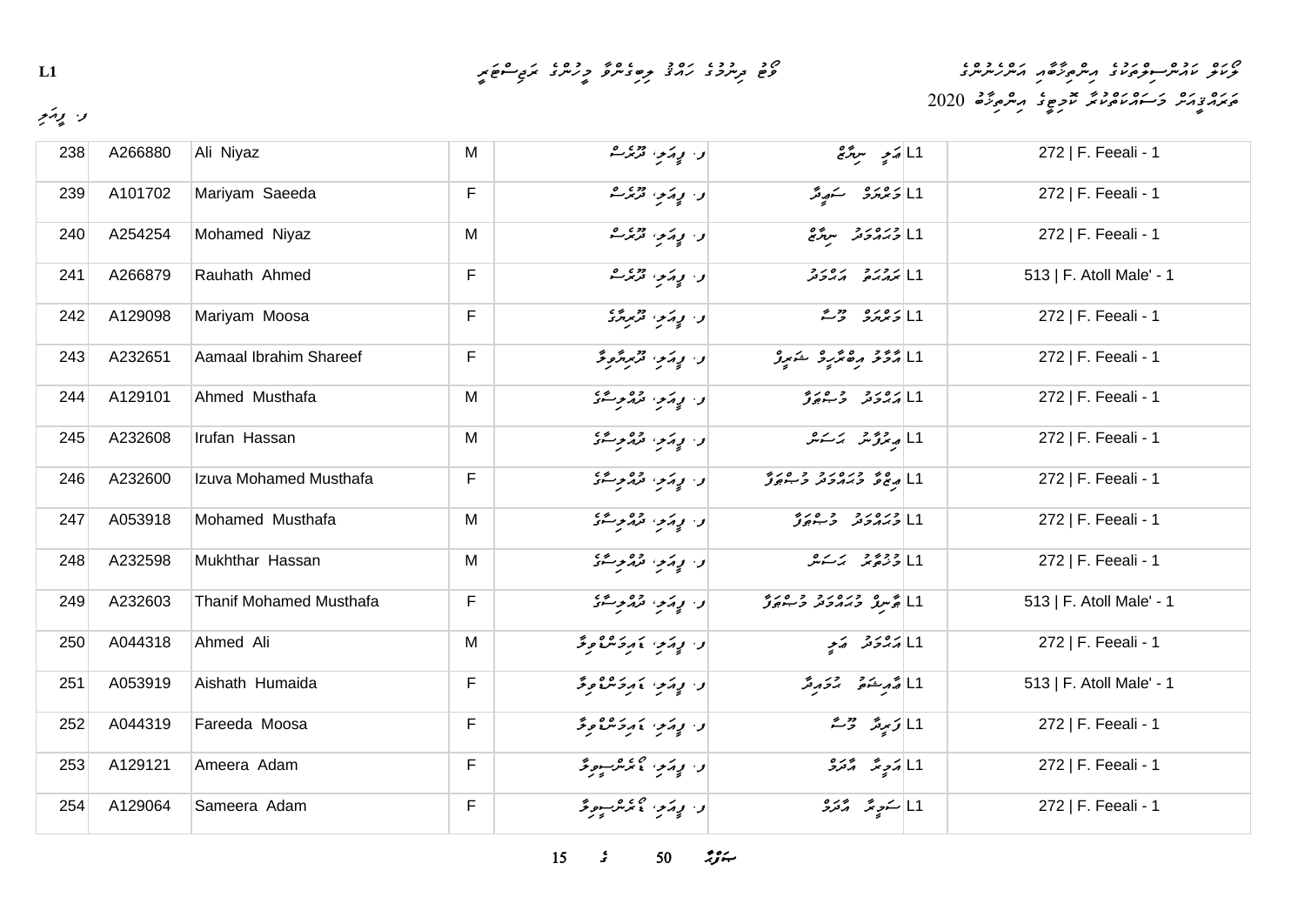*sCw7q7s5w7m< o<n9nOoAw7o< sCq;mAwBoEw7q<m; wBm;vB* م من المرة المرة المرة المرجع المرجع المرجع في 2020<br>مجم*د المريض المرجع المرجع المرجع المرجع المراجع المراجع الم*رجع

| 255 | A055219 | Ibrahim Shareef  | M            | ر ، رٍړۡی کے پِوَوَسُولِو   | L1 مەھم <i>گىي</i> ۇ شىمبى <sup>1</sup> ى   | 272   F. Feeali - 1     |
|-----|---------|------------------|--------------|-----------------------------|---------------------------------------------|-------------------------|
| 256 | A129357 | Fathimath Sibana | F            | ن وٍ دَمَوا وِ مُنْ دَمَ    | L1 <i>وَّجِوَدَة</i> سِب <i>عَةَ مَّ</i> رَ | 272   F. Feeali - 1     |
| 257 | A129162 | Ibrahim Shafiu   | M            | ادا ومكوا ومعاني            | L1 مەھم <i>گىر</i> ئىش <i>رو</i> گە         | 453   Maafushi Jail - 2 |
| 258 | A404745 | Rimaha Ibrahim   | $\mathsf F$  | اد ، پېښو، په پنځ           | L1 بردَّرَ م <i>ەشْر</i> د                  | 272   F. Feeali - 1     |
| 259 | A129203 | Ahmed Nizam      | M            | ادا دٍ په دس وګرونونی       | L1 <i>252.5 سِمَّ</i> و                     | 272   F. Feeali - 1     |
| 260 | A129204 | Aishath Nizama   | $\mathsf F$  | ادا دٍ په دادا و در دولود ک | L1 مەم ئىستىم ئىس ئىستىم                    | 272   F. Feeali - 1     |
| 261 | A129205 | Aminath Moosa    | $\mathsf F$  | والإرتوا وتوقونى            | L1 أُمُّ حِسَنَةً مَصَّصَّ                  | 272   F. Feeali - 1     |
| 262 | A129206 | Mohamed Hussain  | M            | ادا دٍ پَرَمٍ اوْرِهِ وُنَ  | L1 دېرونو برخېږمر                           | 272   F. Feeali - 1     |
| 263 | A238496 | Adam Moosa       | M            | اد . دٍ پرَ دِ ، وَ سَرْه   | $23$ $22$ $11$                              | 272   F. Feeali - 1     |
| 264 | A129164 | Aishath Jeeza    | $\mathsf F$  | ادا وٍ رَمِن وَنَبْهَ       | 1] مُرمِسَمُ وي                             | 272   F. Feeali - 1     |
| 265 | A261670 | Aminath Seeza    | $\mathsf F$  | والإيكوا وتنتظ              | L1 مُرْمِتْهُ بِ مِعَّ                      | 272   F. Feeali - 1     |
| 266 | A129166 | Fathimath Riza   | $\mathsf F$  | ار. وٍ مَنْ وَتَعْبَةُ      | L1 <i>وَّج</i> وحَة مِ سِنَّة               | 272   F. Feeali - 1     |
| 267 | A129165 | Leeza            | $\mathsf{F}$ | والإيكوا وتنتظ              | L1 م <sub>ح</sub> بحً                       | 272   F. Feeali - 1     |
| 268 | A261676 | Mariyam Adam     | $\mathsf{F}$ | ادر ويرو، وعدة              | L1 <i>و</i> يرمرو مجمود                     | 272   F. Feeali - 1     |
| 269 | A244351 | Reesha Adam      | $\mathsf F$  | ادر ويرو، وتنه              | L1  مربعٌ گ <i>ر گرو</i> گر                 | 59   Sh. Foakaidhoo - 1 |
| 270 | A152534 | Abdul Aleem      | M            | ادا وٍمَنْ وَعْدِمَّةً      | L1 <i>مەھىرى بو</i> د                       | 272   F. Feeali - 1     |
| 271 | A122275 | Abdulla Rafeeu   | M            | ن رٍمَن وَعْدِمَى           | L1 مَەھىراللە   مَرَى مَد                   | 272   F. Feeali - 1     |

 $16$  *s* 50  $23$   $\div$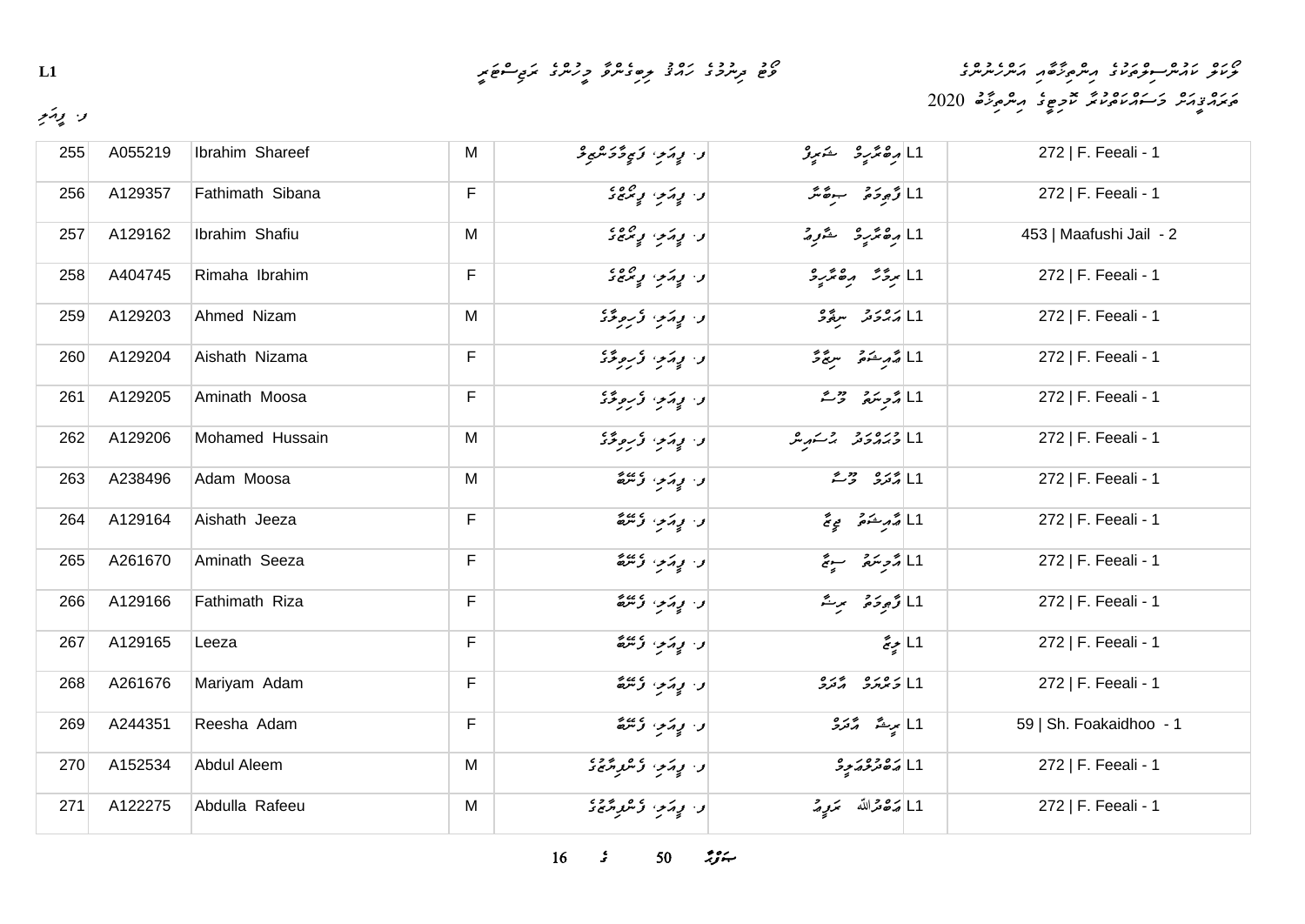*sCw7q7s5w7m< o<n9nOoAw7o< sCq;mAwBoEw7q<m; wBm;vB* م من المرة المرة المرة المرجع المرجع المرجع في 2020<br>مجم*د المريض المرجع المرجع المرجع المرجع المراجع المراجع الم*رجع

| 272 | A122211 | Aishath Khaleela      | F | ن وٍچَی وَعْرِ چُی ا     | L1 مەم شەم ئىچۇ                                    | 272   F. Feeali - 1      |
|-----|---------|-----------------------|---|--------------------------|----------------------------------------------------|--------------------------|
| 273 | A129090 | Hawwa Easa            | F | ار ومرو وعرمي            | L1 ئەبۇق مەت                                       | 272   F. Feeali - 1      |
| 274 | A228537 | Zeedhan Abdulla       | M | ار. دٍمَن ژَمْدِ ژَمَّ   | L1 بومَدَیْتر ک <i>ے گھ</i> تراللّہ                | 513   F. Atoll Male' - 1 |
| 275 | A099364 | Abdulla Saeed         | M | ادا ويموا وسؤندة و       | L1 مَەھقراللە س <i>ەم</i> ەم <i>ت</i>              | 272   F. Feeali - 1      |
| 276 | A261728 | Ahmed Aslam           | M | اد. دٍمَنِ دِسِدْسَمَّةٌ | L1 <i>הُمْ</i> حَمَّدُ مُسْتَخَرَّدُ               | 272   F. Feeali - 1      |
| 277 | A261730 | Aminath Jilaa         | F | اد. ويرو، وسؤلمدة و      | L1 م <i>ُّرْحِ مَعْهُ</i> مِعَّ                    | 272   F. Feeali - 1      |
| 278 | A262035 | Aalim Ibrahim Rasheed | M | اور ويكور وسرائدة        | L1 مَّروڤ مەھە <i>ئرى</i> دۇ ئر <sub>ىشو</sub> تر  | 158   K. Maafushi - 2    |
| 279 | A077295 | Abdul Azeez Moosa     | M | والإمكن وسينكز           | L1 خەمز <i>دە بىغ</i> ق <sup>ەت</sup>              | 272   F. Feeali - 1      |
| 280 | A155970 | Ahmed Wisam           | M | والإمكن وسرامي           | L1 <i>ړېږي و</i> څو                                | 272   F. Feeali - 1      |
| 281 | A262034 | Aishath Saila         | F | والإرتوا وسيدرج          | L1 مەم ئىقتىمە سى <i>م</i> بەقت                    | 272   F. Feeali - 1      |
| 282 | A129190 | Faheema Ibrahim       | F | والإرتوا ومرزادة         | L1 زَرِةَ مِصْدَرِةِ                               | 272   F. Feeali - 1      |
| 283 | A262033 | Gisama Abdul Azeez    | F | والإمكن وسدادة           | 1] ت <sub>ې</sub> شمځ په <i>م</i> صور <i>حرم</i> ي | 254   ADh. Dhidhdhoo - 1 |
| 284 | A262018 | Ibrahim Naseer        | M | اور ويكور وسرائدة        | L1 مەھمەر ئىسىم ئىسىم                              | 272   F. Feeali - 1      |
| 285 | A129191 | Mohamed Nizam         | M | اور ويكور وسريري         | L1 <i>وُبَرُوْدَوْ</i> سِهُوْ                      | 272   F. Feeali - 1      |
| 286 | A254937 | Nihama Mohamed        | F | والإمكن وسرامي           | L1 س <i>رگ</i> وگ وبرورور                          | 272   F. Feeali - 1      |
| 287 | A129189 | Nizama                | F | والإمكان وسرامي          | L1 س <sub>ن</sub> مح مح                            | 272   F. Feeali - 1      |
| 288 | A262032 | Saalima Ibrahim       | F | والإيكن وسرائدة          | L1 ستَعرِدَ م <i>ِ هِ مَدْرِ</i> دْ                | 272   F. Feeali - 1      |

 $17$  *s* 50  $23$   $\div$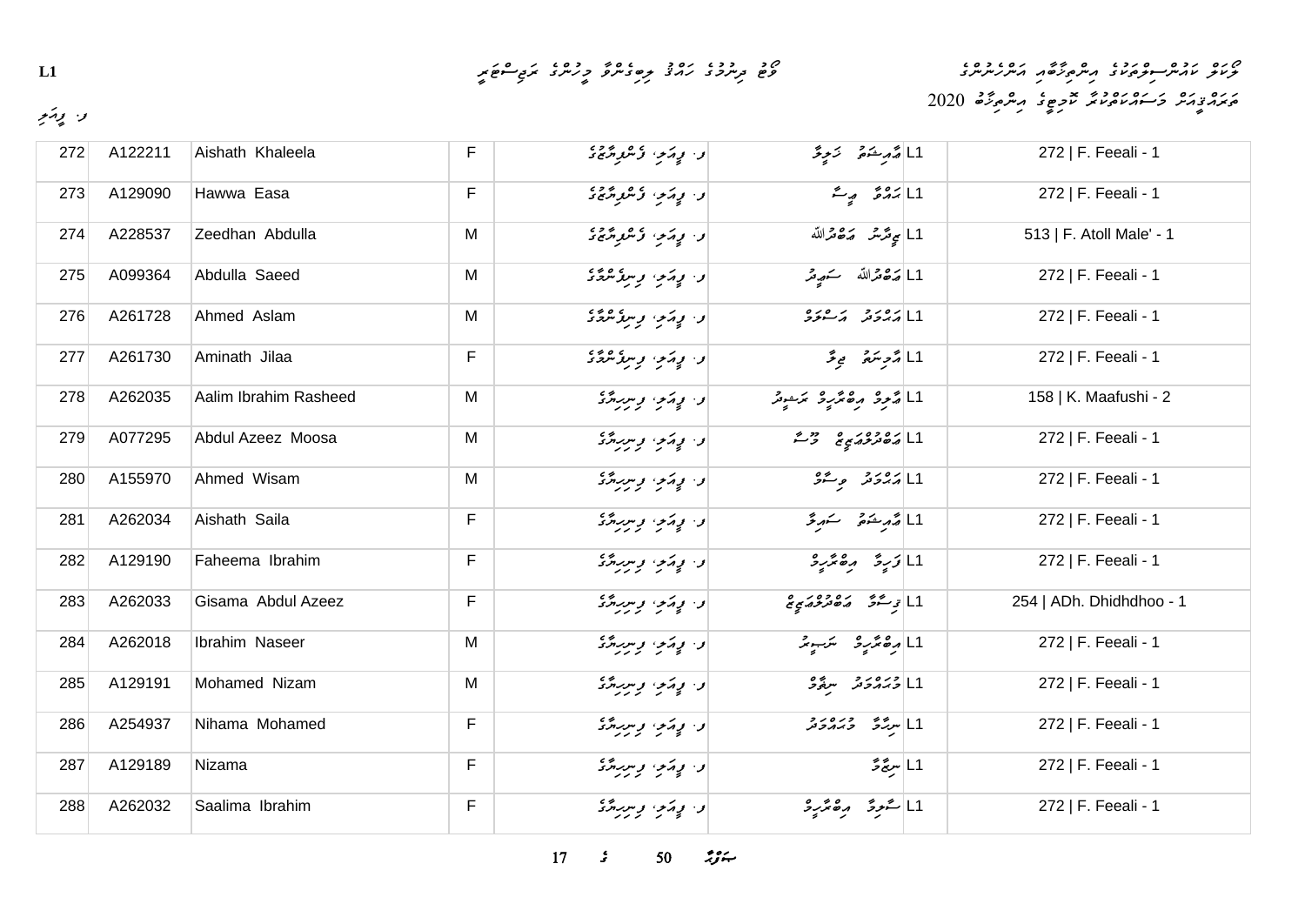*sCw7q7s5w7m< o<n9nOoAw7o< sCq;mAwBoEw7q<m; wBm;vB* م من المرة المرة المرة المرجع المرجع المرجع في 2020<br>مجم*د المريض المرجع المرجع المرجع المرجع المراجع المراجع الم*رجع

| 289 | A129188 | Salma Abdul Azeez | $\mathsf F$ | والإرتوا والرامجة          | L1  سَوْدَ مەھىر <i>ۈم يى</i>     | 272   F. Feeali - 1      |
|-----|---------|-------------------|-------------|----------------------------|-----------------------------------|--------------------------|
| 290 | A254378 | Mohamed Naeem     | M           | وسوچي وه چرخه              | L1 <i>3223 سَمِي</i> ۇ            | 272   F. Feeali - 1      |
| 291 | A403129 | Karam Abdulla     | M           | والإمكوا وتملامها المسا    | L1 يَدَى حَدَّةَ مِدَاللَّه       | 513   F. Atoll Male' - 1 |
| 292 | A089695 | Ali Zahir         | M           | ادا دٍ پهَ دار و پرسه د    | L1 رَمِ بِمَ <i>بِ</i>            | 272   F. Feeali - 1      |
| 293 | A353335 | Ausham Ali        | M           | والمحضر وتمسكم والمحلوب    | L1 <i>مَمْشَوْ مَ</i> مِ          | 513   F. Atoll Male' - 1 |
| 294 | A129070 | Ahmed Naseem      | M           | والإرتماء وفوقاها          | L1 <i>مەندى مەسو</i> ر            | 272   F. Feeali - 1      |
| 295 | A129215 | Aishath Shaamaa   | F           | ادا وٍ په واروژه ک         | L1 مَّەرِ شَمَّةَ شَدَّدَّ        | 272   F. Feeali - 1      |
| 296 | A259958 | Aminath Ahmed     | $\mathsf F$ | والإركب وفحوقهما           | L1 أَمُّ حِسَمَةٌ مَمْهُ حَمْد    | 272   F. Feeali - 1      |
| 297 | A259972 | Asadh Ahmed       | M           | والمحضر والمحصص            | L1 كەشھەر بەرەر                   | 272   F. Feeali - 1      |
| 298 | A244332 | Jihaadu Ahmed     | M           | ادر دٍ پرَمِرِ، وُوُوْمَرُ | L1 م <i>ع رَّقر مَدْوَقر</i> ُ    | 272   F. Feeali - 1      |
| 299 | A259970 | Shaheed Ahmed     | M           | والإرتجاء وفروهر           | L1 خەرى <i>ز مەدەن</i> ر          | 117   B. Kihaadhoo - 1   |
| 300 | A129245 | Ahmed Naseer      | M           | اوس ويمنوس تماثر           | L1  <i>مَدْوَنْزِ</i> - سَرَسِيشْ | 272   F. Feeali - 1      |
| 301 | A244328 | Hanaan Ahmed      | $\mathsf F$ | وسمية كمركز تحارث          | L1 ئەنگەش ئە <i>زدەن</i> ز        | 272   F. Feeali - 1      |
| 302 | A129359 | Miruza            | $\mathsf F$ | اوا وٍړٌی دَرٌ             | L1   <i>ج</i> هندنج               | 272   F. Feeali - 1      |
| 303 | A001990 | Ali Nasir         | M           | ن پېړې د دوسي              | L1 <i>ڇُجِ سُنَ</i> ج <i>ينُ</i>  | 272   F. Feeali - 1      |
| 304 | A267450 | Reesham Ali       | F           | ادا ويركب وكالمعاشي        | 1] <sub>مو</sub> شرو کرم          | 272   F. Feeali - 1      |
| 305 | A129336 | Safoora           | $\mathsf F$ | د ، دٍړَی دُوَای           | L1 يەزىر                          | 272   F. Feeali - 1      |

*18 sC 50 nNw?mS*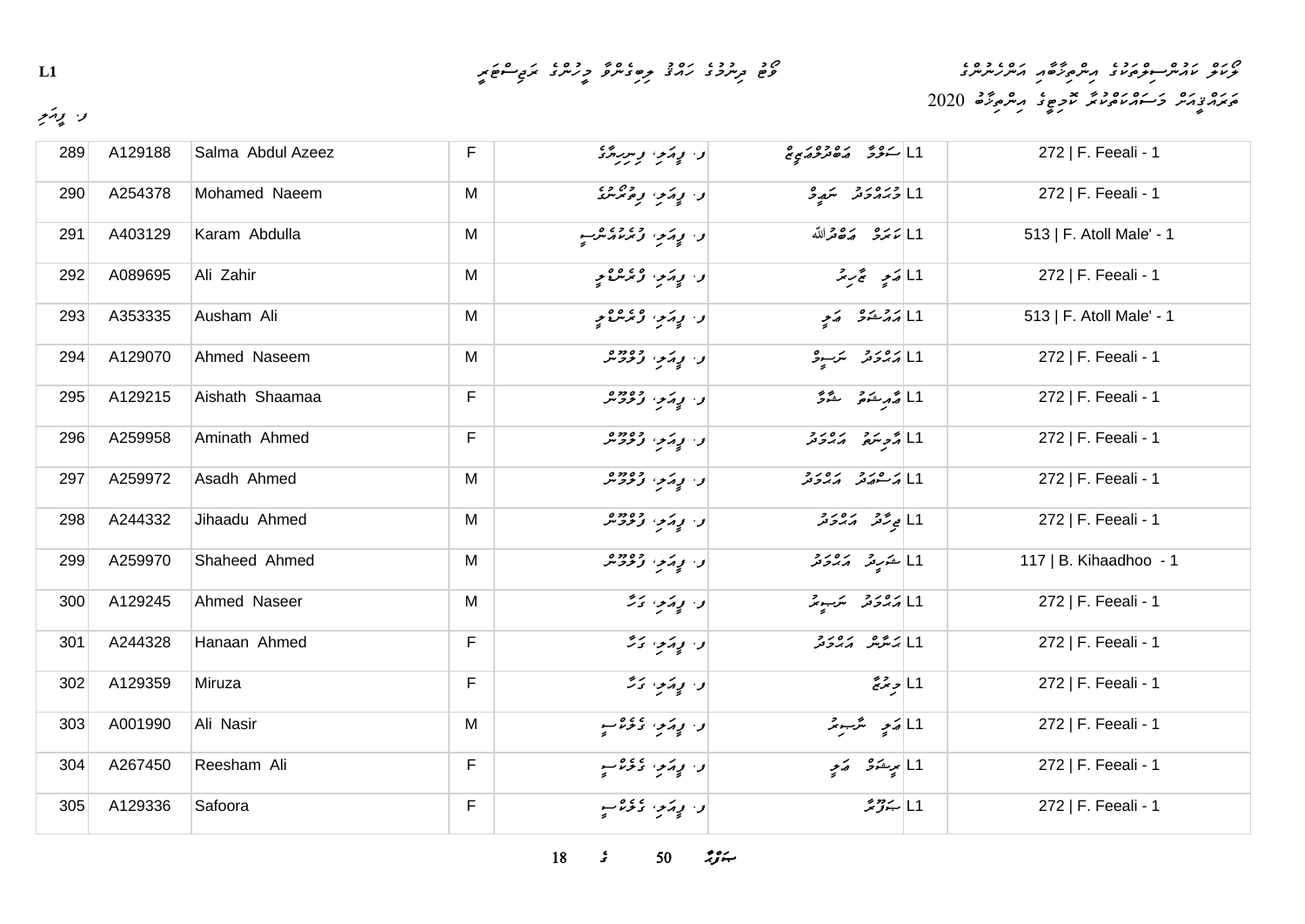*sCw7q7s5w7m< o<n9nOoAw7o< sCq;mAwBoEw7q<m; wBm;vB* م من المرة المرة المرة المرجع المرجع المرجع في 2020<br>مجم*د المريض المرجع المرجع المرجع المرجع المراجع المراجع الم*رجع

| 306 | A267452 | Shaimal Ali          | M           | ار، رٍړَی د د د د ک          | L1 خەرى <i>5ى كى</i> ر                       | 272   F. Feeali - 1            |
|-----|---------|----------------------|-------------|------------------------------|----------------------------------------------|--------------------------------|
| 307 | A244435 | Suman Ali            | F           | ن پېژمه د د د ک              | L1 ڪ <sub>ج</sub> يھ <sub>مگجي</sub>         | 272   F. Feeali - 1            |
| 308 | A129345 | Aishath Moosa        | $\mathsf F$ | والمحضري كالمنافر            | L1 مەم ئەسىم ئەسىم                           | 272   F. Feeali - 1            |
| 309 | A009708 | Mohamed Fayaz        | M           | والمحضرة كالمستمكين          | L1  <i>دېن</i> درور زېژىنه                   | 272   F. Feeali - 1            |
| 310 | A044325 | Abdulla Shakeeb      | M           | والإمكن المصرووي             | L1 مَەھىراللە خىر <i>ە</i>                   | 557   Hulhumale', Ehenihen - 5 |
| 311 | A052077 | Hawwa Moosa          | $\mathsf F$ | و٠ وٍ ٦ د ٢ د ٢ د ٢ د ٢      | $23$ $32$ $L1$                               | 557   Hulhumale', Ehenihen - 5 |
| 312 | A032102 | Ibrahim Shakeeb      | M           | ادا وٍ پَرَمَ الْمُحْمَدُونَ | L1 م <i>وھنڑرو خوری</i>                      | 557   Hulhumale', Ehenihen - 5 |
| 313 | A259608 | Mariyam Shaufa       | $\mathsf F$ | و٠ وٍ ړَی وَ وَ د وَ وَ      | L1 <i>وَبُرْدُوْ</i> هُ دَوَرٌ               | 557   Hulhumale', Ehenihen - 5 |
| 314 | A059851 | Mohamed Shakeeb      | M           | ر په ده ده دوه ده            | L1 <i>وَبَرْهُ دَوَ</i> تَرَ شَرَ <i>ّبٍ</i> | 513   F. Atoll Male' - 1       |
| 315 | A129086 | Abdul Majeed Ibrahim | M           | ن وٍ مَسْ وَوَرَهِ وَ        | L1 رەدەرى <sub>چە مەھ</sub> رىد              | 272   F. Feeali - 1            |
| 316 | A129089 | Ahmed Latheef        | M           | وسومنوس وورده                | L1 <i>גَ بَدْوَنْ وَجِ</i> وْ                | 272   F. Feeali - 1            |
| 317 | A115676 | Raheema Ibrahim      | F           | و٠ وٍ ړَی وی وه ده           | L1 <i>بَدَي</i> رِ دَ مِنْ مِرْرِدْ          | 272   F. Feeali - 1            |
| 318 | A227940 | Adhila Mohamed       | $\mathsf F$ | و٠ وٍ پَرَمٍ ٤ ووُووه        | L1 مەمبۇ ئەيرە دىر                           | 272   F. Feeali - 1            |
| 319 | A129079 | Ahmed Adhil          | M           | و٠ وٍ پَرَمٍ ٤ ووووو         | L1 كەردى گەرى                                | 272   F. Feeali - 1            |
| 320 | A156294 | Moosa Usman          | M           | ن پېښې د ووځ ده              | L1 ترقیقہ مقومتیں                            | 272   F. Feeali - 1            |
| 321 | A129081 | Zulfa Moosa          | F           | ن پېړې د وووده               | $23$ $33$ $11$                               | 272   F. Feeali - 1            |
| 322 | A011598 | Ahmed Nasir          | M           | ا و و پرس روز دوه            | L1 رَجْرَدَتْرَ - مَرْسِدَتْرَ               | 272   F. Feeali - 1            |

*19 sC 50 nNw?mS*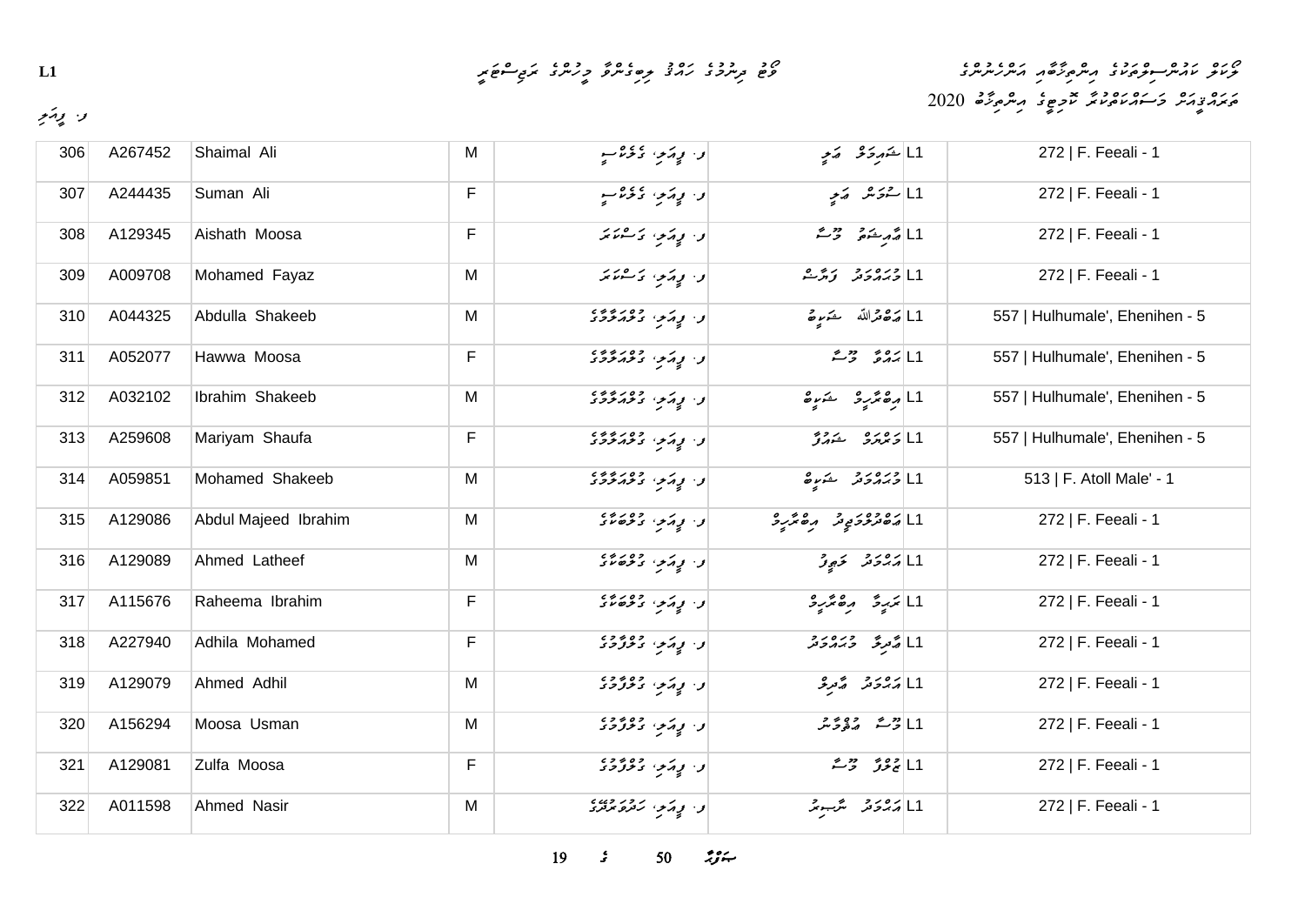*sCw7q7s5w7m< o<n9nOoAw7o< sCq;mAwBoEw7q<m; wBm;vB* م من المرة المرة المرة المرجع المرجع المرجع في 2020<br>مجم*د المريض المرجع المرجع المرجع المرجع المراجع المراجع الم*رجع

| 323 | A239108 | <b>Bilaal Ahmed</b> | M           | و٠ وٍ ٦ و٠ رَوْرَ وَ٥                 | L1 ھۇتى ئە <i>ندى</i> تىر            | 272   F. Feeali - 1      |
|-----|---------|---------------------|-------------|---------------------------------------|--------------------------------------|--------------------------|
| 324 | A239105 | Mas-hood Ahmed      | M           | و٠ وٍ ړَی رَترو پروه                  | L1 كەسىرتىر كەبروتىر                 | 513   F. Atoll Male' - 1 |
| 325 | A129108 | Muneera Ibrahim     | $\mathsf F$ | و . و پرس رور ور .                    | L1 دُسِهً <i>ز م</i> ِهْتَرْبِهْ     | 272   F. Feeali - 1      |
| 326 | A262884 | Ahmed Sanoon        | M           | ار، وٍمَنْ سَعْدَهُ مِنْ مَعْهِ وَ    | L1 رَجْرَة مَرْتَقَرْبَسْر           | 272   F. Feeali - 1      |
| 327 | A129351 | Aishath Sanoona     | F           | ار، وٍمَنِ، رَسِيْرَةَ بِرِةَ سُهِ وَ | L1 مەم ئىشقى ئىستىتىر                | 272   F. Feeali - 1      |
| 328 | A129211 | Aminath Sanoona     | $\mathsf F$ | والمحمر والمستركة بركائبها فليستخرج   | L1 مُ <i>جِبنَهُ سَنَ</i> تَرْ مُرَ  | 272   F. Feeali - 1      |
| 329 | A085926 | Fathimath Fareeda   | F           | و- وٍمَنْ سَيَرْوَيْرِدَسْ وَ         | L1 تَ <i>وْجِ</i> حَةً تَرَمِيَّةً   | 272   F. Feeali - 1      |
| 330 | A060657 | Gasim Easa          | M           | ار، إركاب كالمعروكية وكلي و           | L1 <i>ڈیوڈ پر</i> گ                  | 272   F. Feeali - 1      |
| 331 | A129212 | Ibrahim Sanoon      | M           | ار، رِمَنِ سَرْمَ بِرَسَمَّةِ وَ      | L1 مەھ <i>مگرى</i> ئەسىر سىر         | 272   F. Feeali - 1      |
| 332 | A262877 | Ismail Sanoon       | M           | ار، رِمَنِ سَرْمَهُ بِرِدَسْءِ وَ     | L1 م <sub>ە</sub> سىمۇمەتتى سىتىرىتى | 272   F. Feeali - 1      |
| 333 | A262886 | Khadeeja Gasim      | F           | ار، وٍړَی رَسِرْوَبِرِوَسُ وِ         | L1 زَمِرِجٌ گَرِّرِگُ                | 272   F. Feeali - 1      |
| 334 | A262882 | Mohamed Sanoon      | M           | وا ومكوا كالملكوكوكاللجاني            | L1  <i>دېزو دو</i> سک <i>يټر</i> ش   | 272   F. Feeali - 1      |
| 335 | A129096 | Ibrahim Mohamed     | M           | وسومنوس ترويمنى                       | L1 مەھمەر <i>250.000</i>             | 272   F. Feeali - 1      |
| 336 | A228488 | Ali Mahir           | M           | ادا وٍمَنوا رُوٍ وُلاَ                | 1] <i>مَي</i> وَرِيمَ                | 272   F. Feeali - 1      |
| 337 | A262002 | Fathimath Maya      | $\mathsf F$ | ادا وٍمَنْ رَوِيٌّ مَنْ               | L1 <i>وَّج</i> وحَمَّ حَمَّدُ        | 272   F. Feeali - 1      |
| 338 | A228487 | Gassan Mohamed      | M           | ادا وٍمَعٍا رَوٍ دُنَةٍ مَ            | L1 زور مشتر دره در د                 | 272   F. Feeali - 1      |
| 339 | A286656 | Haifa Ahmed         | F           | ن پېړو، د پرنۍ چې                     | L1 <i>تەبۇ مەدەن</i> ر               | 272   F. Feeali - 1      |

 $20$  *s* 50  $29$   $\div$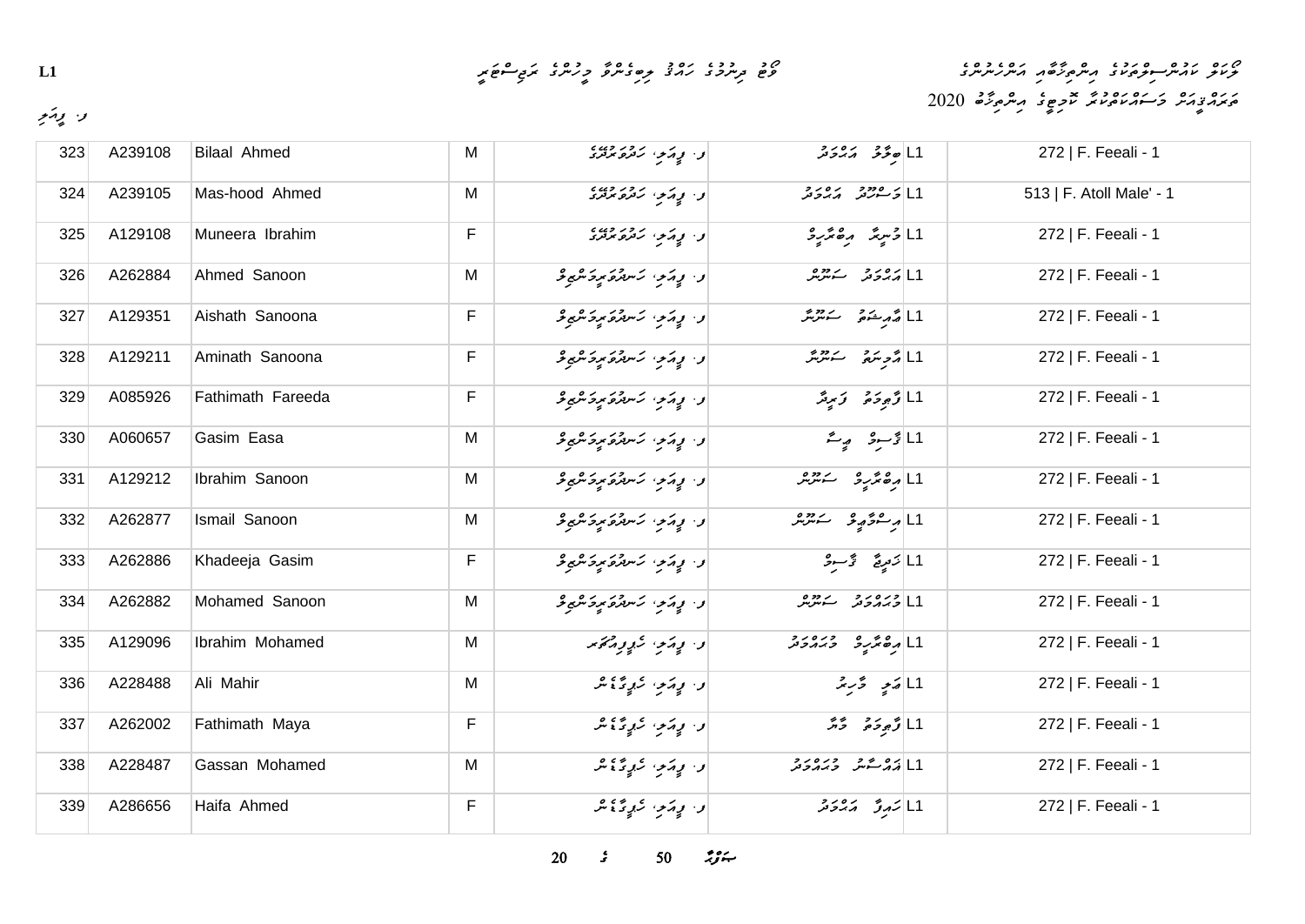*sCw7q7s5w7m< o<n9nOoAw7o< sCq;mAwBoEw7q<m; wBm;vB* م من المرة المرة المرة المرجع المرجع المرجع في 2020<br>مجم*د المريض المرجع المرجع المرجع المرجع المراجع المراجع الم*رجع

| 340 | A161220 | Haifaa Ahmed    | F           | اور ويرموا ريوچ؟ عر                            | L1 <i>تەبۇ مەدى ھى</i>                                                     | 272   F. Feeali - 1      |
|-----|---------|-----------------|-------------|------------------------------------------------|----------------------------------------------------------------------------|--------------------------|
| 341 | A099344 | Shahidha Idrees | $\mathsf F$ | $\left  \psi \right\rangle _{i}^{i}$ و. دېږي ش | L1 ڪُريگر پري <i>گريٽ</i>                                                  | 272   F. Feeali - 1      |
| 342 | A265438 | Aishath Shahira | $\mathsf F$ | ادا دٍ پڻوا ڪريڪري                             | L1 مەم ئىققى ئىق بەشتىر                                                    | 513   F. Atoll Male' - 1 |
| 343 | A265437 | Yoosuf Jailam   | M           | ادا دٍ په دس کرد کرد ؟                         | L1 بر وه و مح بر بحر محمد السلطانية السلطانية<br>السلطانية                 | 272   F. Feeali - 1      |
| 344 | A228529 | Ahmed Naushad   | M           | اور ومكور كالمحيرة في                          | L1 كەبرى ئىرگىنىدىش                                                        | 272   F. Feeali - 1      |
| 345 | A228530 | Ismail Afeef    | M           | و٠ وٍړَی رَ <sub>مٍ مِه</sub> رُوٌ             | L1 <sub>م</sub> رىدۇر بۇ م <i>ۇرۇ</i>                                      | 513   F. Atoll Male' - 1 |
| 346 | A228528 | Mohamed Nihad   | M           | اوا وٍ رَبِّ رَبِّ بِرَ رُبِّ رَبِّ            | L1  <i>32,25 مرت</i> قر                                                    | 272   F. Feeali - 1      |
| 347 | A129353 | Rimza           | F           | وا ومكوا كوميلائي                              | L1 برد <sup>م</sup> چ                                                      | 255   ADh. Maamigili - 1 |
| 348 | A228532 | Vijdhan Ali     | M           | اور ومكور كالمحيرة في                          | L1 <sub>ح</sub> وص گرم کرم کرد کرد.<br>استاد الله علم کرد کرد کرد کرد کرد. | 513   F. Atoll Male' - 1 |
| 349 | A228531 | Yusra Ali       | $\mathsf F$ | اور وٍ مَرَوٍ، رَوِيرِ مُرَّوَّ                | L1 پر شهر په <sub>م</sub> و                                                | 272   F. Feeali - 1      |
| 350 | A207752 | Aishath Mohamed | $\mathsf F$ | ادا وٍ په دادار مورد کا                        | L1 مەمۇم <i>دىمەدىر</i>                                                    | 272   F. Feeali - 1      |
| 351 | A129149 | Inaya           | F           | والإمكن بالمردوع                               | L1 م <i>ی</i> ترنگر                                                        | 272   F. Feeali - 1      |
| 352 | A129258 | Mariyam Inasha  | $\mathsf F$ | ن وٍ پَرَو، رِسُمَّةٌ وَ                       | L1 دېرمرو م <i>ې</i> رشته                                                  | 513   F. Atoll Male' - 1 |
| 353 | A243644 | Rifath Mohamed  | M           | ادا وٍ په داداروی                              | L1 بروره وره در و                                                          | 272   F. Feeali - 1      |
| 354 | A129148 | Sara Moosa      | F           | ن پېښې په پنځه                                 | $23$ $22$ $ 11$                                                            | 272   F. Feeali - 1      |
| 355 | A099365 | Adam Ibrahim    | M           | ادا وٍ مَرَمٍ السَّيْءِ مِسْ                   | L1 أ <i>مُّترَدُ م</i> ِ صُ <i>رَّرٍ دُ</i>                                | 272   F. Feeali - 1      |
| 356 | A129294 | Aminath Sudha   | F           | وا وٍ مَرَمٍ السَّيْءِ مِسْ                    | L1 مَّ حِ سَمَّةٌ مَسَّمَّدٌ                                               | 272   F. Feeali - 1      |

 $21$  *s* 50  $23$   $\div$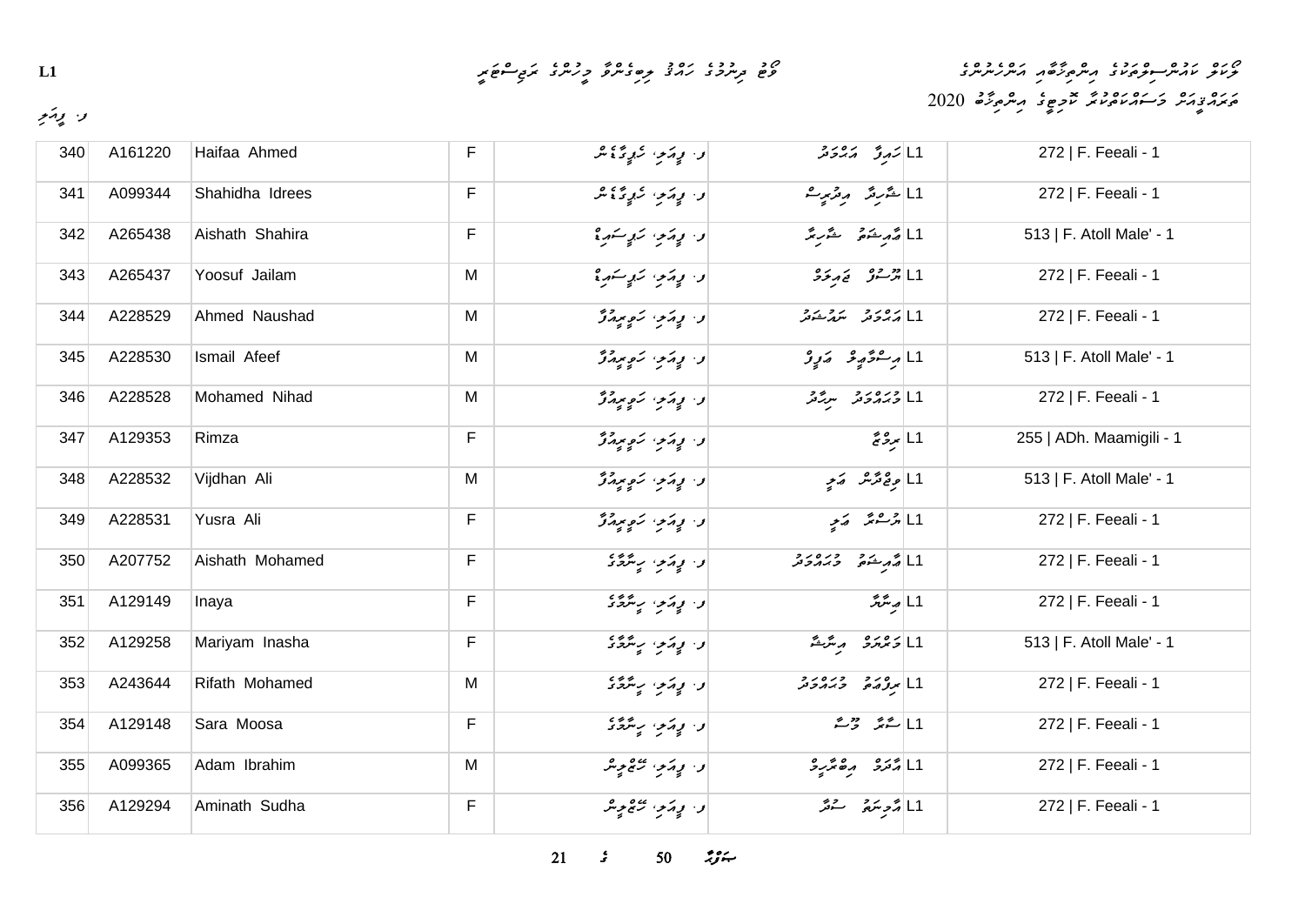*sCw7q7s5w7m< o<n9nOoAw7o< sCq;mAwBoEw7q<m; wBm;vB* م من المرة المرة المرة المرجع المرجع المرجع في 2020<br>مجم*د المريض المرجع المرجع المرجع المرجع المراجع المراجع الم*رجع

| 357 | A266206 | Sahath Adam        | $\mathsf F$  | اور ويرتوا تنقي ويثر  | L1 گەبر بە ئەندى                              | 272   F. Feeali - 1            |
|-----|---------|--------------------|--------------|-----------------------|-----------------------------------------------|--------------------------------|
| 358 | A129293 | Sharmeela Thaufeeg | $\mathsf{F}$ | اور ويرتموا بيهج ويثر | L1 ڪنر <i>چوڭ مَهُوپ</i> ۇ                    | 272   F. Feeali - 1            |
| 359 | A266207 | Shaufan Adam       | M            | والمحضر والمحافية     | L1 شەرىق مەمر <i>ە</i>                        | 272   F. Feeali - 1            |
| 360 | A129292 | Suhad              | M            | ادا ويروا تنفوش       | L1 سترتعر                                     | 557   Hulhumale', Ehenihen - 5 |
| 361 | A040313 | Abdulla Sodig      | M            | اور ويمنوا روموتى     | L1 مَەھىراللە س <sup>ە</sup> مرتى             | 272   F. Feeali - 1            |
| 362 | A129355 | Aishath Niusa      | $\mathsf F$  | وسوچو روه د           | L1 مَّہرِ مَنَّعْوَ سِہ <sup>ر</sup> ُتَّ     | 513   F. Atoll Male' - 1       |
| 363 | A261690 | Mohamed Thoil      | M            | اور ومکور روه و       | L1 دېم دې په پورې                             | 272   F. Feeali - 1            |
| 364 | A228492 | Hamdhaan Idrees    | M            | ادا وٍ ړوا ریژوده     | L1 ئەۋقەم مەق <i>رىپ</i> م                    | 272   F. Feeali - 1            |
| 365 | A228495 | Hidaya Idrees      | F            | ادا وٍ په دار بردده د | L1 بەشق مەش <i>ەب</i> ەشقە                    | 272   F. Feeali - 1            |
| 366 | A125537 | Shaheeda Idrees    | $\mathsf{F}$ | او٠ وٍ پرو ریزوده     | L1 ڪَرِيَّرُ <sub>م</sub> ِيْرَمِّرِيْتُ      | 272   F. Feeali - 1            |
| 367 | A244271 | Shamhaa Idrees     | $\mathsf F$  | اد وړي رنډنډه         | L1 شۇرمىتە مەزىرىشە                           | 272   F. Feeali - 1            |
| 368 | A122477 | Abdulla Jaleel     | M            | ادا ويكوا رەكروسۇكى   | L1 ش&قرالله ق <sub>ح</sub> وٍخر               | 272   F. Feeali - 1            |
| 369 | A129179 | Aishath Farisma    | $\mathsf F$  | ادا ويكوا رەكروسۇكى   | L1 مەم ئىقتىمە ئەس ئىر شە <del>ئە</del>       | 272   F. Feeali - 1            |
| 370 | A122273 | Hussain Jaleel     | M            | وسوميوس سوعوسومي      | L1 پژسمبر کا کار تھا۔<br>ا                    | 272   F. Feeali - 1            |
| 371 | A129181 | Jameela Ibrahim    | $\mathsf F$  | وسوميوس سوعروسرومي    | L1  <sub>قک</sub> رٍوَّ م <i>ِ®مَّرْرٍ</i> وْ | 272   F. Feeali - 1            |
| 372 | A129177 | Mohamed Jaleel     | M            | اوسوپەر بەتەرەپەتى    | L1 <i>ۇنەۋەتى ق</i> وتۇ                       | 272   F. Feeali - 1            |
| 373 | A129178 | Risma              | F            | و٠ وٍړَو، روکورسرونو  | L1 برگ <sup>و</sup> گ                         | 272   F. Feeali - 1            |

*22 sC 50 nNw?mS*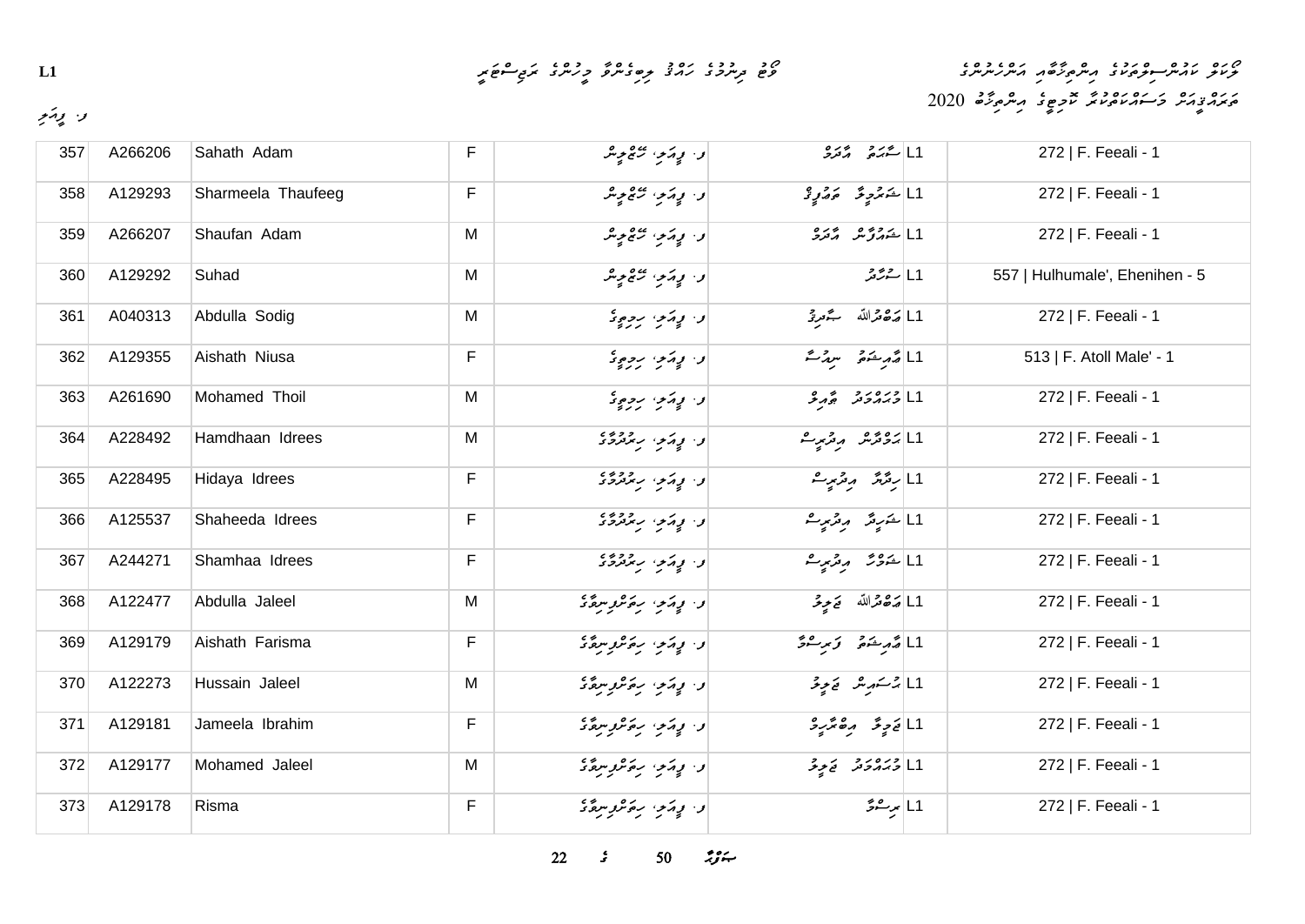*sCw7q7s5w7m< o<n9nOoAw7o< sCq;mAwBoEw7q<m; wBm;vB* م من المرة المرة المرة المرجع المرجع المرجع في 2020<br>مجم*د المريض المرجع المرجع المرجع المرجع المراجع المراجع الم*رجع

| 374 | A129192 | Shaheema Ibrahim  | F           | ن پېړو، رېږو برېږ                                                                                              | L1 ڪَرِدُ مِ®مَّرِدُ                         | 272   F. Feeali - 1            |
|-----|---------|-------------------|-------------|----------------------------------------------------------------------------------------------------------------|----------------------------------------------|--------------------------------|
| 375 | A232648 | Ahmed Irushad     | M           | او . و پرکو ، سعود کارود کارود کارود کارود کارود کارود کارود کارود کارود کارود کارود کارود کارود کارود کارود ک | L1 رَبَرْدَتَرَ بِرَبَّرْشَةَتَر             | 272   F. Feeali - 1            |
| 376 | A129115 | Ali Irushad       | M           | ن پوړې ر <sub>و</sub> ړ موره ده                                                                                | L1 <i>مَنْجِهِ مِعْنَ مِنْ</i> مَ            | 272   F. Feeali - 1            |
| 377 | A129114 | Fathimath Yaugoob | $\mathsf F$ | و . و پرسو ، سوئ ستفرس                                                                                         | L1 ژُجِ دَمَ مَرْرَةٍ وَ                     | 272   F. Feeali - 1            |
| 378 | A129247 | Idrees Moosa      | M           | و . و پرس سعوی مستقر ده                                                                                        | L1 <sub>ا</sub> ریزید شقیقی می               | 272   F. Feeali - 1            |
| 379 | A232745 | Karisma Idrees    | F           | و٠ وٍ پرَمو، ر <sub>ە ت</sub> ەرىبود ،                                                                         | L1 <i>مَبْرِسْدَةً و</i> ِمْرَبِّرِسْهُ      | 289   Th. Vilufushi - 2        |
| 380 | A232647 | Mohamed Irushad   | M           | و . و مرکز ، سعود کاروری                                                                                       | L1 <i>ڈبرویز پریش</i> ور                     | 272   F. Feeali - 1            |
| 381 | A244295 | Nareema Idurees   | F           | و . و پرسو، سعود محمد ده و .<br>د او د برسود محمد محمد محمد در د                                               | L1 سَرِيرةَ م <i>عرَّم</i> ِي <sup>م</sup> َ | 272   F. Feeali - 1            |
| 382 | A232744 | Sajid Idrees      | M           | و . و پرس مور معدو ،                                                                                           | L1 سٹھویٹر پریٹر <i>یپ</i> سے                | 272   F. Feeali - 1            |
| 383 | A266907 | Ahmed Mohamed     | M           | اور ويرتور ستروي                                                                                               | 1] رورو ورەرو                                | 656   OBLU Select At Sangeli-1 |
| 384 | A244425 | Aishath Sabana    | F           | وا وٍ مَنْ الرَّمَوِيُّ                                                                                        | L1 مەم ئىككەنگە ئىسكەنگە                     | 513   F. Atoll Male' - 1       |
| 385 | A266908 | Fathimath Sabanaa | F           | والمحفظ بالمروي                                                                                                | L1 <i>وُجوح</i> و مُتَوَسَّرَ                | 513   F. Atoll Male' - 1       |
| 386 | A266906 | Hamid Rasheed     | M           | والإرتوا بالروع                                                                                                | L1  بَرُوِيْرُ بِمَسْوِيْرُ                  | 272   F. Feeali - 1            |
| 387 | A129323 | Ismail Rasheed    | M           | اور ويكور بالروي                                                                                               | 1] <sub>م</sub> رشۇم <sub>ۇ</sub> تەسىر      | 272   F. Feeali - 1            |
| 388 | A254932 | Saahil Mohamed    | M           | اور ويكور بالركوبي                                                                                             | L1 سترىۋ ت <i>ەندەند</i>                     | 272   F. Feeali - 1            |
| 389 | A129322 | Zahina Ibrahim    | F           | والمحفظ بالمروي                                                                                                | L1 ئ <sub>ى</sub> رىتر ب <i>ەھترى</i> رو     | 513   F. Atoll Male' - 1       |
| 390 | A129287 | Abdulla Zaeem     | M           | ن پېړنو، رسيږچم                                                                                                | L1 رَحْمَدْاللَّهُ بَحَ مِ <sub>ي</sub> ْحَ  | 272   F. Feeali - 1            |

*23 sC 50 nNw?mS*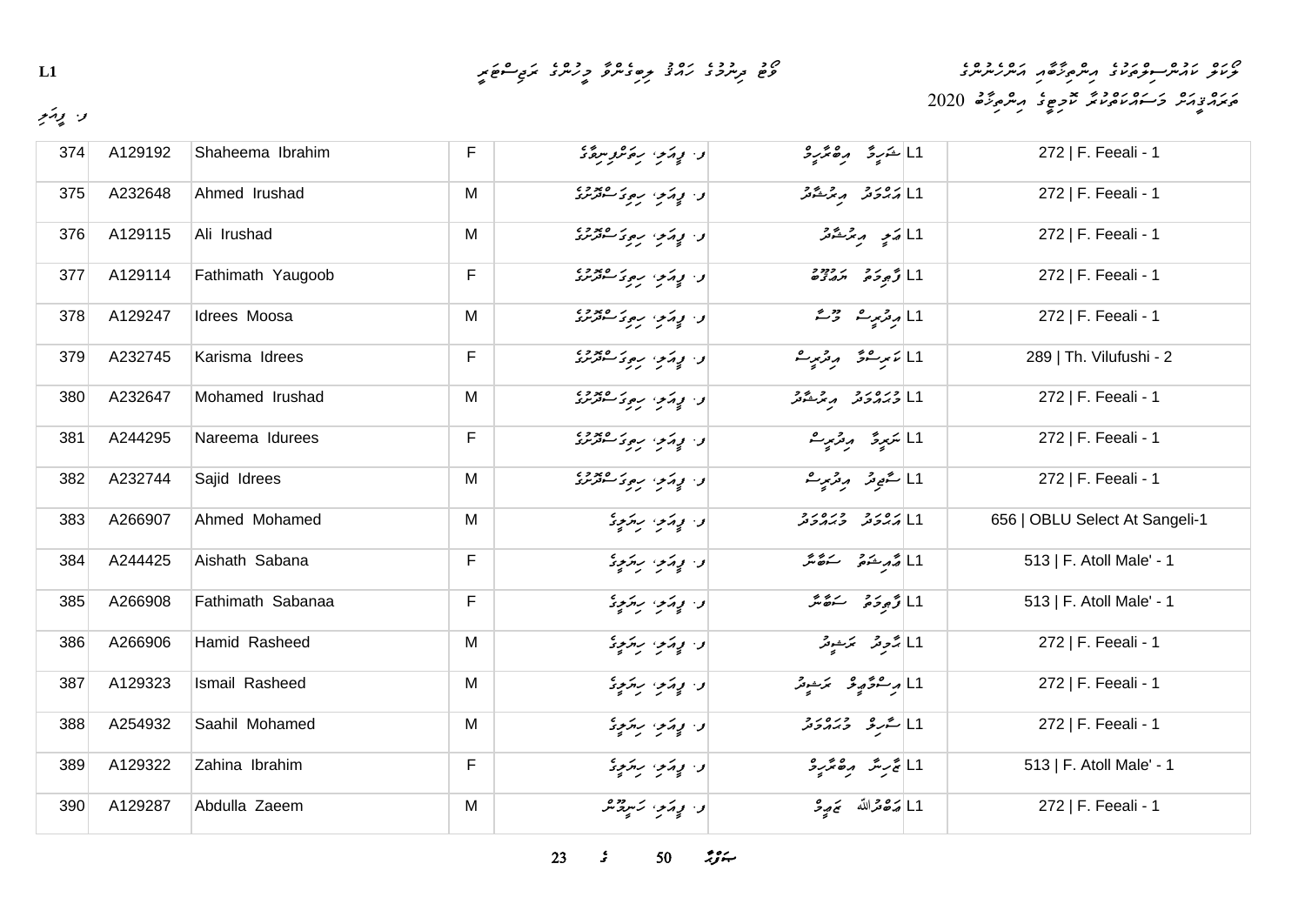*sCw7q7s5w7m< o<n9nOoAw7o< sCq;mAwBoEw7q<m; wBm;vB* م من المرة المرة المرة المرجع المرجع المرجع في 2020<br>مجم*د المريض المرجع المرجع المرجع المرجع المراجع المراجع الم*رجع

| 391 | A129112 | Ahmed Saleem     | M           | ن پېړو، رسيږي                | L1 <i>222 سكو</i> د                   | 272   F. Feeali - 1      |
|-----|---------|------------------|-------------|------------------------------|---------------------------------------|--------------------------|
| 392 | A244407 | Aishath Ain Ali  | F           | ن پېړي رسيږ <i>مبر</i>       | L1 مُەمشەم م <i>ەم</i> ەش م <i>ەي</i> | 272   F. Feeali - 1      |
| 393 | A129285 | Aminath Waheedha | F           | وا وٍمَرَمٍا رَسٍوْسٌ        | L1 مَّ حِ سَمَّةً = حَ رِ مَّدَ       | 272   F. Feeali - 1      |
| 394 | A266098 | Arsham Ahmed     | M           | و. وٍ ړَی رَسِروه            | L1 كەيرىشكى كەردىر                    | 513   F. Atoll Male' - 1 |
| 395 | A266093 | Dheena Ahmed     | F           | او، وٍ ړُئو، رُسٍرونگر       | L1 م <sub>ی</sub> نڈ پر میں تھیں کی   | 272   F. Feeali - 1      |
| 396 | A129289 | Fazna Ahmed      | F           | اد ، وٍ ړَی رَسرچم           | L1 زېږ پر پرديز                       | 272   F. Feeali - 1      |
| 397 | A129288 | Minna            | F           | اد ، پېړو، رسېږيز            | L1 <sub>حب</sub> شرینگه               | 272   F. Feeali - 1      |
| 398 | A129340 | Yumna Ahmed      | F           | اد ، پېړو، رسېږمه            | L1 پرونگر برورو                       | 272   F. Feeali - 1      |
| 399 | A238450 | Ahmed Zaahir     | M           | و٠ وٍ ٦ مَرْ رَ مُسْمَرِسٌ   | L1 <i>مەندى قىم بى</i> ر              | 272   F. Feeali - 1      |
| 400 | A083026 | Aishath Ibrahim  | F           | اد. دٍ پرَ دِ رَ شَمَرِ مَنْ | L1 مەم ئىقتى مەھمەر ئى                | 272   F. Feeali - 1      |
| 401 | A261019 | Aminath Thohira  | $\mathsf F$ | ار، وړی را ده پرېند          | L1 مَّ حِسَمَةً مَحْ سِمَّهُ          | 513   F. Atoll Male' - 1 |
| 402 | A122274 | Hussain Shuhail  | M           | و٠ وٍ ٦ مَرْ رَ مُسْمَرِسٌ   | L1 پرسکوپٹر ہے <i>ترک</i> ویٹر        | 272   F. Feeali - 1      |
| 403 | A261018 | Mohamed Arshath  | M           | ن پەيمە ئەسىرىتى             | L1 دېره د د مخمشمو                    | 158   K. Maafushi - 2    |
| 404 | A261020 | Rijula Idrees    | F           | ار، وړی رژے شریک             | L1 برقمومحر مرمزمو <sup>م</sup>       | 272   F. Feeali - 1      |
| 405 | A150083 | Abdul Gadir Ali  | M           | ار، وٍړَی ریزدُودٌ           | L1   رە دوغ برىز   م <i>ەي</i> ج      | 272   F. Feeali - 1      |
| 406 | A129209 | Ali Moosa        | M           | والإمكن مغرقوق               | L1 <sub>أ</sub> رَم و حيث             | 272   F. Feeali - 1      |
| 407 | A263291 | Aminath Suriyya  | F           | والإمكن مغرقوق               | L1 مُرْحِسَةً شَمْرِمْتُرْ            | 269   M. Kolhufushi - 1  |

*24 sC 50 nNw?mS*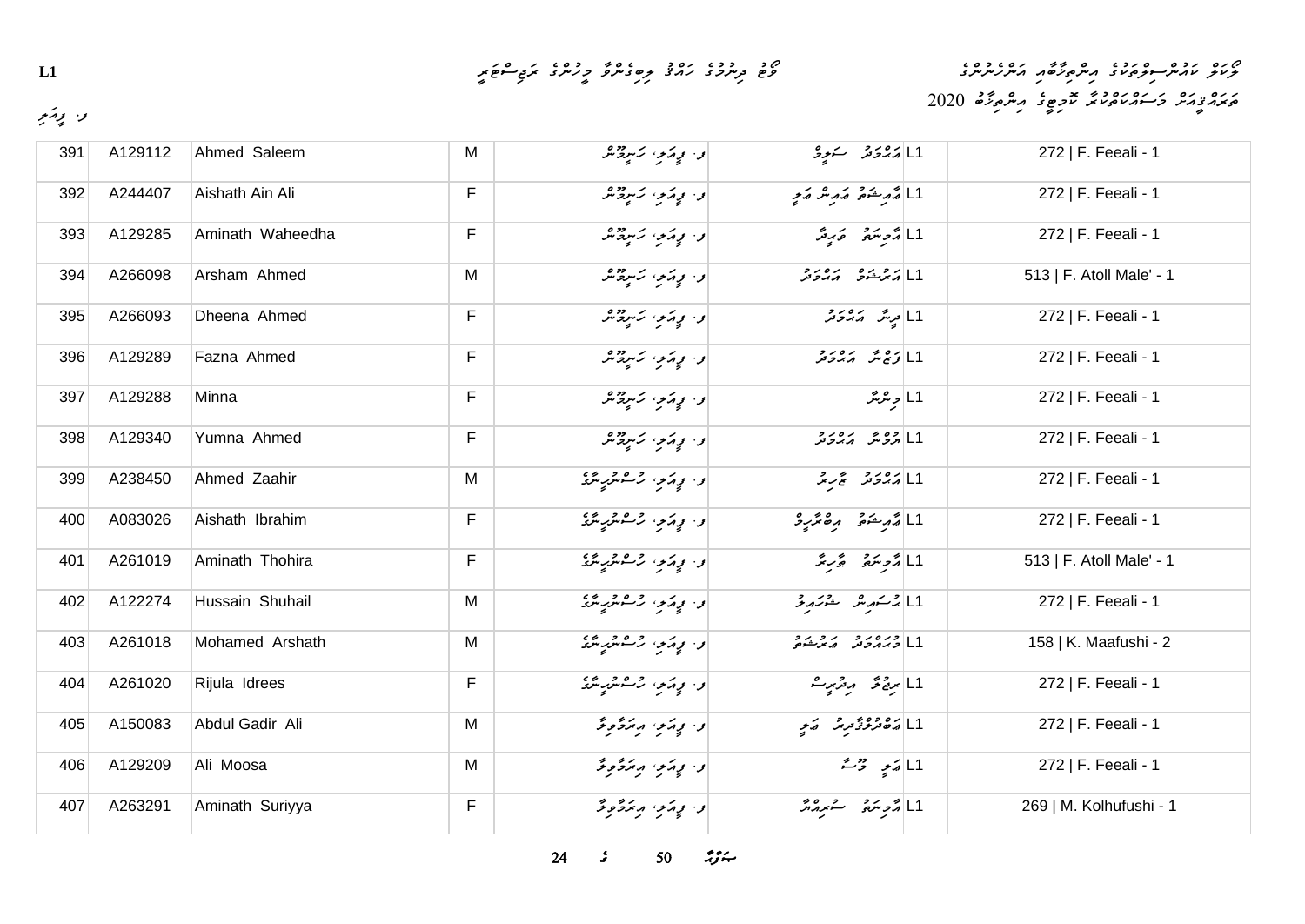*sCw7q7s5w7m< o<n9nOoAw7o< sCq;mAwBoEw7q<m; wBm;vB* م من المرة المرة المرة المرجع المرجع المرجع في 2020<br>مجم*د المريض المرجع المرجع المرجع المرجع المراجع المراجع الم*رجع

| 408 | A263288 | Aneedha Ali          | $\mathsf F$  | وا وٍمَنْ مِعَرَّوَةٌ       | L1 أ <i>مَ</i> سِمَّد مَعٍ             | 272   F. Feeali - 1      |
|-----|---------|----------------------|--------------|-----------------------------|----------------------------------------|--------------------------|
| 409 | A263297 | Majid Abdul Gadir    | M            | ادا دٍ پرَسٍ پریگورنٌ       | L1 حُّەمِرْ مَەھىر <i>ئىتى بىرى</i> مە | 272   F. Feeali - 1      |
| 410 | A012353 | Nasreena Ali         | F            | ادا دٍ پرَوا پرَ پُروُوِ وَ | L1 مَرَسْمبِسَّر   رَمِ                | 513   F. Atoll Male' - 1 |
| 411 | A263301 | Safra Ali            | $\mathsf F$  | ادا وٍمَنْ مِعَدَّوِدٌ      | L1 ستۇنىڭ كەي <u>ج</u>                 | 513   F. Atoll Male' - 1 |
| 412 | A263298 | Shara Ali Rasheed    | $\mathsf F$  | ن پېښو، مختوفو              | L1 شَمَعٌ ضَعٍ مَرْشِيْتُر             | 513   F. Atoll Male' - 1 |
| 413 | A263295 | Sifaana Ali          | F            | والإمكن مغرقوق              | L1 سوژنڈ کھیے                          | 272   F. Feeali - 1      |
| 414 | A067486 | Abdulla Nasir        | M            | و . و پرس پر پروه د .       | L1 مَەھمَّدَاللَّهُ مَمَّرْجِعَّہُ     | 272   F. Feeali - 1      |
| 415 | A043482 | Aishath Ibrahim      | $\mathsf F$  | و . و پرس پر پروه د .       | L1 مُصِنْعَة صِرْوَة بِهِ              | 287   Th. Burunee - 1    |
| 416 | A066867 | Mariyam Nasir        | F            | و . و پرس پر پرس ده         | L1 <i>خىرىدۇ</i> س <i>ىب</i> ىرىم      | 513   F. Atoll Male' - 1 |
| 417 | A129141 | Aishath Nasra        | F            | والمحمد والمعادي            | L1 مەم ئىسىم ئىس ئىسىمگىر              | 272   F. Feeali - 1      |
| 418 | A162977 | Ali Naseer           | M            | والمحرم والمعادي            | L1 <i>مک</i> و مک <i>ربوم</i> گر       | 273   F. Bilehdhoo - 1   |
| 419 | A129140 | Aminath Abdul Rahman | F            | و. وٍ مَرِ وَ عَسْهُ وَ وَ  | 1] مُرْحِسِمِ مُصْرِمْ مُرْمَرْ مِنْ   | 272   F. Feeali - 1      |
| 420 | A129142 | Habeeba Ibrahim      | $\mathsf F$  | والإمكن في المعافرى         | 5, 2, 8, 8                             | 141   Lh. Kurendhoo - 1  |
| 421 | A259645 | Haleema Ibrahim      | $\mathsf{F}$ | والمحمد والمعادي            | L1 بَرْجِعٌ مِنْ مِرْجِعٌ              | 272   F. Feeali - 1      |
| 422 | A259648 | Mohamed Naseer       | M            | والمحرم والمعادي            | L1 <i>دې ده د ترس</i> ونژ              | 272   F. Feeali - 1      |
| 423 | A261356 | Ahmed Ashfaag        | M            | الا ولمكن فأقر فيفاد        | L1  پروتر پر شو <i>ڑی</i>              | 272   F. Feeali - 1      |
| 424 | A129159 | Ahmed Tholal         | M            | ادا وٍ مَنْ وَعَ مُعَدَّدٌ  | L1 <i>ړې دي پروگ</i> و                 | 272   F. Feeali - 1      |

 $25$  *s*  $50$   $25$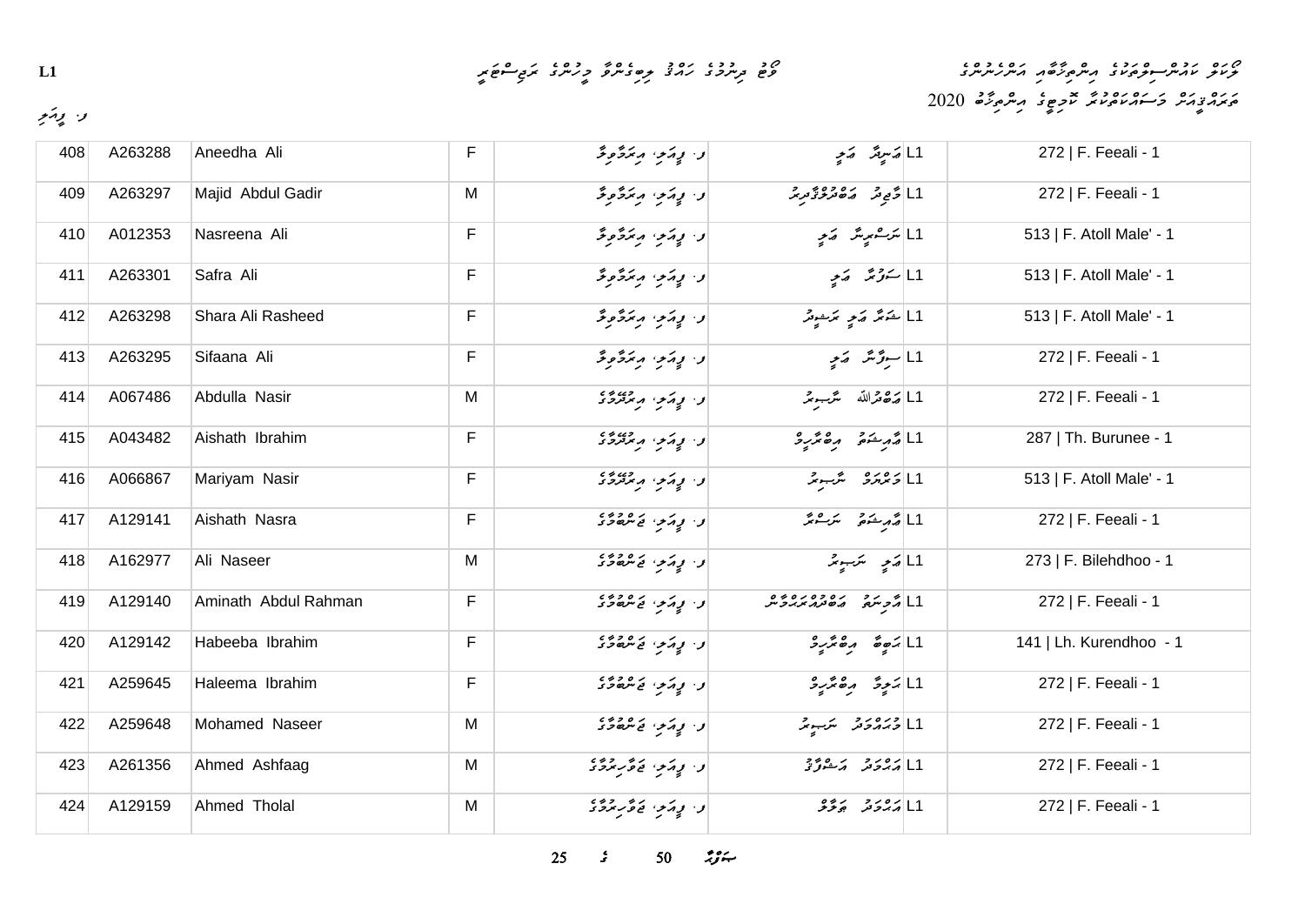*sCw7q7s5w7m< o<n9nOoAw7o< sCq;mAwBoEw7q<m; wBm;vB* م من المرة المرة المرة المرجع المرجع المرجع في 2020<br>مجم*د المريض المرجع المرجع المرجع المرجع المراجع المراجع الم*رجع

| 425 | A230772 | Aishath              | F | وسومي فأقرحهم                    | L1 مۇرىئەت <sub>م</sub>                | 513   F. Atoll Male' - 1   |
|-----|---------|----------------------|---|----------------------------------|----------------------------------------|----------------------------|
| 426 | A244349 | Aishath Sakhaa Ikram | F | الا ولمكوا فأقرحوه               | L1 مەم ئىقتىمى ئىك مەم ئىرى            | 513   F. Atoll Male' - 1   |
| 427 | A040312 | Amira Idrees         | F | ادا وٍ مَرْمٍ الْمَوَارِ مَرْدًى | L1 مَّرْمِتَر مِتْرَمِرِ مَّ           | 272   F. Feeali - 1        |
| 428 | A122478 | Asra Idrees          | F | والمحفظ والمتحفظ والمحفظ         | L1  پرَسْمَتَر بِرِمْرِيبْ             | 272   F. Feeali - 1        |
| 429 | A120763 | Idrees Aboobakuru    | M | و ، وٍمَو، وَعَرَ رَوْء          | L1 روس دور و د                         | 272   F. Feeali - 1        |
| 430 | A261355 | Mariyam Raisha       | F | الا ويركب فأقر بمحدد             | L1 <i>وَ بُرْمَرْ بِمَ</i> مِيشَ       | 284   Dh. Kudahuvadhoo - 1 |
| 431 | A244350 | Mohamed Shaan        | M | الاستجارة والمتحار بمردى         | L1 <i>ۋېرو دۆ</i> شەھر                 | 272   F. Feeali - 1        |
| 432 | A261353 | Muna Ibrahim         | F | والإمكن فأقربهم                  | L1 دْيَرْ مِ <b>عْ</b> جْرِدْ          | 272   F. Feeali - 1        |
| 433 | A129161 | Sithura Idrees       | F | وسومنوس فأقربتهم                 | L1 سو <i>مۇنگە</i> برى <i>ڭزىر</i> ىشە | 272   F. Feeali - 1        |
| 434 | A096817 | Aminath Usman        | F | اور ومكور الأوسط                 | L1 مُجِسَعَ مَقْرَصْرَ                 | 272   F. Feeali - 1        |
| 435 | A048636 | Ibrahim Rasheed      | M | اور ومرو، مستدوق                 | L1 مِر <i>ە مُزْرِدْ مَرَسِ</i> مْر    | 513   F. Atoll Male' - 1   |
| 436 | A152942 | Abdulla Mufeed       | M | والمجامر والمراولات              | L1 كەھەراللە   ق.مومتر                 | 272   F. Feeali - 1        |
| 437 | A355607 | Ahmed Mohamed        | M | والمجامرة المتمامين              | L1  <i>ג' פיצי יציא פיפ</i> ע          | 272   F. Feeali - 1        |
| 438 | A259621 | Aishath Asma         | F | الأرابية والمتحافظة              | L1 مۇم ھۇم ئەركىنى ئىس                 | 272   F. Feeali - 1        |
| 439 | A259614 | Aishath Siraja       | F | اور ومزوا المترام وه             | L1 رچم شوَمَع مَ سِعْرَةً              | 272   F. Feeali - 1        |
| 440 | A259626 | Aminath Siraja       | F | ن وٍمَنْ مَتَرَسْرَةٌ وَ         | L1 مُ <i>جِبنَهُ</i> سِبَنَّةً         | 272   F. Feeali - 1        |
| 441 | A129136 | Mausooma Mohamed     | F | الأراديمي للمرادوق               | 1] زړه دوه دره دره                     | 272   F. Feeali - 1        |

 $26$  *s* 50  $25$   $\div$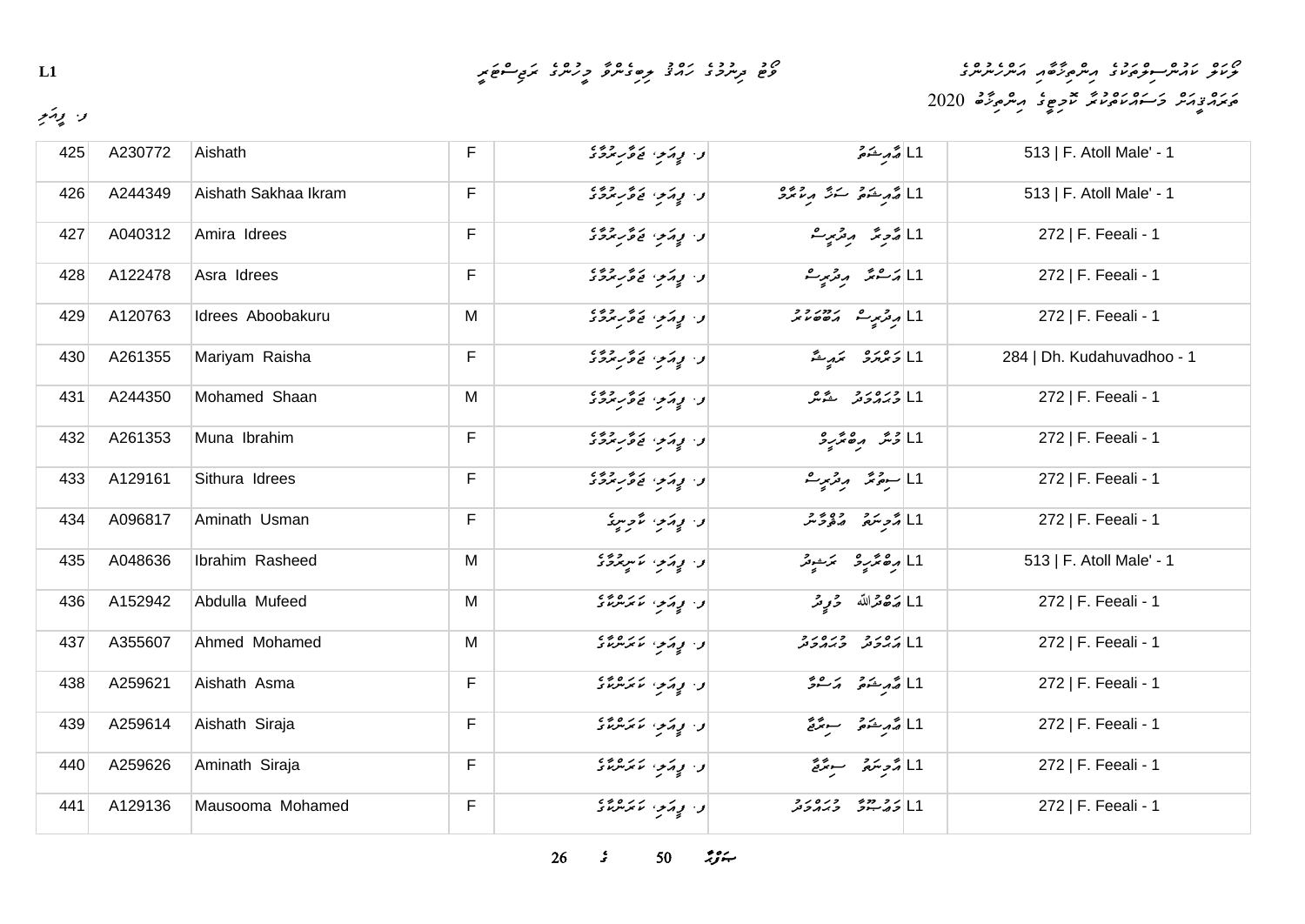*sCw7q7s5w7m< o<n9nOoAw7o< sCq;mAwBoEw7q<m; wBm;vB* م من المرة المرة المرة المرجع المرجع المرجع في 2020<br>مجم*د المريض المرجع المرجع المرجع المرجع المراجع المراجع الم*رجع

| 442 | A234206 | Nishama Mohamed     | F | ن وٍ مَنْ مَعَسْرَةٌ وَ      | L1 س شَرَّقَ وَبَرَهُ وَبَرْ                  | 272   F. Feeali - 1          |
|-----|---------|---------------------|---|------------------------------|-----------------------------------------------|------------------------------|
| 443 | A129358 | Nisma Mohamed       | F | وسوخر مترسما                 | L1 سرگەمى ئەممىر ئەرەپىر                      | 272   F. Feeali - 1          |
| 444 | A259628 | Reehaan Mohamed     | M | والمجامر والمتمامين          | L1 بریمبر <i>محدود و</i>                      | 272   F. Feeali - 1          |
| 445 | A129300 | Ali Niyaz           | M | اوا وٍمَنوا الأنترنيز        | 1] <i>مَ</i> مِ سِرَّج                        | 272   F. Feeali - 1          |
| 446 | A012352 | Ali Rasheed         | M | ار، رٍمَنِ المعمولا          | 1] ر <sub>َم</sub> حٍ بَرَ <sub>ّسُو</sub> رٌ | 272   F. Feeali - 1          |
| 447 | A261654 | Aminath Risma       | F | ن وٍ مَنْ المَسْرِئَ         | L1 مَّ حِسَمَ <sub>ة م</sub> ِسْتَرَّ         | 272   F. Feeali - 1          |
| 448 | A129302 | Fathimath Hassan    | F | وا وٍ مَوا عَسَمِيدَ         | L1 <i>وَّجوحَ</i> هُمْ سَنَسْر                | 272   F. Feeali - 1          |
| 449 | A152807 | Hussain Niyaz       | M | وا وٍمَوا المالكيرى          | L1 بڑےم <i>ہ بھی سرمڑچ</i>                    | 272   F. Feeali - 1          |
| 450 | A144577 | Ibrahim Rasheed     | M | ادا وٍمَوا عَسْمِينٌ         | L1 م <i>وڭ ئۇرۇ م</i> ىن ئىر                  | 272   F. Feeali - 1          |
| 451 | A071300 | Abdul Samad Ibrahim | M | اوس ويمنوا المعرومى          | 1] ره ده رر ده مورد                           | 272   F. Feeali - 1          |
| 452 | A228511 | Ahmed Sinaan        | M | ن دٍ ډَي عبرون               | L1 رَجْرَدَتْرَ سِعْتَبْتَر                   | 272   F. Feeali - 1          |
| 453 | A244274 | Aishath Saanee      | F | وا وٍ مَنْ المَعَرَّوَى      | L1 مۇم <i>رىشقۇ س</i> ىگىر                    | 272   F. Feeali - 1          |
| 454 | A228514 | Ali Saneeh          | M | والمجامرة المائرون           | L1 ر <sub>َم</sub> ح سَسِرَتْہ                | 513   F. Atoll Male' - 1     |
| 455 | A102965 | Mariyam Ibrahim     | F | والإرتوا المعزوى             | L1  <i>خ</i> ىرى <i>زى مەمگرى</i> د           | 272   F. Feeali - 1          |
| 456 | A129077 | Raziyya Abdul Samad | F | اوا وٍ په داروده کاروده      | 1] ترسم مهر مدرد و بر در د                    | 456   India / Trivandrum - 1 |
| 457 | A228513 | Samiyya Abdul Samad | F | اوا ومكوا المعرومي           | 1] کورگرمز رکھور کردو                         | 272   F. Feeali - 1          |
| 458 | A148829 | Usman Abdul Samad   | M | ادا دٍ مَتَوَا المَعَدَّةُ ا | L1 رُهْرِيْ پَر رُهُ دِيْرِ بِرَ دِينِ        | 272   F. Feeali - 1          |

*27 sC 50 nNw?mS*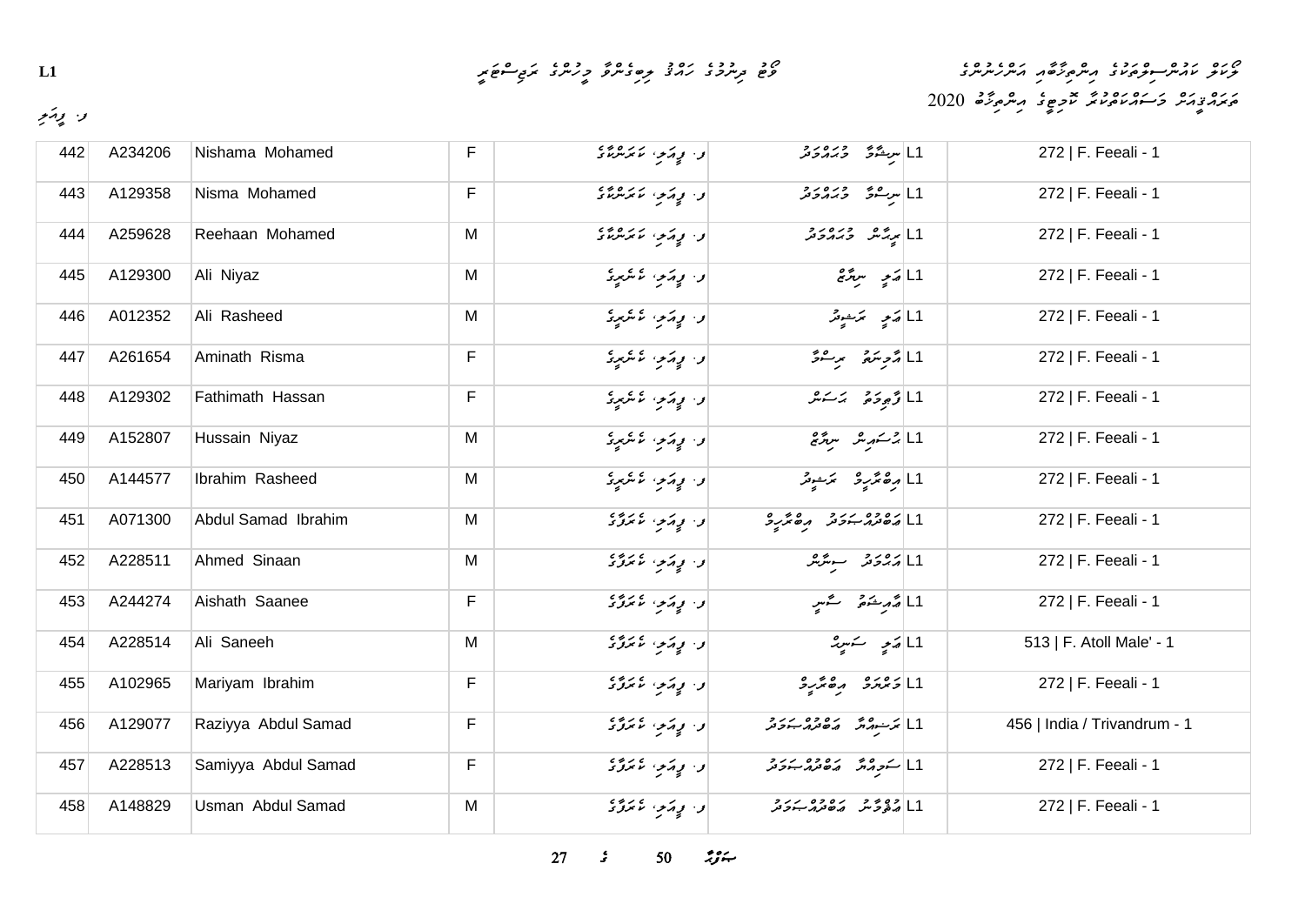*sCw7q7s5w7m< o<n9nOoAw7o< sCq;mAwBoEw7q<m; wBm;vB* م من المرة المرة المرة المرجع المرجع المرجع في 2020<br>مجم*د المريض المرجع المرجع المرجع المرجع المراجع المراجع الم*رجع

| 459 | A267447 | Ageela Ibrahim    | F           | و . و مرد الاسه کامورد                                                                                                                                                                                                          | L1 <sub>مَ</sub> تِوِعٌ مِنْ مُرْرِدْ                 | 272   F. Feeali - 1      |
|-----|---------|-------------------|-------------|---------------------------------------------------------------------------------------------------------------------------------------------------------------------------------------------------------------------------------|-------------------------------------------------------|--------------------------|
| 460 | A129339 | Ahmed Nadeem      | M           | و . و پرکو ، موسی کامی د د ه                                                                                                                                                                                                    | L1 <i>ב</i> بۇ 52 سىر تىرلىق كىل                      | 272   F. Feeali - 1      |
| 461 | A129344 | Aishath Nazeela   | F           | ن و مرد بر سر در در در در در در این در در این در این مرد در این مرد در این مرد در این در این در این در این در<br>مرد این در این در این در این در این در این در این در این در این در این در این در این در این در این در این در ا | L1 مەم ئىشقى ئىسىم ئىگە                               | 272   F. Feeali - 1      |
| 462 | A129333 | Aminath Zameela   | F           | و . و پرکو ، موسره و د در د د                                                                                                                                                                                                   | L1 مُرْجِسَة بِحَرِجَّ                                | 272   F. Feeali - 1      |
| 463 | A129334 | Jaleela Ibrahim   | F           | و . و پرکو ، پرسهای مشهوری                                                                                                                                                                                                      | L1  <sub>قک</sub> رٍوً م <i>ِ</i> ھٹررو               | 272   F. Feeali - 1      |
| 464 | A129332 | Mohamed Nadeem    | M           | و . و مرکز ، موسیعی مشتر در د                                                                                                                                                                                                   | L1  <i>32232°، سَ</i> مِرِدْ                          | 272   F. Feeali - 1      |
| 465 | A347446 | Rafhan Ibrahim    | M           | و . و پرکو ، موسی کامی د د ه                                                                                                                                                                                                    | L1 برو محمد مرکز مرکز برد                             | 513   F. Atoll Male' - 1 |
| 466 | A129093 | Aminath Murushida | F           | المستومنوا الخميفي الموالي المعالجة                                                                                                                                                                                             | L1 مَّ <i>جِسَمَ مَحَمَّ جِمَّ</i> مِسَّر             | 272   F. Feeali - 1      |
| 467 | A244367 | Faahir Mohamed    | M           | ادر ويزوا المروفي المولانين                                                                                                                                                                                                     | L1 وَّرِيمُ حَمَدُ مِنْ مِنْ                          | 513   F. Atoll Male' - 1 |
| 468 | A262407 | Fathmath Ruhushaa | $\mathsf F$ | اور ويموا بحده المواليمون                                                                                                                                                                                                       | L1 <i>وَّجِوَدَهُ</i> بَرَرْتُهُ                      | 303   Th. Omadhoo - 1    |
| 469 | A129195 | Ismail Rasheed    | M           | ادر ويزوا المروفي المولانين                                                                                                                                                                                                     | L1 م <sub>ە</sub> ستىۋە يۇسىمىسى ئىستەر               | 513   F. Atoll Male' - 1 |
| 470 | A101165 | Abdulla Waheed    | M           | د. دٍیکو، ووِدٌک                                                                                                                                                                                                                | L1 مَەھىراللە     ق برىتر                             | 272   F. Feeali - 1      |
| 471 | A101108 | Iradha Abdulla    | F           |                                                                                                                                                                                                                                 | L1 مِتَّدَّقَّہ مَ <b>صَّ</b> قَرَاللَّه              | 272   F. Feeali - 1      |
| 472 | A101109 | Saneem Abdulla    | M           | ر وړې ووځ                                                                                                                                                                                                                       | L1 كەمىر <i>ۇ مەھەتر</i> اللە                         | 272   F. Feeali - 1      |
| 473 | A244430 | Aiham Moosa       | M           | وسمج أتروم المرومين والمحفظ                                                                                                                                                                                                     | $23$ $52/5$ $11$                                      | 513   F. Atoll Male' - 1 |
| 474 | A228665 | Aminath Raufa     | F           | والإرتجاء ووترجيح                                                                                                                                                                                                               | L1 مَّ حِ سَمَّةً مَسَّمَّةً مِّ                      | 272   F. Feeali - 1      |
| 475 | A228669 | Fathimath Rauna   | F           | والإروا بحقائب                                                                                                                                                                                                                  | L1 <i>وَّج</i> وحَء <sub>ُ</sub> بَرَ <i>م</i> ُ سَرَ | 513   F. Atoll Male' - 1 |

*28 sC 50 nNw?mS*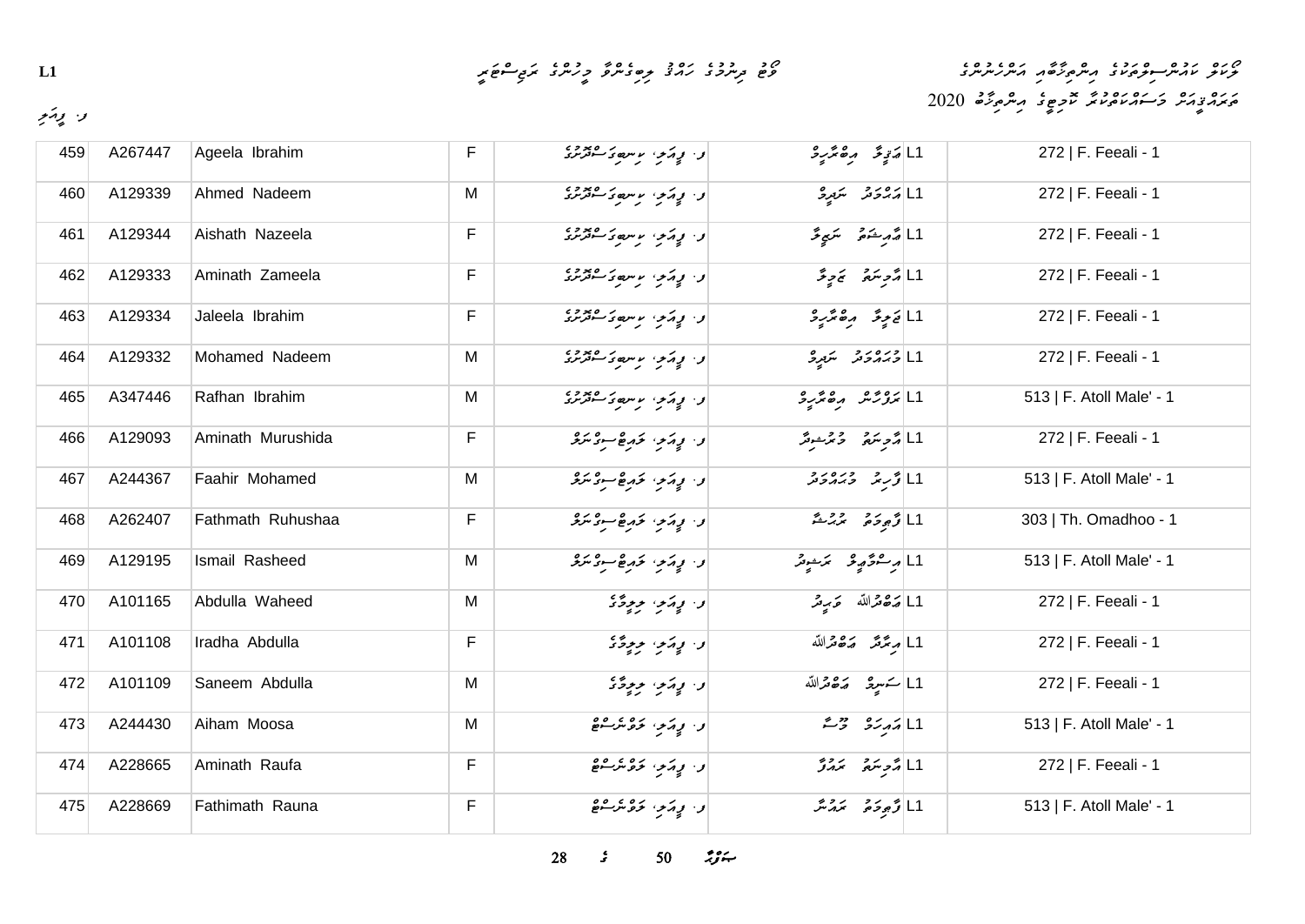*sCw7q7s5w7m< o<n9nOoAw7o< sCq;mAwBoEw7q<m; wBm;vB* م من المرة المرة المرة المرجع المرجع المرجع في 2020<br>مجم*د المريض المرجع المرجع المرجع المرجع المراجع المراجع الم*رجع

| 476 | A129318 | Rafiyya Moosa     | $\mathsf F$ | ادا وٍ مَرَمٍ الرَّوْمَةِ وَهُمْ وَهُمْ الْمَرْجَعَ | L1 بَرَوِ پُرْ پُرْ مُنْ شَرْ مُنْ الْمَنْ | 272   F. Feeali - 1 |
|-----|---------|-------------------|-------------|-----------------------------------------------------|--------------------------------------------|---------------------|
| 477 | A266089 | Aminath Raniya    | F           | الا ومكن كالمستقيم                                  | L1 مُرْحِبَتَهُ مُحَسِ <i>مٌ</i>           | 272   F. Feeali - 1 |
| 478 | A069265 | Fareesha Ali      | $\mathsf F$ | الا وٍ وَرَسٍ لِمَسْ وَاللَّهِ مَدَّ                | 1L  <i>وَم</i> ِيشَ صَعٍ                   | 272   F. Feeali - 1 |
| 479 | A260975 | Aishath Shifana   | F           | اور ومكور ومحكمة                                    | L1 مُرمِّسَمَّ شِوَّسَّر                   | 272   F. Feeali - 1 |
| 480 | A129119 | Ali Shameem       | M           | و. وٍ مَرَو، وَصَحِرَمُوَ                           | L1  رَمِ شَرَدٍ حُ                         | 272   F. Feeali - 1 |
| 481 | A129167 | Aminath Nishana   | $\mathsf F$ | ار ، رٍمَنِ وَصَحِبَمَى                             | L1 أَمَّ حِسَمَةٌ مِن مِشَمَّد             | 272   F. Feeali - 1 |
| 482 | A129350 | Hussain Niyaz     | M           | ار. رٍمَر، وٌصَرِ وُوَ                              | L1 بڑے پہ شہ س <i>رمڑج</i>                 | 272   F. Feeali - 1 |
| 483 | A261965 | Ibrahim Hussain   | M           | ار ، رٍمَر ، وَقَوَمُوَ                             | L1 مەھمەر ئەسىمبە ھ                        | 272   F. Feeali - 1 |
| 484 | A260977 | Moosa Sameem      | M           | ار ، پېښې د څوړنځ                                   | L1 فخرشہ ش <i>و</i> ی                      | 272   F. Feeali - 1 |
| 485 | A129168 | Sobira Adam       | F           | و ، وٍ مَرْمٍ ، وَقَوَى مِمَّى                      | L1 بِيَوْمَدِ مُقَرَّدَ                    | 272   F. Feeali - 1 |
| 486 | A129103 | Ahmed Latheef     | M           | ن وٍ ړَی دُه دُه                                    | L1 <i>גَ بَدْدَ تَدْ وَ بِي</i>            | 272   F. Feeali - 1 |
| 487 | A094270 | Aminath Ratheeba  | $\mathsf F$ | وا وٍ مَنْ وَصَوَّى                                 | L1 مُجِسَعَةٍ مَهْرِ <i>ةٌ</i>             | 272   F. Feeali - 1 |
| 488 | A129106 | Fathimath Areesha | $\mathsf F$ | و٠ وٍ ړَی دُه دُه                                   | L1 <i>وَّجودَة مَبِ</i> يشَ                | 272   F. Feeali - 1 |
| 489 | A239151 | Ibrahim Arees     | M           | اور وٍ مَرَمٍ، وَصَوَّى                             | L1 مِرْحَمَّرِ وَ مَبِرِتْ                 | 272   F. Feeali - 1 |
| 490 | A129105 | Mariyam Adam      | $\mathsf F$ | ادر ويكور وكالملى                                   | L1 <i>وبره وره</i>                         | 272   F. Feeali - 1 |
| 491 | A129104 | Mohamed Arif      | M           | و٠ وٍ ړَی دُه دُه                                   | L1 <i>وُبَرُوُدَ تَدَ وُبِروْ</i>          | 272   F. Feeali - 1 |
| 492 | A244325 | Mohamed Lamiu     | M           | ادر ومزمز ومحفى                                     | L1 <i>5223 قوم</i> 3                       | 272   F. Feeali - 1 |

*29 sC 50 nNw?mS*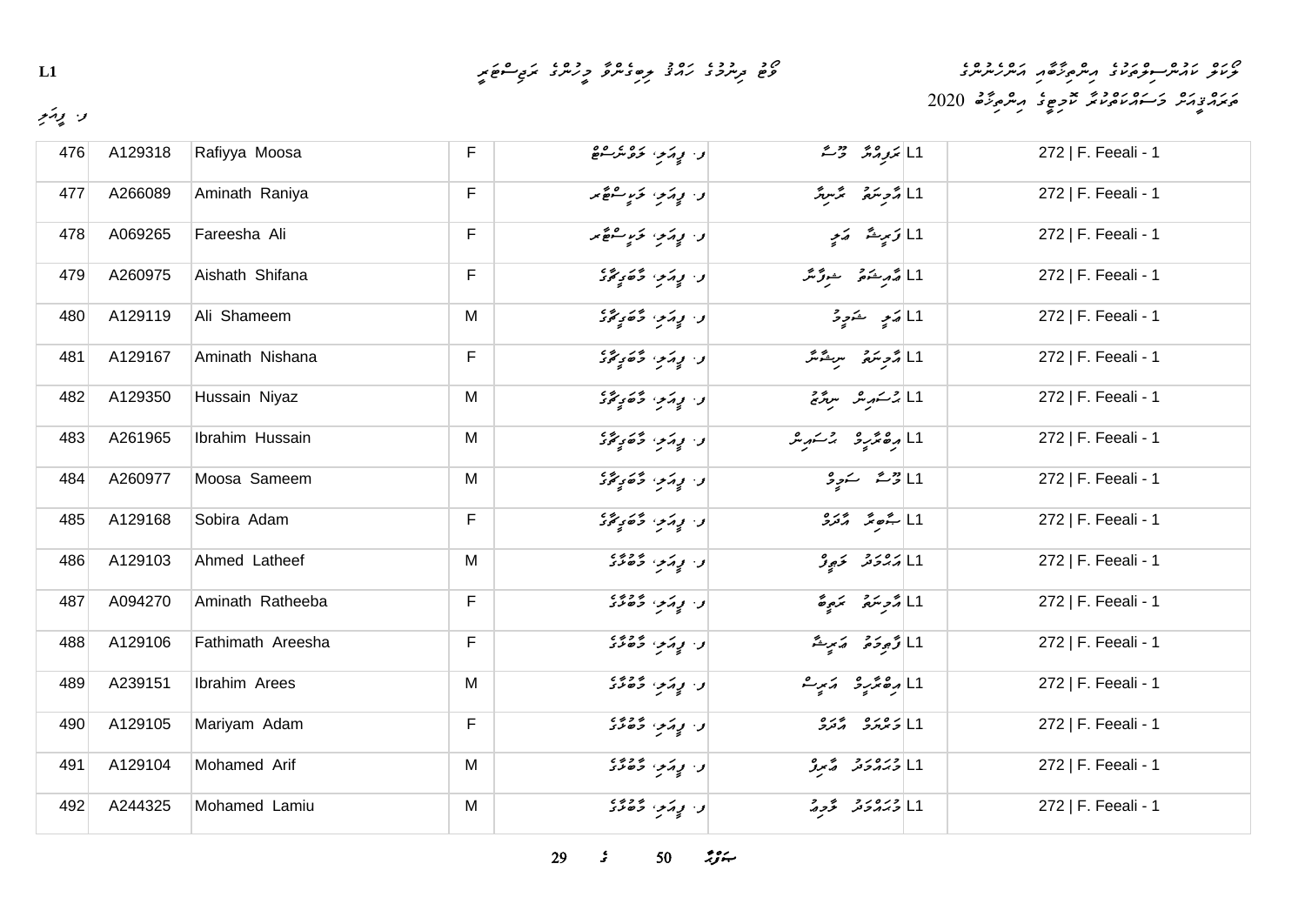*sCw7q7s5w7m< o<n9nOoAw7o< sCq;mAwBoEw7q<m; wBm;vB* م من المرة المرة المرة المرجع المرجع المرجع في 2020<br>مجم*د المريض المرجع المرجع المرجع المرجع المراجع المراجع الم*رجع

| 493 | A399553 | Samiyya Ibrahim       | $\mathsf F$ | و٠ وٍ ٦ دَ دُ ٥ دُ ٢                            | L1 سَو <i>ِهْ مَعْهُ مِعْهُدِ وَ</i>            | 272   F. Feeali - 1            |
|-----|---------|-----------------------|-------------|-------------------------------------------------|-------------------------------------------------|--------------------------------|
| 494 | A129084 | Aishath Waheeda       | F           | و٠ وٍ دَي وَي سُعْرَ وَي                        | L1 مەم ئەم ئەر ئەر                              | 272   F. Feeali - 1            |
| 495 | A129085 | Aminath Shifa         | F           | و٠ وٍ دَي وَي سُعْرَ وَي                        | L1 مُرْحِبَهُمْ سُورٌ                           | 272   F. Feeali - 1            |
| 496 | A125538 | Hussain Shiham        | M           | كي ومكور ويوده                                  | L1  پر سک <i>م</i> بھر مس <i>ور شور</i> محت     | 513   F. Atoll Male' - 1       |
| 497 | A128577 | Ibrahim Zakariyya     | M           | و٠ وٍ دَي وَي سُعْرَ وَي                        | 1] مەھمەر ئەسىم ئىرىدىگە                        | 272   F. Feeali - 1            |
| 498 | A228534 | Ismail Shiham         | M           | د . و پرس اور ۲۵ ده.<br>او . و پرس او دار ۲۵ در | L1  <sub>م</sub> رعو <i>ڈمی</i> و حو <i>ڈ</i> و | 513   F. Atoll Male' - 1       |
| 499 | A228536 | Mohamed Maavee        | M           | و٠ وٍ دَي وَ وَ وَ وَ وَ وَ                     | L1  <i>وُبَرُوْدُو</i> وُمِ                     | 424   Malahini Kuda Bandos - 1 |
| 500 | A244281 | Shanee Mohamed Firash | $\mathsf F$ | و٠ وٍ ٦ کوه ١ کوه ده وه د                       | L1 شَمَسٍ وَبَرَوْرَوْ وِبَرَّتْ ً              | 272   F. Feeali - 1            |
| 501 | A244284 | Ziyan Hussain         | M           | كي ومكور محد معدد ولا                           | L1 ئىرمىگىش ب <sub>ى</sub> ئەسكە <i>ر</i> ىش    | 272   F. Feeali - 1            |
| 502 | A287287 | Abdulla Samoon        | M           | وسمج يرتعب الحاشري                              | L1 مَەقىراللە س <i>ۈدە بىر</i>                  | 272   F. Feeali - 1            |
| 503 | A244396 | Mohamed Shaneeh       | M           | اور وٍ پرتو، وَ نگرو                            | L1 <i>وَبَرُودُوْ</i> شَ <i>سِرُ</i>            | 272   F. Feeali - 1            |
| 504 | A113024 | Suruhaba              | F           | ادر دٍ پرَمَن الْمُسْرَوْرِ                     | $332$ $-11$                                     | 557   Hulhumale', Ehenihen - 5 |
| 505 | A063671 | Ahmed Moosa           | M           | وسوخوس وطارا والماد                             | $23.521$ L1                                     | 272   F. Feeali - 1            |
| 506 | A317738 | Fathimath Wazuna      | $\mathsf F$ | و . وٍ مَرَمٍ . وه مرسوح                        | L1 وَّجوحَہ وَيُ مَّرَ                          | 272   F. Feeali - 1            |
| 507 | A317730 | Jameela Adam          | F           | وسوخوس وطرحوه                                   | L1 <sub>تح</sub> وِوَّ م <i>مَّ</i> مَرَّ       | 272   F. Feeali - 1            |
| 508 | A238505 | Jawadha Ahmed         | $\mathsf F$ | كي ومكور ودره وده                               | L1 ي <sub>نى ھ</sub> ۇتى كەردى ئى               | 272   F. Feeali - 1            |
| 509 | A238508 | Jinah Ahmed           | M           | وسومنوس ومزرع ولاء                              | L1 مٍ مَدَّدَ مَدْرَوْرٌ                        | 272   F. Feeali - 1            |

*30 sC 50 nNw?mS*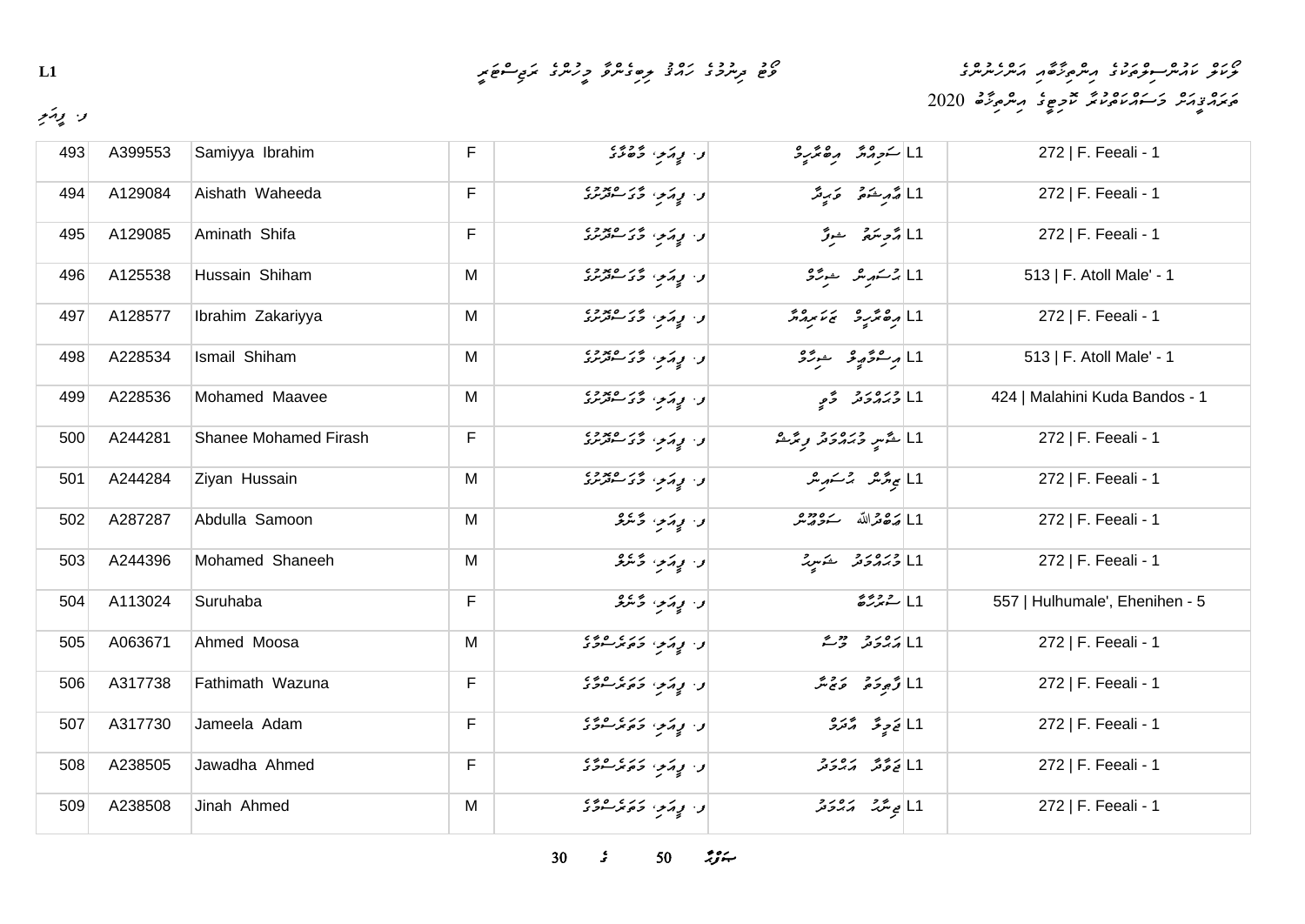*sCw7q7s5w7m< o<n9nOoAw7o< sCq;mAwBoEw7q<m; wBm;vB* م من المرة المرة المرة المرجع المرجع المرجع في 2020<br>مجم*د المريض المرجع المرجع المرجع المرجع المراجع المراجع الم*رجع

| 510 | A406152 | Mohamed Jinaan  | M            | ن وٍ پَرِ دِ دِ دِ دِ دِ دِ دِ دِ دِ | L1  <i>ڈیزہ ڈو</i> یے م <i>گ</i> ر      | 424   Malahini Kuda Bandos - 1 |  |
|-----|---------|-----------------|--------------|--------------------------------------|-----------------------------------------|--------------------------------|--|
| 511 | A129280 | Abdulla Rifau   | M            | ار. رٍړَکو، دٍینځ                    | L1 رَصْحَرْاللَّهُ مَرَوَّهُ            | 277   F. Nilandhoo - 2         |  |
| 512 | A069299 | Ahmed Rifau     | M            | وا وٍ رَموا وِ سَمَّعَ               | L1 <i>ړېری ته بروگ</i>                  | 513   F. Atoll Male' - 1       |  |
| 513 | A075873 | Aishath Rifaa   | F            | وا وٍ رَموا وِ سَمَّعَ               | L1 مەم شىق مىر <i>ۇم</i>                | 272   F. Feeali - 1            |  |
| 514 | A265450 | Ali Rifau       | M            | ار، ويرو، ويژه                       | L1  رَمِ مِر <i>وَّة</i>                | 513   F. Atoll Male' - 1       |  |
| 515 | A129279 | Aminath Rifua   | $\mathsf F$  | وا وٍمَوا وِسَمَّةَ                  | L1 مُصِنعُ بِروْمُ                      | 272   F. Feeali - 1            |  |
| 516 | A049414 | Fathimath Moosa | $\mathsf{F}$ | ر. رٍ پرس چشتی                       | L1 <i>وَّج</i> وحَ حَمَّ حَمَّ          | 272   F. Feeali - 1            |  |
| 517 | A265449 | Hussain Rifau   | M            | ر. رٍ پرس چشتی                       | L1 پرسکویٹر برو <i>گ</i> ھ              | 272   F. Feeali - 1            |  |
| 518 | A011097 | Ismail Waheed   | M            | ار. دٍ پرس چشتی                      | L1 م <i>ېرىنى قېرى</i> تر               | 272   F. Feeali - 1            |  |
| 519 | A244402 | JOODH AHMED     | M            | ار، ويرو، ويژه                       | L1 قع پر پروتر و                        | 463   Srilanka / Colombo - 4   |  |
| 520 | A265452 | Mariyam Rifua   | $\mathsf F$  | ن پېړو، د پرې                        | L1 <i>وَبُرْ جَرَوْهُ</i>               | 297   Th. Gaadhiffushi - 1     |  |
| 521 | A129278 | Mohamed Rifau   | M            | وا وٍمَوا وِسَّعَ                    | L1 <i>32022 بوق</i> ھ                   | 451   Male' Jail - 1           |  |
| 522 | A259960 | Adam Rasheedh   | M            | والإمكان وسقاهها                     | L1 مُرتَّرَدٌ مَرَ <sub>ْشُو</sub> تِرُ | 284   Dh. Kudahuvadhoo - 1     |  |
| 523 | A259971 | Ahmed Rasheed   | M            | اور ومزوا وبرة عرباء                 | L1   <i>زەر بى م</i> ەئبەتر             | 272   F. Feeali - 1            |  |
| 524 | A259973 | Aishath Ibrahim | $\mathsf F$  | اور ويموا وبرة عرباءً                | L1 مُرمِسَمَ مِصْرَبِهِ مِ              | 272   F. Feeali - 1            |  |
| 525 | A351058 | Fathimath Leena | $\mathsf F$  | ار، وأرو، وبرەكرىد                   | 1] <i>وَّج</i> وَدَةُ مِيسَّر           | 272   F. Feeali - 1            |  |
| 526 | A129091 | Ibrahim Moosa   | M            | والإمكن وبرة شريرة                   | L1 رەئزى <sub>ر</sub> و ۋىتە            | 272   F. Feeali - 1            |  |

*31 <i>s*<sub>3</sub> *s*<sub>3</sub> *s*<sub>3</sub> *s*<sub>3</sub> *s*<sub>3</sub> *s*<sub>3</sub> *s*<sub>3</sub> *s*<sub>3</sub> *s*<sub>3</sub> *s*<sub>3</sub> *s*<sub>3</sub> *s*<sub>3</sub> *s*<sub>3</sub> *s*<sub>3</sub> *s*<sub>3</sub> *s*<sub>3</sub> *s*<sub>3</sub> *s*<sub>3</sub> *s*<sub>3</sub> *s*<sub>3</sub> *s*<sub>3</sub> *s*<sub>3</sub> *s*<sub>3</sub> *s*<sub>3</sub> *s*<sub>3</sub> *s*<sub>3</sub> *s*<sub>3</sub> *s*<sub>3</sub> *s*<sub>3</sub> *s*<sub>3</sub> *s*<sub>3</sub>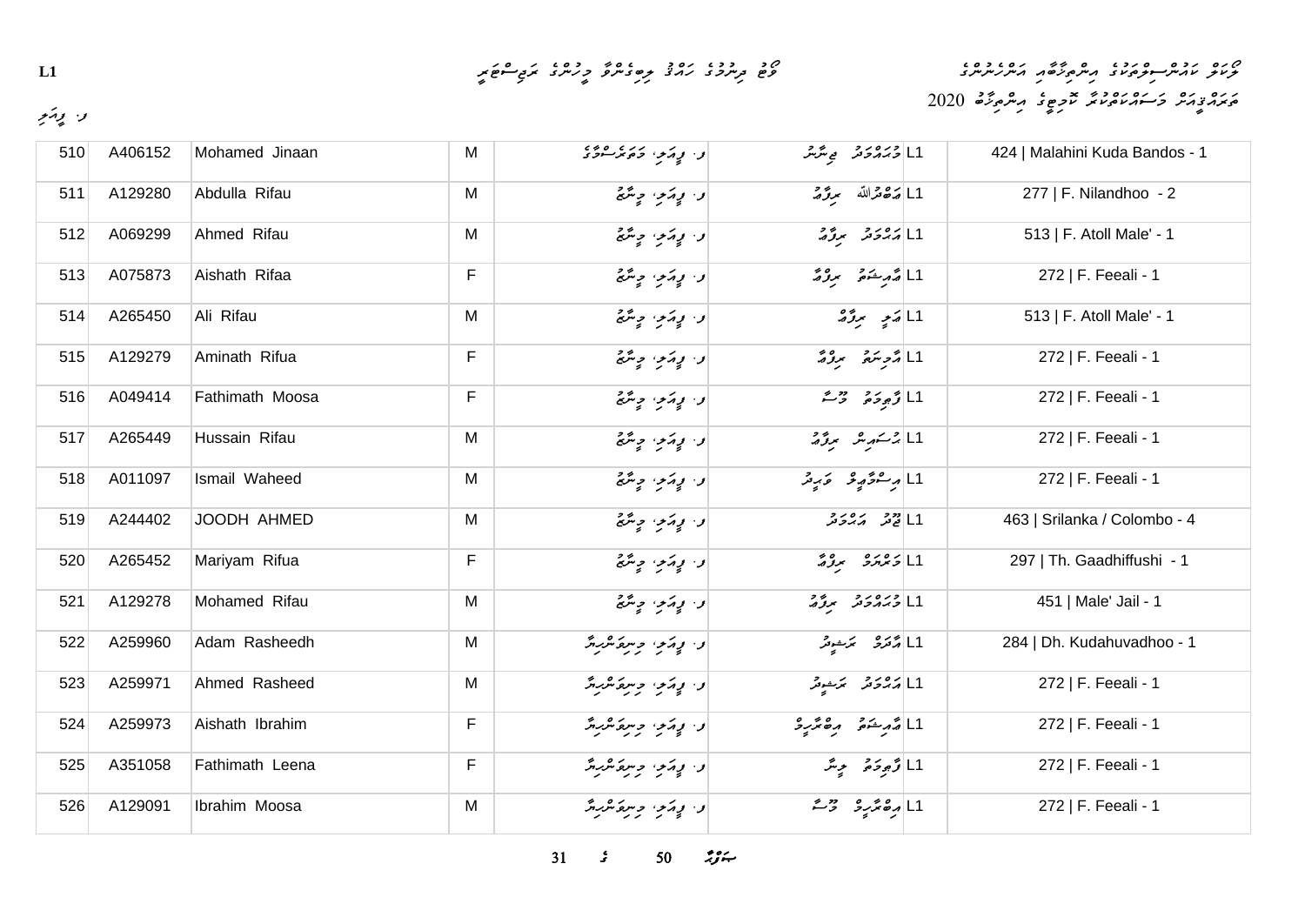*sCw7q7s5w7m< o<n9nOoAw7o< sCq;mAwBoEw7q<m; wBm;vB* م من المرة المرة المرة المرجع المرجع المرجع في 2020<br>مجم*د المريض المرجع المرجع المرجع المرجع المراجع المراجع الم*رجع

| 527 | A129153 | Ismail Rasheed       | M           | اور ويكور وسكانكريم                   | L1  <sub>مر</sub> ىئۇ <sub>م</sub> پۇ ب <sub>ىشى</sub> ت <sub>ە</sub> | 282   Dh. Hulhudheli - 1 |
|-----|---------|----------------------|-------------|---------------------------------------|-----------------------------------------------------------------------|--------------------------|
| 528 | A129139 | Moosa Ibrahim        | M           | والإركوا وللمكرام                     | L1 قرشہ م <i>ی مق</i> ربہ م                                           | 272   F. Feeali - 1      |
| 529 | A129154 | Nasheeda Adam        | F           | والإمكوا وللمشرار                     |                                                                       | 272   F. Feeali - 1      |
| 530 | A129152 | Zeeniya Ibrahim      | F           | اور ومكور وسقاهها                     | L1 <sub>مج</sub> سرمَّر م <i>صمَّ</i> رِدَّ                           | 272   F. Feeali - 1      |
| 531 | A129299 | Aishath Ratheeba     | F           | ادا ويكوا وبرة مهدً                   | L1 مَّ مِسْوَمَّ مَرَمِّ هُ                                           | 272   F. Feeali - 1      |
| 532 | A266165 | Aminath Sagibath     | F           | اور ويكور وبرة مهاج                   | L1 مُ <i>جِيئرمُ</i> مُسَّمِّو <i>هُ م</i> ُ                          | 513   F. Atoll Male' - 1 |
| 533 | A129219 | Hassan Adam          | M           | ن وٍ مَنْ وِسِعَسْمُ وَ               | L1 ئەسەمىر مەم <i>رى</i>                                              | 272   F. Feeali - 1      |
| 534 | A129303 | Aishath Shaheen      | $\mathsf F$ | ار، رٍمَنِ مَمَدٌم                    | L1 مەم ئىكى ئىقىرىشە                                                  | 272   F. Feeali - 1      |
| 535 | A129304 | Aminath Sirmeen      | F           | ار. رٍمَنِ مَمَدٌ -                   | L1 مُرْجِعَة مِسْتَمْجِيْتَر                                          | 513   F. Atoll Male' - 1 |
| 536 | A244408 | Shadhaa Abdul Qafoor | $\mathsf F$ | ار. وٍ پرَمو، سَرَبَرْتُ              | 1] خەش مەھىرودىروم                                                    | 513   F. Atoll Male' - 1 |
| 537 | A062657 | Sheereen Ahmed       | F           | ار. رٍمَنِ مَمَدٌ -                   | L1  سيپر <i>مرد د دونر</i>                                            | 513   F. Atoll Male' - 1 |
| 538 | A137926 | <b>Abdul Nasir</b>   | M           | ن رِمَنِ سَمِينٌ وَسَمِينٌ            | L1 رە <i>دە</i> ئىر ئە                                                | 272   F. Feeali - 1      |
| 539 | A071793 | Nazima Ali           | F           | و. وٍ مَنْ السَّمْعِ فَا فَاسْعِ فَ   | L1 سُموتَہ <i>مَ</i> ی                                                | 272   F. Feeali - 1      |
| 540 | A152904 | Ahmed Siraj          | M           | و. رٍ مَرَمٍ، سَمَّى سِرَ سَمَّى ثَرَ | L1 <i>مەندى قىرىنى</i>                                                | 272   F. Feeali - 1      |
| 541 | A129335 | Ahmed Zahir          | M           | ار، پېژو، شي بېروکليږو                | L1 <i>مەندى قى</i> رىمە                                               | 272   F. Feeali - 1      |
| 542 | A071239 | Ibrahim Zuhair       | M           | و- وٍمَنْ سُمِّ سِيَاسِي وَ           | L1 مەھم <i>گىي</i> ئەرىمىتى ئىر                                       | 513   F. Atoll Male' - 1 |
| 543 | A263353 | Mohamed Firas        | M           | ار، رِمَر، سُمِ سِمَسْهِ وُ           | L1 <i>ۋېزو دېڅر بېرگ</i>                                              | 272   F. Feeali - 1      |

**32** *s* **50** *z***<sub>***f***</sub><sub>s</sub>**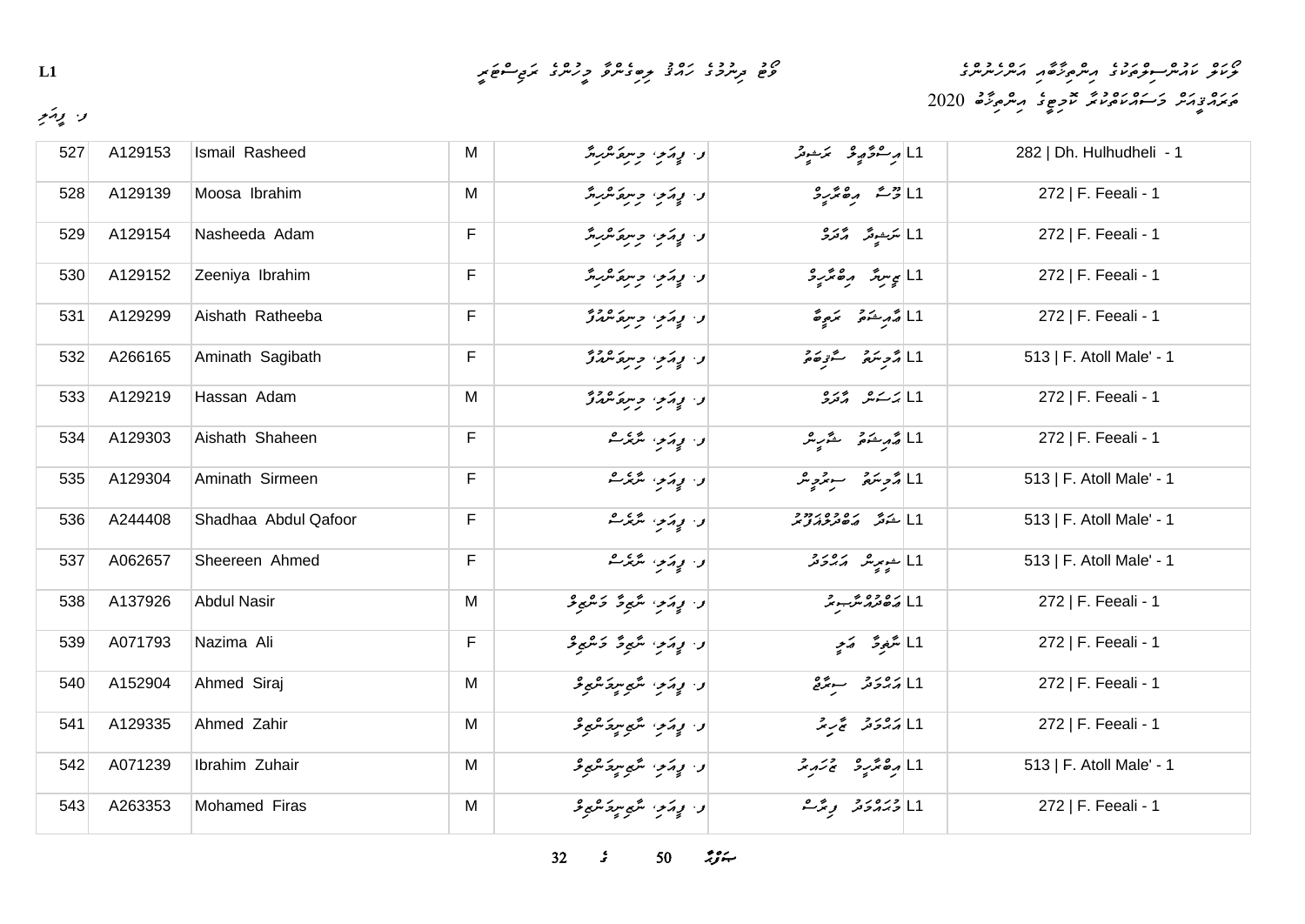*sCw7q7s5w7m< o<n9nOoAw7o< sCq;mAwBoEw7q<m; wBm;vB* م من المرة المرة المرة المرجع المرجع المرجع في 2020<br>مجم*د المريض المرجع المرجع المرجع المرجع المراجع المراجع الم*رجع

| 544 | A160320 | Naazinee Adam      | F           | ر. رٍ پرَ دِ. سَرْي سِرْ سُرْي دْ         | L1 تَمَّعِ سٍ مُرْتَدَدُّ                         | 513   F. Atoll Male' - 1                |
|-----|---------|--------------------|-------------|-------------------------------------------|---------------------------------------------------|-----------------------------------------|
| 545 | A129225 | Sadna Adam         | F           | و- وٍ چَرَمٍ، اللَّهِ سِرْكَانِيْرِ وَالْ | L1 گەنزىتر گەنز <sub>ى</sub>                      | 272   F. Feeali - 1                     |
| 546 | A153946 | Ahmed Jaleel       | M           | ار، پايگو، انگېزگەنگىرى گ                 | L1 <i>גَ بْ</i> دْدَ مْهُ مِوْدْ                  | 272   F. Feeali - 1                     |
| 547 | A244385 | Aishath Ifaasha    | F           | ار، رِمَرِ، سَپِرِوَّدَشْهِ وَ            | L1 مَّ مِشَمَّ مِرَّسَّة                          | 272   F. Feeali - 1                     |
| 548 | A264252 | Asila Ahmed Jaleel | $\mathsf F$ | و ، وٍ مَرَمٍ ، سَمِرِوَّدَشِيْ وَ        | L1 م <sup>ح</sup> سبعً   يَرْدَوَنْر   يَا يِرِوْ | 272   F. Feeali - 1                     |
| 549 | A087278 | Haris Ahmed        | M           | ار . رٍ ۾ پَر سَمِرِ وَ وَ سُمِر وَ       | L1 برَّمبِهْ     رَبُّ دَمَّ                      | 440   Lux South Ari Atoll, Maldives - 1 |
| 550 | A264254 | Mohamed Ahmed      | M           | ار، پايگر، سکيږگرگرگرو گر                 | 1] وبرەرو برەرو                                   | 272   F. Feeali - 1                     |
| 551 | A122269 | Nadheela Jaleel    | F           | ار، پايگر، سَمِيگەنگىي گ                  | 1L سَمِرِمَّ نَے <i>م</i> ِ وُ                    | 513   F. Atoll Male' - 1                |
| 552 | A129227 | Saadhila           | F           | و- ڕٍ؞ۘڬڗٵ؊ڛڕػڗػۺؠٷ                       | L1 سەمبۇ                                          | 272   F. Feeali - 1                     |
| 553 | A129228 | Shakeela Ali       | F           | ار، پايگو، سَمِيگوَسَمَى گ                | L1 ڪَمِدٍ <i>\$</i> صَعٍ                          | 272   F. Feeali - 1                     |
| 554 | A264255 | Simla Ahmed        | F           | ار، پايگو، سکيږوگرسمبولو                  | L1 سوقۇ ئ <i>ەبەدى</i> ر                          | 513   F. Atoll Male' - 1                |
| 555 | A130387 | Ahmed Ihsaan       | M           | و- وٍمَنْ سَمَرُوسُونٌ                    | L1 رَجْرَدَتْرَ مِ <i>جْ</i> سَنَّسْرَ            | 272   F. Feeali - 1                     |
| 556 | A085086 | Fathimath Ahmed    | F           | و- وٍمَرَمٍ، سَرَيْرِي سُمُونَثَ          | L1 زُّجِرَة مَدَّدَتر                             | 272   F. Feeali - 1                     |
| 557 | A035000 | Gamariyya Adam     | F           | و- وٍمَرَمٍ، سَرَيْرُي سُمُونَثَ          | L1 تۇ <i>جىبرە بۇ مەند</i> ۇ                      | 272   F. Feeali - 1                     |
| 558 | A265457 | Ahmed Suhan        | M           | ار. پەر سەر ئىسما                         | L1 <i>مَدْوَدْ</i> حَدَّشْ                        | 513   F. Atoll Male' - 1                |
| 559 | A129274 | Athifa Hassan      | F           | ار. پېړو، سرگرمنده                        | L1 ۾ <i>۾ وَ</i> - پر سَنگر                       | 272   F. Feeali - 1                     |
| 560 | A244404 | Azzam Mohamed      | M           | ار. پەر سەر سەر س                         |                                                   | 272   F. Feeali - 1                     |

**33** *s* **50** *z***<sub>***f***</sub>**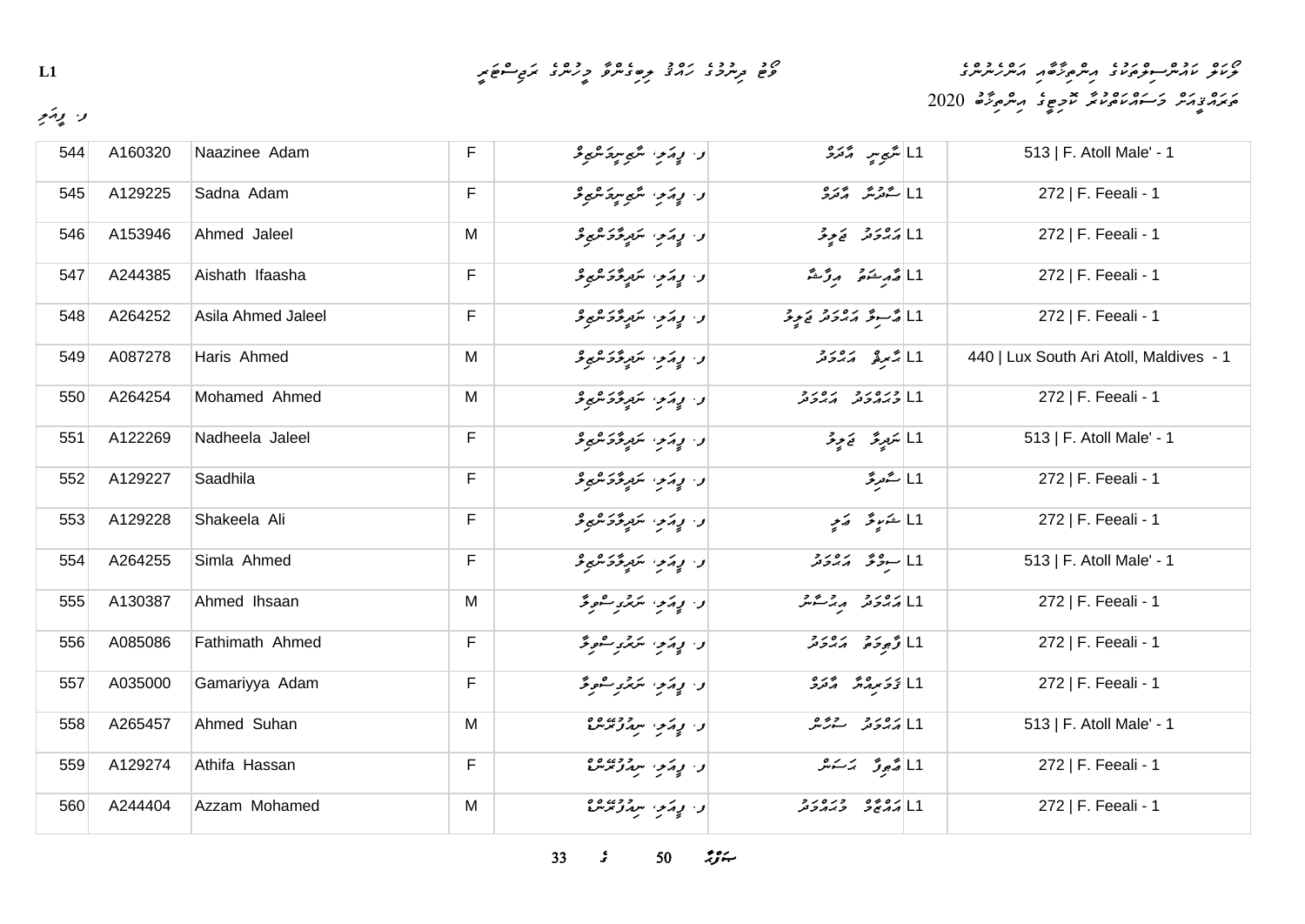*sCw7q7s5w7m< o<n9nOoAw7o< sCq;mAwBoEw7q<m; wBm;vB* م من المرة المرة المرة المرجع المرجع المرجع في 2020<br>مجم*د المريض المرجع المرجع المرجع المرجع المراجع المراجع الم*رجع

| 561 | A129273 | Fathimath Anoosha | $\mathsf F$ | ن پېړو، سروپوسو              | L1 ۇ <sub>جو</sub> خ <sub>ە م</sub> ىر ش | 513   F. Atoll Male' - 1 |
|-----|---------|-------------------|-------------|------------------------------|------------------------------------------|--------------------------|
| 562 | A129135 | Mohamed Adam      | M           | ار. ومر سرور سرور ا          | L1 <i>ڈبزونز پڑو</i> ڑ                   | 272   F. Feeali - 1      |
| 563 | A122216 | Yasfa Mohamed     | F           | ار. رٍ مَنْ سِمْرُمْدَهُمْ   | L1 <sub>م</sub> رمو په دره در            | 272   F. Feeali - 1      |
| 564 | A045615 | Adam Saeed        | M           | وا ومكوا المحمدة             | L1 ۾ُمَرَدُ سَم <i>وِم</i> ُ             | 272   F. Feeali - 1      |
| 565 | A238473 | Aishath Simna     | F           | و ، وٍ ړَو ، سر څرو          | L1 مەم ئىقتى سىزىتر                      | 272   F. Feeali - 1      |
| 566 | A129307 | Aminath Rasheeda  | $\mathsf F$ | والإمكام المتحموق            | L1 مَّ حِ سَمَعَ مَ سَمِيعَ مَّ          | 272   F. Feeali - 1      |
| 567 | A129309 | Nazeef            | M           | والإمكان اللمحموق            | L1   سَمِوِرٌ                            | 272   F. Feeali - 1      |
| 568 | A244291 | Raeesha Adam      | F           | والإمكوا اللمحموق            | L1 <i>مَدمِ</i> مَثَّہُ مُقَرَّدُ        | 513   F. Atoll Male' - 1 |
| 569 | A238479 | Rasha Adam        | $\mathsf F$ | والإمكان اللمحموقى           | L1 بَرْتُ مَ <i>دَّرَدُ</i>              | 272   F. Feeali - 1      |
| 570 | A238475 | Sana Adam Saeed   | F           | والإمكان اللمحموق            | L1 سَتَمَّرَ مُرْتَزَّرَ سَنَ مِرْتَزَ   | 272   F. Feeali - 1      |
| 571 | A129308 | Shifaz            | M           | والإمكان اللمحموقى           | L1 سورمج                                 | 513   F. Atoll Male' - 1 |
| 572 | A149766 | Abdulla Rasheed   | M           | و. وأمر سر المناطق           | L1 مَەھْتَراللە كَرَسْوِتْر              | 272   F. Feeali - 1      |
| 573 | A155979 | Ahmed Rasheed     | M           | و. وٍ مَرَى سِمْ سَمْحَ مَرَ | L1  پَ <i>رُوُوَ تَوَ</i> بَرَحْدِوْرُ   | 272   F. Feeali - 1      |
| 574 | A155656 | Ibnisee           | M           | اور ويدو، سه مقيم            | L1 رەمىرىسە                              | 265   M. Mulah - 1       |
| 575 | A261652 | Muniathunnufoos   | $\mathsf F$ | او، ويرو، سر ماه ع           | L1 خ سرتم تر سر پر م                     | 272   F. Feeali - 1      |
| 576 | A129337 | Adam Ali          | M           | و. وٍیکو، سیشمگ              | L1 <i>مُمَرَدٌ مَ</i> حِ                 | 272   F. Feeali - 1      |
| 577 | A129342 | Ahmed Adam        | M           | او. وٍ پرو، سرڪر             | L1 رور و پره                             | 272   F. Feeali - 1      |

**34** *s* 50 *if***<sub>x</sub>**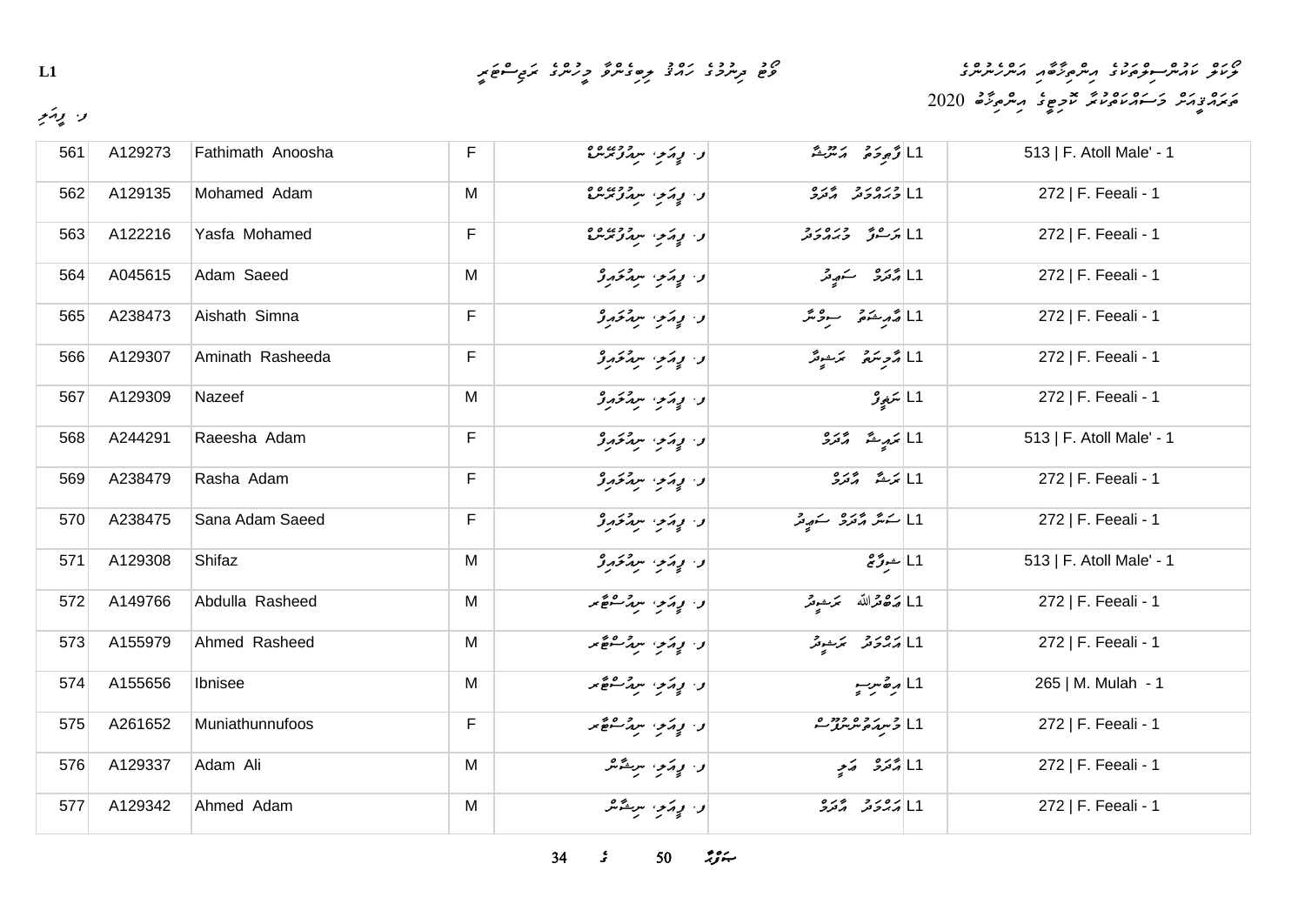*sCw7q7s5w7m< o<n9nOoAw7o< sCq;mAwBoEw7q<m; wBm;vB* م من المرة المرة المرة المرجع المرجع المرجع في 2020<br>مجم*د المريض المرجع المرجع المرجع المرجع المراجع المراجع الم*رجع

| 578 | A129317 | Ameena Ibrahim        | $\mathsf F$ | و. وٍیکو، سرشگر           | L1 مَرجِسٌ م <i>ِ مِعْ</i> رَبِ وَ            | 513   F. Atoll Male' - 1       |
|-----|---------|-----------------------|-------------|---------------------------|-----------------------------------------------|--------------------------------|
| 579 | A129316 | Inaz Adam             | M           | و. وٍیکو، سرشگر           | L1 م <i>جدمن</i> ج محمقر                      | 272   F. Feeali - 1            |
| 580 | A129315 | Mohamed Adam          | M           | و. وٍیکو، سرڪش            | L1 <i>ڈیزون</i> و گرفری                       | 272   F. Feeali - 1            |
| 581 | A266200 | Shifa Adam            | F           | ار. ويرس سيشش             | L1  سوگر گ <sup>ی</sup> <i>م</i> قر           | 272   F. Feeali - 1            |
| 582 | A265454 | Abbas Mohamed         | M           | و. وٍمَنْ سِمْقُومٌ       | $5,000$ $2,000$ $-200$                        | 422   Club Med Kanifinolhu - 1 |
| 583 | A265455 | Ahmed Mohamed         | M           | ن وٍمَنِ سِمْرُوَهِ وَ    | L1 ג׳כנק כגף כפ                               | 272   F. Feeali - 1            |
| 584 | A129271 | Aishath Niuma         | $\mathsf F$ | وا وٍمَنْ اللهُ وَوَفَّ   | L1 مەم شەھ بىر <i>مى</i> ئ                    | 272   F. Feeali - 1            |
| 585 | A129272 | Aminath Wafira        | $\mathsf F$ | ن وٍ مَنْ سِمْتُوَوِنَّ   | L1 م <i>ەّجەمىق قۇبەت</i> گ                   | 272   F. Feeali - 1            |
| 586 | A160556 | Ibrahim Rasheed       | M           | اور ويكور سمكوفو          | L1 م <i>ِ®مَّرُرٍ</i> وْ کَرَشِو <i>نْد</i> ِ | 272   F. Feeali - 1            |
| 587 | A047405 | Mohamed Ibrahim       | M           | و. وٍ ړَو، سِمْنَوْهِ وَ  | L1 دبره در موسی <i>ر و</i>                    | 272   F. Feeali - 1            |
| 588 | A265456 | Waarisa Mohamed       | $\mathsf F$ | و. وٍمَنْ سِمْقُومٌ       | L1 <i>وَّبرتْ وَبَهُ وَوَ</i>                 | 272   F. Feeali - 1            |
| 589 | A403044 | Wafiyya Mohamed       | F           | اور ومكور سمائيونى        | L1 <i>قۇمگر قىمم</i> ۇمر                      | 272   F. Feeali - 1            |
| 590 | A129068 | Abdul Rahmaan Ibrahim | M           | او، وٍ ړَو، سِرُدَ        | L1 رەدەرە بوھ مەھگرى                          | 272   F. Feeali - 1            |
| 591 | A129290 | Ahmed Azuhaan         | M           | و. وٍیکو، سِر <i>وُدُ</i> | L1  پَرْدَوَنْزِ پِرِ پِرْ بِرْ بِرِ          | 272   F. Feeali - 1            |
| 592 | A387527 | Azumee Abdul Rahmaan  | M           | و- وٍمَوِ سِرَّدَ         | 1] زو ده ده ده ده و                           | 272   F. Feeali - 1            |
| 593 | A266854 | Faruhaan Abdul Rahman | M           | اور وٍ مَنْ سِرْدَة       | 1] زومه ده ده ده ده و                         | 272   F. Feeali - 1            |
| 594 | A129286 | Mohamed Siruhan       | M           | وا وٍمَوا سِرَّدَ         | L1 <i>دې ده ده</i> سومرگنگر                   | 272   F. Feeali - 1            |

*35 sC 50 nNw?mS*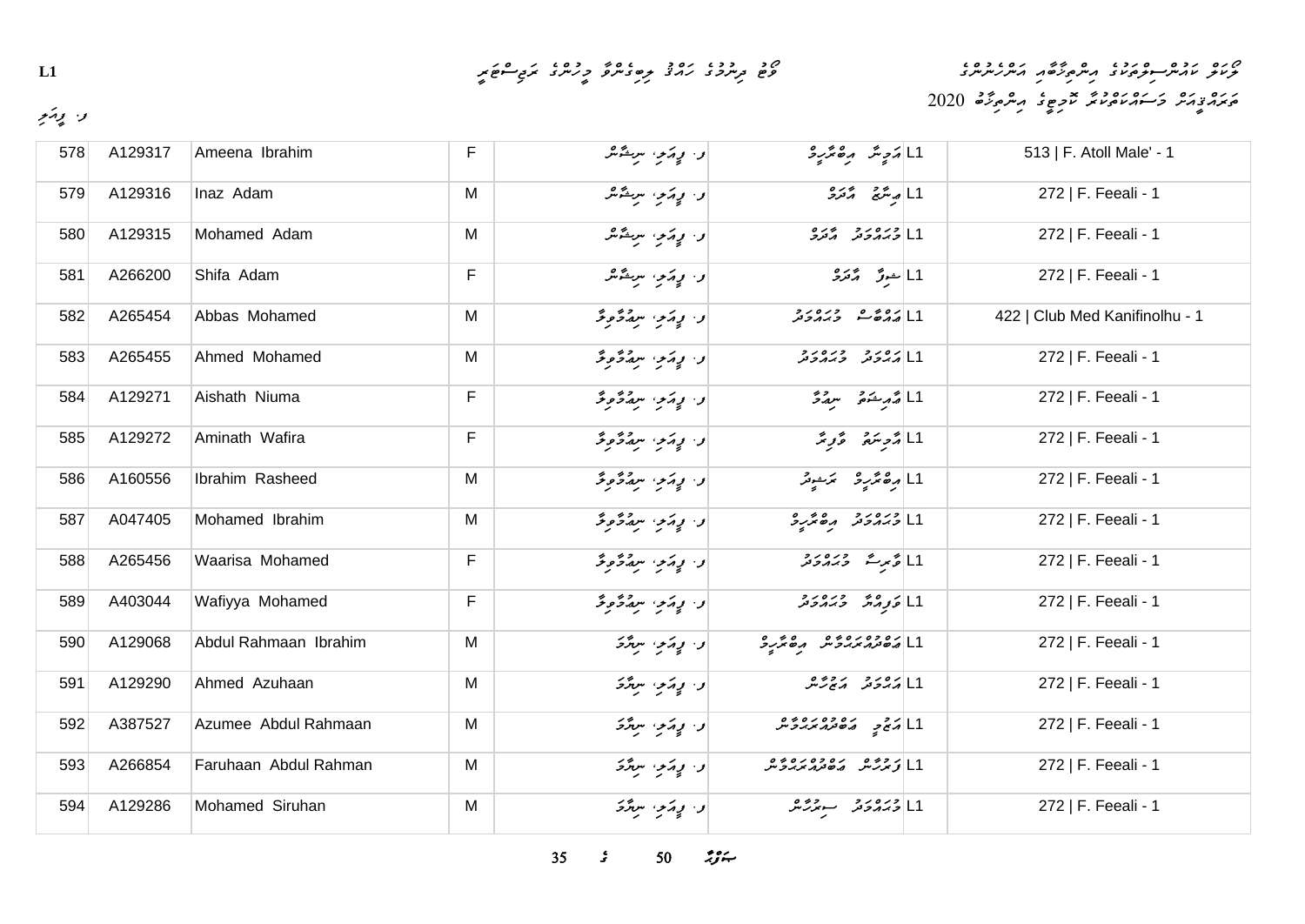*sCw7q7s5w7m< o<n9nOoAw7o< sCq;mAwBoEw7q<m; wBm;vB* م من المرة المرة المرة المرجع المرجع المرجع في 2020<br>مجم*د المريض المرجع المرجع المرجع المرجع المراجع المراجع الم*رجع

| 595 | A129291 | Nazeeha Ali         | $\mathsf F$  | و <sub>`</sub> وٍړو، سرگړي | L1 سَمِهِ مَّة مَدَّمِي                | 272   F. Feeali - 1      |
|-----|---------|---------------------|--------------|----------------------------|----------------------------------------|--------------------------|
| 596 | A122213 | Nazuha Abdul Rahman | F            | اور ويكور سيركز            | L1 شهر مصر مصر مصر در مصر حس           | 272   F. Feeali - 1      |
| 597 | A129182 | Ahmed Niyaz         | M            | و. ويدو، سرد بيره          | L1 <i>مُدْدَوْرْ</i> سِرْمَنْ          | 272   F. Feeali - 1      |
| 598 | A129186 | Aishath Niyaza      | F            | و. ومكو، سرگاه من          |                                        | 272   F. Feeali - 1      |
| 599 | A129187 | Aminath Ziyada      | F            | و. وأكرم سركري             | L1 مۇجەنىھ ب <sub>ې</sub> رگەنگە       | 272   F. Feeali - 1      |
| 600 | A132910 | Fathmath Niyama     | F            | و. ومكو، سرگاه مربع        | L1 رَّج <i>وحَة</i> سِ <i>رْدَة</i> َ  | 272   F. Feeali - 1      |
| 601 | A129184 | Fiyaza Moosa        | F            | و. ومكو، سرگاه من          | L1 وِیژنج حرمشہ                        | 272   F. Feeali - 1      |
| 602 | A129185 | Gamariyyath Mohamed | F            | و. ومكو، سرگاه من          | 1] ترکه برمهره و دره د و               | 272   F. Feeali - 1      |
| 603 | A129183 | Mariyam Thasleema   | $\mathsf{F}$ | اور ومكور سريمي            | L1 <i>خىرىزى بى شېرى</i>               | 252   ADh. Dhigurah - 1  |
| 604 | A262831 | Moosa Abdul Rahman  | M            | و. وٍ مَرَو، سِرَّج مِنَ   | 1] وَمَسَ بِرَه وه بِرِه و و           | 272   F. Feeali - 1      |
| 605 | A263340 | Ahmed Unaish        | M            | او، ويرَو، سرگوشرے         | L1 <i>مَدْوَنْ مُسَمِ</i> ّ            | 272   F. Feeali - 1      |
| 606 | A228520 | Mohamed Anees       | M            | او، ويرَو، سرگوشرے         | L1  <i>وبروبرو م</i> تبر م             | 272   F. Feeali - 1      |
| 607 | A162961 | Saleema Moosa       | F            | و. وٍمَو، سَرَّجَ سُ       | L1 سَموِۃَ قُ <sup>م</sup> ُتُہُ       | 513   F. Atoll Male' - 1 |
| 608 | A244302 | Afaa Mohamed        | F            | ار. وٍمَنْ شَمَّسِهِ وَ    | L1 رَقَّ وَبَرْدُونَر                  | 272   F. Feeali - 1      |
| 609 | A238524 | Ahmed Aiman         | M            | و. وٍ پرَو، شِرْسِوِدْ     | L1 <i>مَدْدَوْرَ مَدِدَ</i> نْد        | 272   F. Feeali - 1      |
| 610 | A238514 | Aminath Shiura      | F            | و. وٍ پرَو، شِرْسِوءٌ      | L1 مُرْحِسَة مِسْتَمَرَّة مُسَ         | 272   F. Feeali - 1      |
| 611 | A129111 | Azra Adam           | F            | ن وٍمَنْ شَمَّسِودٌ        | L1 <i>مَحْدُمَّہ</i> مُحَمَّد <i>ٌ</i> | 272   F. Feeali - 1      |

**36** *s* **50** *z***<sub>***f***</sub>**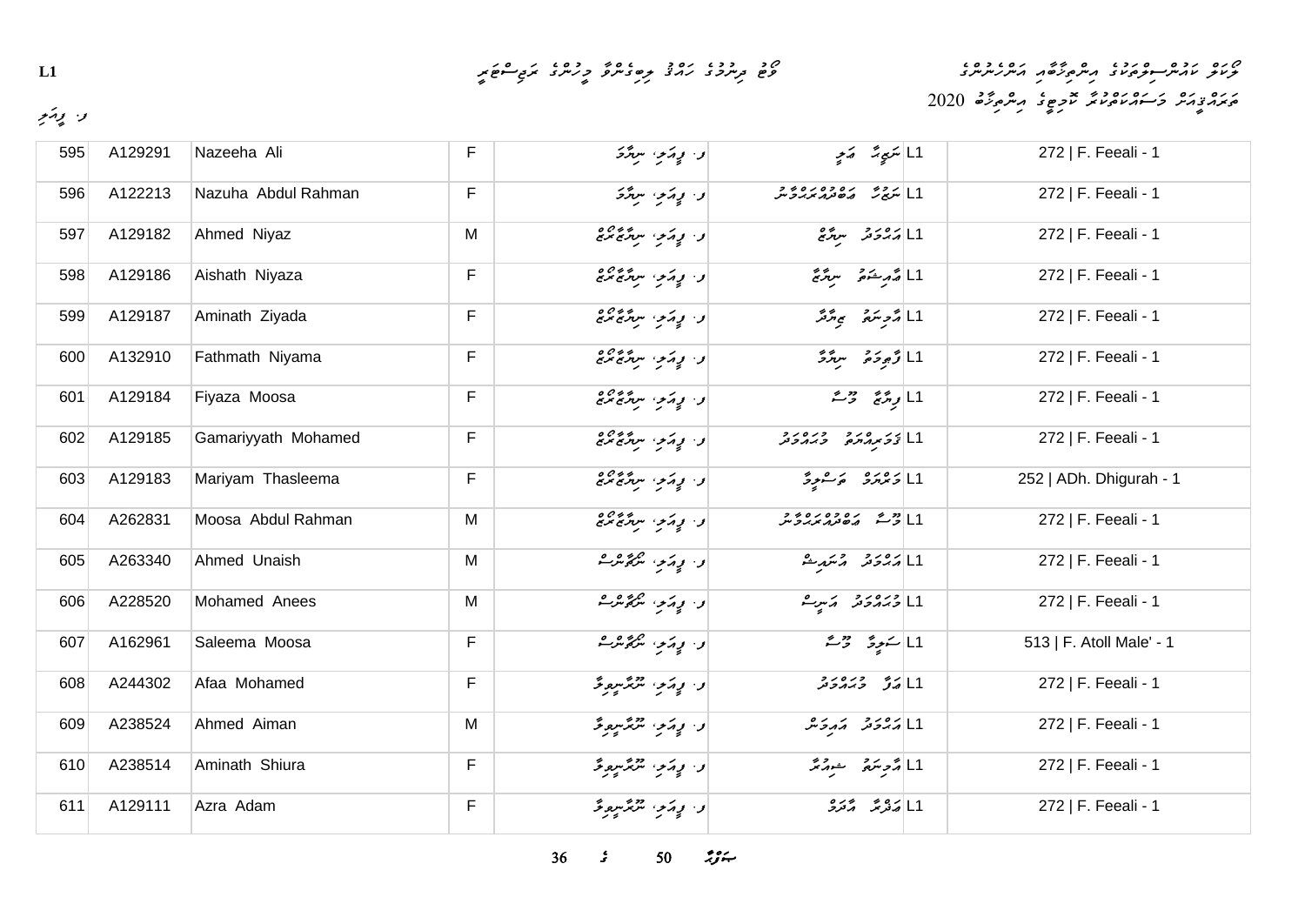*sCw7q7s5w7m< o<n9nOoAw7o< sCq;mAwBoEw7q<m; wBm;vB* م من المرة المرة المرة المرجع المرجع المرجع في 2020<br>مجم*د المريض المرجع المرجع المرجع المرجع المراجع المراجع الم*رجع

| 612 | A238519 | Majidha Mohamed    | $\mathsf{F}$ | ار، وړې شرمسوځ                 | L1 ۇ <sub>ج</sub> ى <i>گ دېم</i> ەرد  | 272   F. Feeali - 1      |
|-----|---------|--------------------|--------------|--------------------------------|---------------------------------------|--------------------------|
| 613 | A301475 | Mohamed Bassam     | M            | اور ومكور التركيبيون           | 1] وبرەرو ھەربىدو                     | 513   F. Atoll Male' - 1 |
| 614 | A122467 | Mohamed Nasir      | M            | ار. وٍمَرَ شَهْرٌ سِعِدٌ       | L1  <i>دېزه دو</i> شبېر               | 272   F. Feeali - 1      |
| 615 | A238516 | Naajilaa Mohamed   | $\mathsf F$  | ار. رٍمَزِ، شَمَّسِودٌ         | L1 سَمْعِ عَمَّ حَدَّمَ حَمَدَ حَمَّد | 272   F. Feeali - 1      |
| 616 | A238522 | Samee Abdul Nasir  | M            | و. وړې شره سره د               | L1 محمود مەھەر مىز بىر                | 272   F. Feeali - 1      |
| 617 | A046101 | <b>Abdul Nasir</b> | M            | ار. وٍمَنْ شَهْرَ الله         | L1 <i>مەھەرمەشبەتر</i>                | 272   F. Feeali - 1      |
| 618 | A130388 | Aishath Nazla      | $\mathsf F$  | ار. دٍ پرَ مِنْ شَعِرْ دُمَّةَ | L1 مەم ئىق ئىق ئىق ئىق ئىق            | 272   F. Feeali - 1      |
| 619 | A129311 | Aminath Fazeela    | $\mathsf F$  | ادا ويمن شمودة                 | L1 مَّ <i>جِسَعَةَ وَي</i> جِدًّ      | 272   F. Feeali - 1      |
| 620 | A129312 | Fathimath Fazla    | F            | ار. رٍمَنِ شَعِرْهُ            | L1 تۇم <sub>ۇ</sub> خۇ تۇڭ ئى         | 272   F. Feeali - 1      |
| 621 | A266893 | Mohamed Moosa      | M            | ار. رٍ پرَ مِن شَعِرْ وَ وَ    | L1 دېم ديز وي.                        | 272   F. Feeali - 1      |
| 622 | A391858 | Naail Ahmed        | M            | ار. رٍ پرَمِ، شَعِرْتُهُ       | L1 سَمَدِ حَدَ الْمَدْوَمَتْر         | 272   F. Feeali - 1      |
| 623 | A244411 | Naif Ahmed         | M            | و. وٍمَنْ شَعْرَتَمَ           | L1 سَمَدِرْ مَ <sup>رو</sup> دَ       | 272   F. Feeali - 1      |
| 624 | A266894 | Shuaib Moosa       | M            | اد. دٍ پرَمٍ، شَعِرْتُهُ       | $23 - 211$                            | 272   F. Feeali - 1      |
| 625 | A129313 | Zulaikha Moosa     | F            | ار. رٍ پرَ مِن شَعِرْ وَ وَ    | $23 - 52$ $\leq$ 11                   | 272   F. Feeali - 1      |
| 626 | A260633 | Abdulla Zameer     | M            | ار، روكرما الكركر هو مح        | L1 مَەھىراللە   ىم جەمئر              | 272   F. Feeali - 1      |
| 627 | A046280 | Ahmed Zameer       | M            | والإمامي الكعكر فالوقر         | L1 رَ <i>وُدُوَدْ سَوِيْر</i> َ       | 272   F. Feeali - 1      |
| 628 | A129144 | Ibrahim Zameer     | M            | ار، رٍمَنِ مَعَمَّدِ وَمِعَ    | L1 بر <i>ھنڙرو خو</i> يتر             | 513   F. Atoll Male' - 1 |

*37 sC 50 nNw?mS*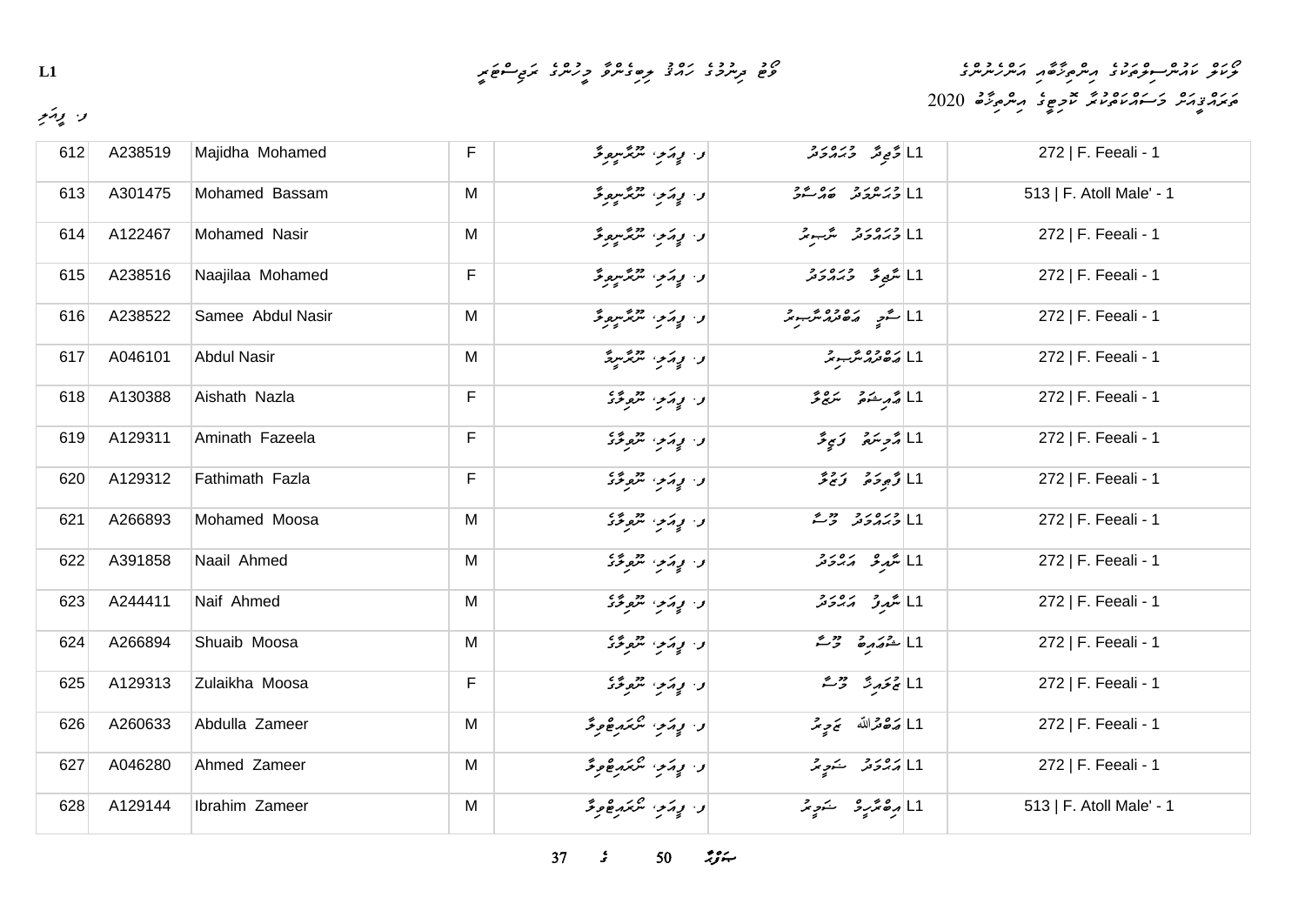*sCw7q7s5w7m< o<n9nOoAw7o< sCq;mAwBoEw7q<m; wBm;vB* م من المرة المرة المرة المرجع المرجع المرجع في 2020<br>مجم*د المريض المرجع المرجع المرجع المرجع المراجع المراجع الم*رجع

| 629 | A260626 | Mohamed Zameer   | M            | والإمكام المتكلم فأوقى    | L1 <i>وُرَهُ دَوْ</i> سَو <i>مِرْ</i>            | 272   F. Feeali - 1            |
|-----|---------|------------------|--------------|---------------------------|--------------------------------------------------|--------------------------------|
| 630 | A129143 | Zahra Idrees     | F            | والإمام المتمام والمحافية | L1 ئۈرگە ئەرتى <i>رىيە</i>                       | 272   F. Feeali - 1            |
| 631 | A129314 | Zameera Idrees   | $\mathsf F$  | والإمكان الكلام فأوقى     | L1 سَوِيرٌ م <i>وترم</i> ِي <sup>م</sup> ُ       | 557   Hulhumale', Ehenihen - 5 |
| 632 | A129171 | Firas Ibrahim    | M            | وا وٍمَنوا مگروهونَّ      | L1 <i>وبڈ</i> شہر مرک <i>م پر</i> ڈ              | 513   F. Atoll Male' - 1       |
| 633 | A261704 | Ghiyaas Ibrahim  | M            | وا وٍمَنوا مگراهونَّی     | L1 م <i>زمده م</i> صمَّرٍ و                      | 513   F. Atoll Male' - 1       |
| 634 | A085096 | Ibrahim Moosa    | M            | د پېړو چوچو               | L1 رەئزىر ئ <sup>ەستە</sup>                      | 513   F. Atoll Male' - 1       |
| 635 | A085013 | Moomina Moosa    | $\mathsf{F}$ | وا وٍمَعٍا مرتوعٍ وَمَحَ  | L1 دېم د بحر ش                                   | 513   F. Atoll Male' - 1       |
| 636 | A085101 | Muna Ibrahim     | $\mathsf F$  | د پېړو چوچو               | L1 دْيَرْ بِرەڭرىرد                              | 272   F. Feeali - 1            |
| 637 | A129281 | Aishath Sameema  | $\mathsf F$  | اور وٍمَنْ وَسُمِوَدَّ    | L1 مەم ئىقتى سىرىدىگە                            | 272   F. Feeali - 1            |
| 638 | A244413 | Ajwadh Moosa     | M            | ار، رٍيَسَ وَعُمَوَدَ     |                                                  | 272   F. Feeali - 1            |
| 639 | A360090 | Aminath Zuhaira  | F            | ار، رٍمَرٍ، وَسُمِوَّةً   | L1 مۇجەنبىر ئى <i>جەنبەت</i> گە                  | 272   F. Feeali - 1            |
| 640 | A266898 | Jailam Moosa     | M            | ار. رٍ ړَی ژَنګیِوُدُ     | $23$ $25/2$                                      | 272   F. Feeali - 1            |
| 641 | A129246 | Moosa Jaleel     | M            | وا وٍمَنْ وَسْمَعِ وَّدَ  | L1  تخریحہ ت <sub>حکیم</sub> تی                  | 272   F. Feeali - 1            |
| 642 | A266899 | Saajidha Moosa   | F            | ن رٍ پرَ دِ رَ عَهِ وَ دَ | L1 ست <sub>ُ</sub> مِهِ تَرْ حَمْدَ الْمُسَمَّدِ | 272   F. Feeali - 1            |
| 643 | A107040 | Adam Shareef     | M            | والمحمد المردود ودو       | L1 مەترى خىمب <i>و</i> گ                         | 272   F. Feeali - 1            |
| 644 | A244374 | Ahmed Nafiu      | M            | ن وٍ مَسِ مَدَوْءِ مِنْ   | L1 <i>ړی څو</i> شمېر ش                           | 513   F. Atoll Male' - 1       |
| 645 | A129193 | Aishath Rasheeda | $\mathsf F$  | والإمكن بملكومون          | L1 مُدْمِرْ مُشَمَّدٌ مَرْسُومُرٌ                | 272   F. Feeali - 1            |

**38** *s* **50** *n***<sub>s</sub>***n***<sub>s</sub>**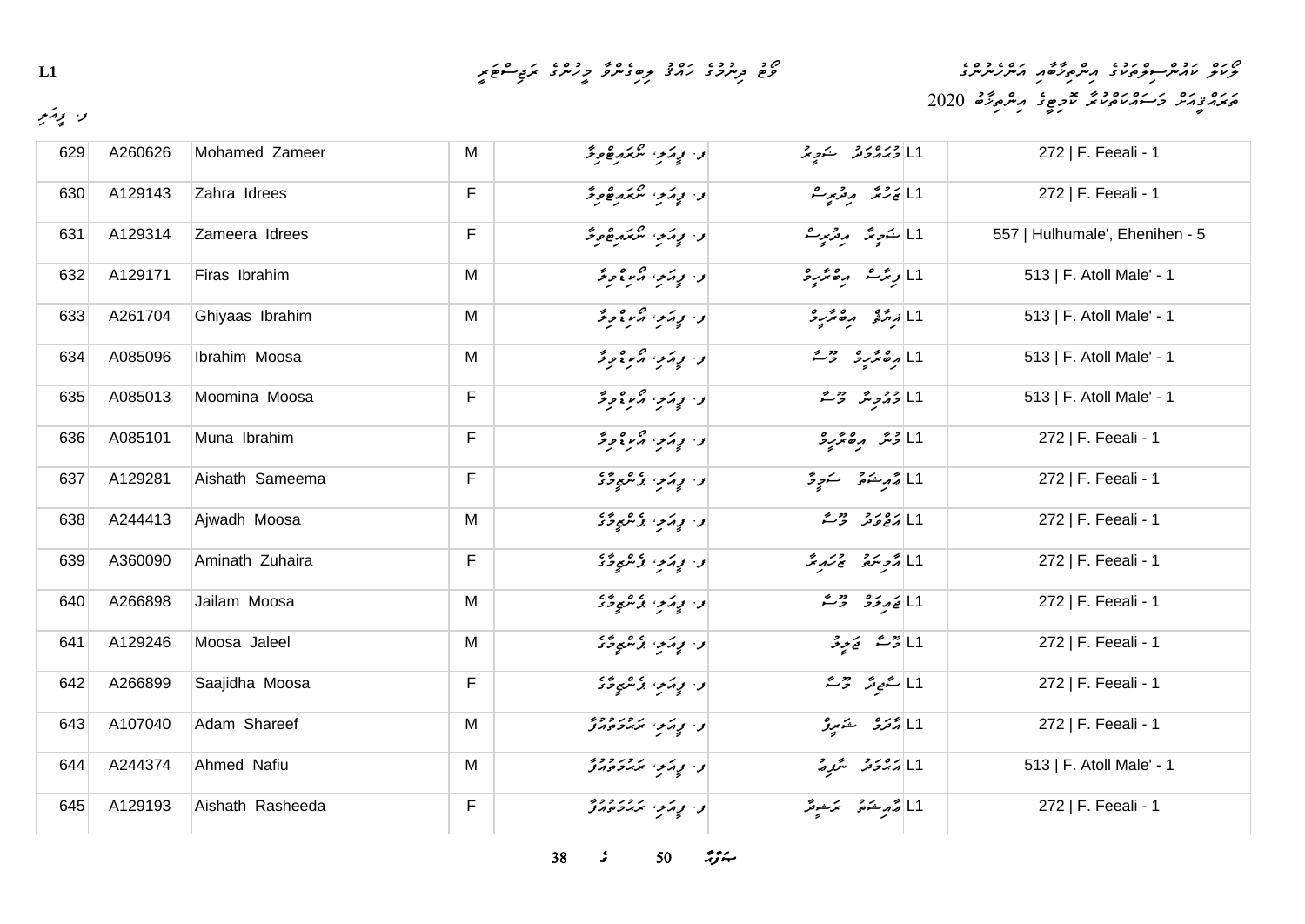*sCw7q7s5w7m< o<n9nOoAw7o< sCq;mAwBoEw7q<m; wBm;vB* م من المرة المرة المرة المرجع المرجع المرجع في 2020<br>مجم*د المريض المرجع المرجع المرجع المرجع المراجع المراجع الم*رجع

| 646 | A129354 | Fathimath Nishara     | F           | والإمكان بملاحقها         | L1 <i>وَّجِودَة</i> سِشَةَ مَدَّ                   | 272   F. Feeali - 1      |
|-----|---------|-----------------------|-------------|---------------------------|----------------------------------------------------|--------------------------|
| 647 | A262829 | Mohamed Adam          | M           | والإمكع المرود ودوا       | L1 <i>32825</i> محمده                              | 513   F. Atoll Male' - 1 |
| 648 | A262404 | Nabeela Adam          | F           | والإمكن للمقاومة          | L1 سَصِعٌ مَقْرَضٍ                                 | 272   F. Feeali - 1      |
| 649 | A262405 | Nadha Adam            | F           | والإمكن المرود ووالمحمد   | L1 سَرْشَہ مُرَّمَرْدُ                             | 272   F. Feeali - 1      |
| 650 | A106272 | Abdulla Fahmee        | M           | والإمكن المكافوق          | L1 رَصْحَرْاللَّهُ وَكَرْحٍ                        | 272   F. Feeali - 1      |
| 651 | A263312 | Ahmed Sahumee         | M           | والإمكن المكاولونى        | L1 <i>مَدْوَمْ سَرْدِ</i>                          | 272   F. Feeali - 1      |
| 652 | A129221 | Aishath Shaziyya      | F           | ادا وٍمَنْ مَعْوَفِوْدٌ   | L1 مُرشَوَّ شَيْءِ مُدَّ                           | 272   F. Feeali - 1      |
| 653 | A129220 | Faaiza Ali            | $\mathsf F$ | ن پېژمو، برگومونژلی       | L1 وٌَربحَ     وَمِرٍ                              | 272   F. Feeali - 1      |
| 654 | A129338 | Hassan Ali            | M           | ار ، رٍمَنِ مَعْوَمِعٌ    | L1 ټريمبر <b>چ</b> ې                               | 272   F. Feeali - 1      |
| 655 | A365568 | Hassan Arusham Faisal | M           | اور وٍ مَنْ مَعْ مِعْوَمْ | L1 بزىكى برى <sub>مىشك</sub> ى ت <sub>ەر</sub> بكى | 513   F. Atoll Male' - 1 |
| 656 | A103195 | Hawwa Naasira         | F           | ن پېښو، برگورونو          | L1 ئەرمۇ ش <i>ىبەت</i> گە                          | 513   F. Atoll Male' - 1 |
| 657 | A244378 | Maasa Abdulla         | F           | والإمكن المكاه وقرد       | L1 حَرْجَهُ صَ <b>صْ</b> قَرْاللّه                 | 272   F. Feeali - 1      |
| 658 | A244375 | Mohamed Isaam         | M           | ن پېژمو، برگومونژو        | L1 <i>دېروند ب</i> رگو                             | 126   B. Thulhaadhoo - 3 |
| 659 | A263315 | Saaidha Hassan        | F           | والإمكن بمقوفي            | L1 ست <sub>م</sub> رمتر برست <i>م</i> شر           | 272   F. Feeali - 1      |
| 660 | A263314 | Zeenath Hassan        | $\mathsf F$ | والإمكن المكاولونى        | L1 يوپئر <i>ة برست</i> ىشر                         | 272   F. Feeali - 1      |
| 661 | A129295 | Abdulla Rasheed       | M           | الأرابية والمتحرمين       | L1 مَەھىراللە مَر <sub>ْشو</sub> مَر               | 272   F. Feeali - 1      |
| 662 | A129298 | Ahmed Rasheed         | M           | اوا ويرتموا برندهمو       | L1 <i>مەندى مى</i> سىمى                            | 272   F. Feeali - 1      |

**39** *s* **50** *z***<sub>***f***</sub>**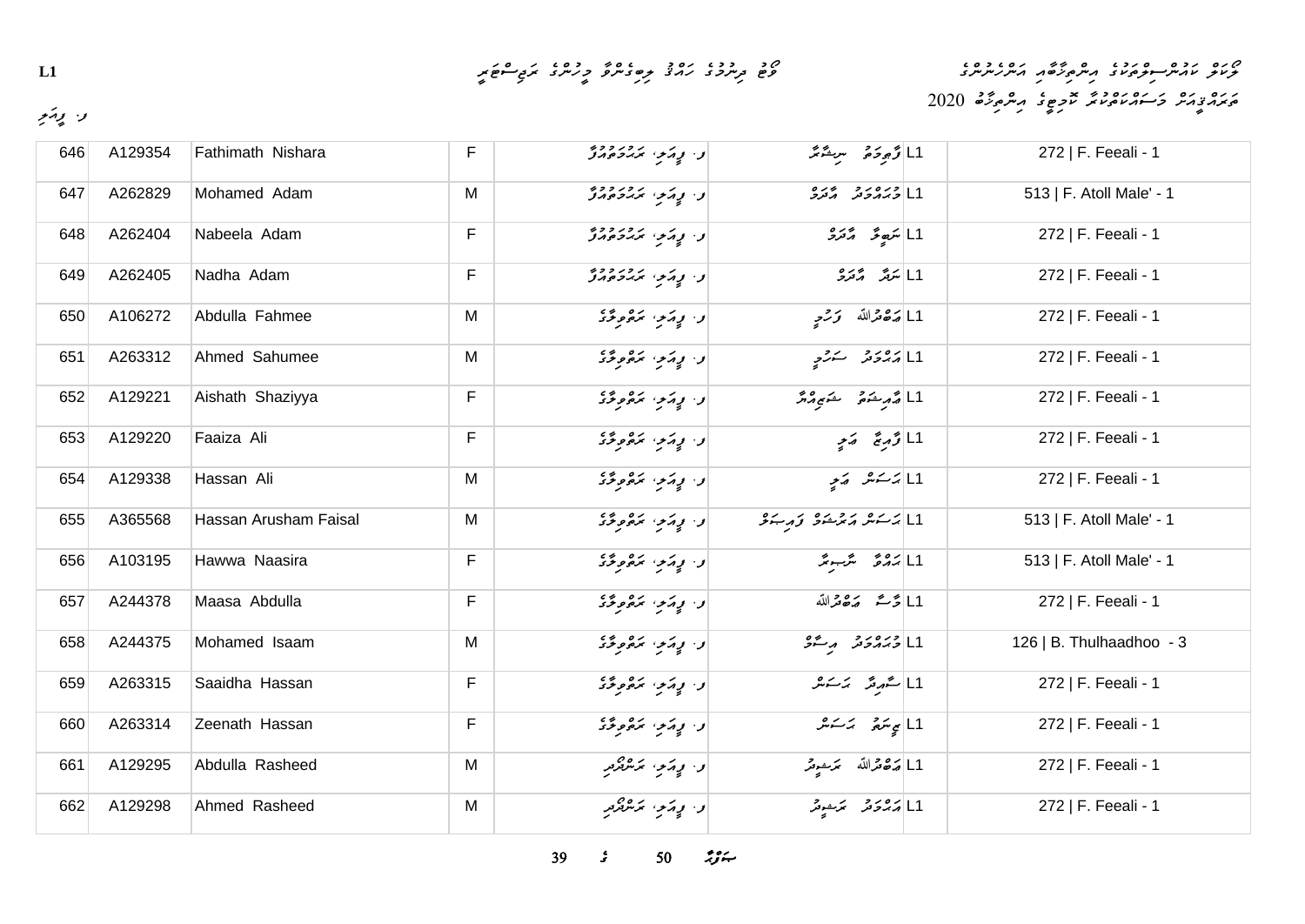*sCw7q7s5w7m< o<n9nOoAw7o< sCq;mAwBoEw7q<m; wBm;vB* م من المرة المرة المرة المرجع المرجع المرجع في 2020<br>مجم*د المريض المرجع المرجع المرجع المرجع المراجع المراجع الم*رجع

| 663 | A129296 | Aminath Dhunya     | F            | و- وٍمَوا مَسْهَمُو                  | L1 أَمَّ مِ سَمَّعَ مَّدَ سَمَّةً      | 272   F. Feeali - 1            |
|-----|---------|--------------------|--------------|--------------------------------------|----------------------------------------|--------------------------------|
| 664 | A266184 | Ibrahim Rasheed    | M            | اور ويكور بمنكفور                    | L1 مِر <i>ە مُدَّرٍدْ مَنْ</i> شِيْتْر | 272   F. Feeali - 1            |
| 665 | A152705 | Mohamed Saeed Adam | M            | أوا ويكوا بمنهمي                     | L1 <i>وَبَرُودُو سَهِيدٌ مُ</i> تَرَوُ | 272   F. Feeali - 1            |
| 666 | A093569 | Abdulla Rameez     | M            | والإمكام بمالم للمعاقبة              | L1 صَرْحَة مِرْاللّه تَمْرَحِيمْ       | 513   F. Atoll Male' - 1       |
| 667 | A263792 | Ahmed Rameez       | M            | و· وٍمَعٍ، مَرْمَنْنَا مَوَعٌ        | L1 <i>مَدْدَوْرْ مَدِي</i> ْ           | 557   Hulhumale', Ehenihen - 5 |
| 668 | A122210 | Aishath Firasha    | $\mathsf F$  | ار، وٍمَرَمٍ، مَرْسِرْمَامَ وَنَحْهِ | L1 شەرىشكى <sub>ۋى</sub> ترىش          | 557   Hulhumale', Ehenihen - 5 |
| 669 | A263789 | Aminath Firasha    | F            | و ويرو برمع شمور                     | L1 مَّرْسَعَةً وِيَمْشَّ               | 513   F. Atoll Male' - 1       |
| 670 | A129266 | Aneesa Adam        | $\mathsf F$  | والإمام المرام المعالم وقر           | L1 رَسِرِ مُنْ مُرْدَدُ                | 272   F. Feeali - 1            |
| 671 | A129264 | Fathimath Firasha  | $\mathsf{F}$ | و ومرو برمعه موقر                    | L1 <i>وَّجِوَدَة</i> وِيَرْتَهُ        | 272   F. Feeali - 1            |
| 672 | A129265 | Hawwa Asifa        | F            | و· وِمَعِ، مَسْرَمَنْتُمُومَّ        |                                        | 272   F. Feeali - 1            |
| 673 | A096802 | Ibrahim Adam       | M            | و· وٍمَعٍ، مَسْرَمَامَوَنَّ          | L1 م <i>وھنڑرو م</i> قر <i>و</i>       | 272   F. Feeali - 1            |
| 674 | A263791 | Maisha Ibrahim     | F            | و· وٍمَعٍ، مَسْرَمَامَوَنَّ          | L1 دَرِےْ رِصْدَرِدْ                   | 513   F. Atoll Male' - 1       |
| 675 | A068308 | Mohamed Rameez     | M            | والإرتجاء المتعملاتموقى              | L1 <i>دېره دو</i> تر <i>و</i> ی        | 272   F. Feeali - 1            |
| 676 | A266901 | Aazim Mohamed      | M            | اوا وٍمَوا مُرْسُمٌ                  | L1  مَّي و مَرَوْدَ تَر                | 272   F. Feeali - 1            |
| 677 | A405995 | Azim Mohamed       | M            | اوا وٍمَنوا مُرْسُمٌ                 | L1 گەنج <i>3 دېم</i> رونر              | 272   F. Feeali - 1            |
| 678 | A053279 | Mohamed Shifaau    | M            | اوا ويمنوا المرحقي                   | L1 <i>دېره دو</i> شو <i>ژه</i> ٔ       | 272   F. Feeali - 1            |
| 679 | A328112 | Shazna Mohamed     | F            | ادا دٍ مَرَمٍ الرَّسْمُ              | L1 خۇي ئەرەرد <i>ەر دىكە</i>           | 272   F. Feeali - 1            |

*40 sC 50 nNw?mS*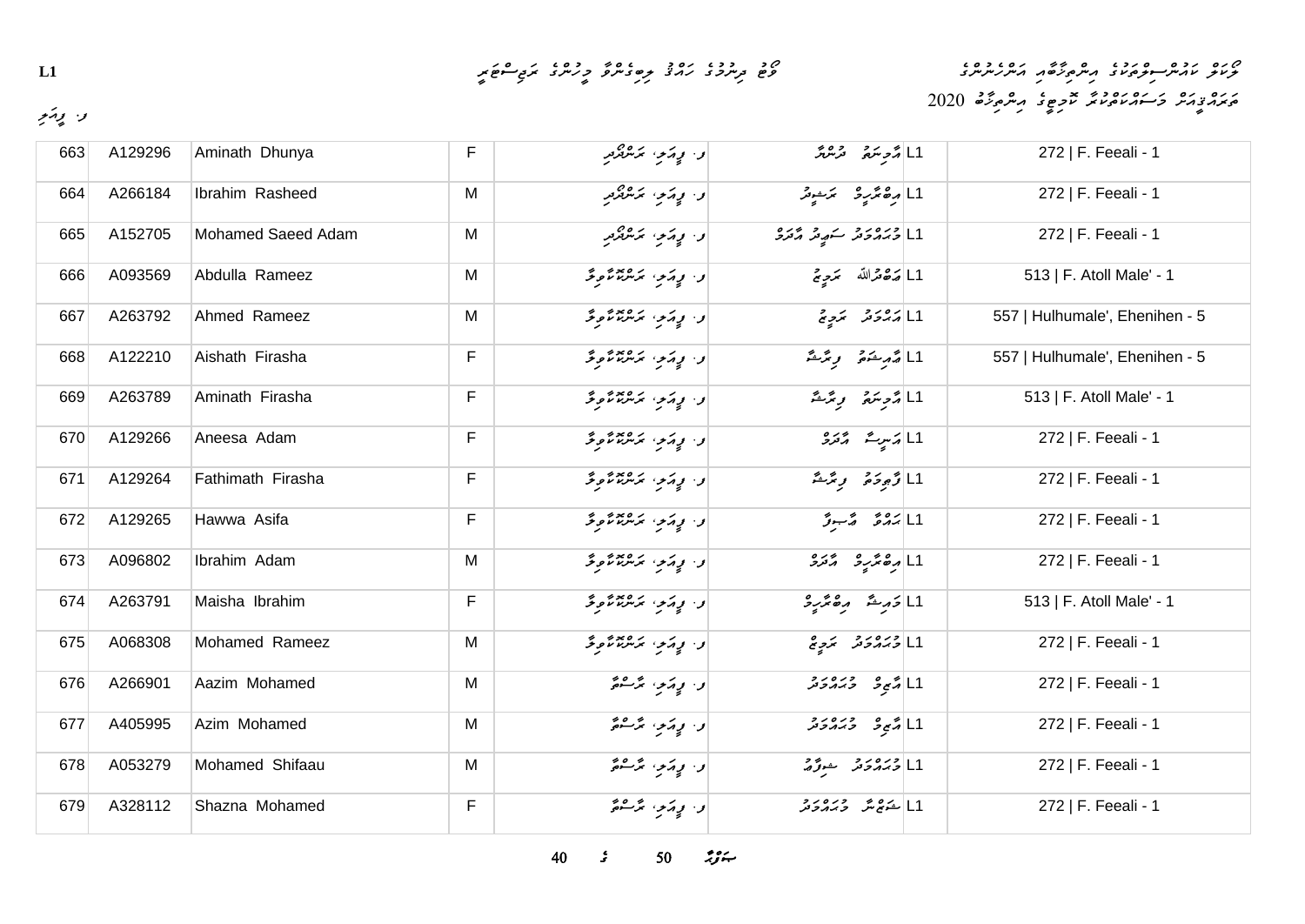*sCw7q7s5w7m< o<n9nOoAw7o< sCq;mAwBoEw7q<m; wBm;vB* م من المرة المرة المرة المرجع المرجع المرجع في 2020<br>مجم*د المريض المرجع المرجع المرجع المرجع المراجع المراجع الم*رجع

| 680 | A129343 | Mohamed Iqbaal   | M            | وا وٍمَنْ الْاسْتِهَارُ وَاللَّهِ وَا | L1 دېرورو مو <b>قو</b>                         | 272   F. Feeali - 1            |
|-----|---------|------------------|--------------|---------------------------------------|------------------------------------------------|--------------------------------|
| 681 | A129213 | Abdulla Sanoon   | M            | اور په ټرې مروضي                      | L1 مَەھْتَراللە سەم <i>ەدە</i>                 | 272   F. Feeali - 1            |
| 682 | A129113 | Aneema           | $\mathsf{F}$ | او، پېړې مروضی                        | L1 مەسىرى <del>چ</del>                         | 272   F. Feeali - 1            |
| 683 | A244297 | Mohamed Sameen   | M            | او په تومو موځ مره ه                  | L1  <i>دېن</i> دونر پ <sub>ۇج</sub> ىتر        | 513   F. Atoll Male' - 1       |
| 684 | A264772 | Ahmed Fahumee    | M            | ار، روزې پرول د                       | L1 <i>גَ بْ</i> دْدَ بْرَ تْرَحِي              | 272   F. Feeali - 1            |
| 685 | A244400 | Ahmed Thoif      | M            | ن پېړې پرولوگ                         | L1 <i>مەمۇمۇ بۇمۇ</i>                          | 272   F. Feeali - 1            |
| 686 | A264768 | Easa Ali         | M            | وا وٍړَی نوو کو                       | L1 ۾ شه ڪيو                                    | 272   F. Feeali - 1            |
| 687 | A264789 | Mohamed Rafeeu   | M            | ن رٍ پرَ پرویده                       | L1 <i>دېره دي بزو</i> ړ                        | 272   F. Feeali - 1            |
| 688 | A264781 | Najathu Easa     | $\mathsf{F}$ | ن رٍړَي رُوب                          | L1 سَقَة مِيسَّ                                | 272   F. Feeali - 1            |
| 689 | A264783 | Najula Easa      | $\mathsf F$  | ن پەير پۇست                           | L1 سَمَعْ قَدِ مِ سَمَّ                        | 272   F. Feeali - 1            |
| 690 | A244399 | Shifra Easa Ali  | F            | وا وٍمَنوا عُرْفَ الله                | L1 حوژنڈ <sub>می</sub> ٹ <sub>م</sub> زمی      | 272   F. Feeali - 1            |
| 691 | A264770 | Thoha Silveen    | M            | و، وٍړَی نوو کر                       | L1  پۇتر سومۇمى <i>گ</i> ە                     | 272   F. Feeali - 1            |
| 692 | A077356 | Zoona Easa       | F            | ن رٍ پرَ پرویده                       | L1 تيمثر پ <i>يٽ</i>                           | 272   F. Feeali - 1            |
| 693 | A264764 | Zuhura Idhrees   | $\mathsf{F}$ | ن پېړو، پرولېت                        | L1 ى <sub>م</sub> 3ىگە م <sub>و</sub> مۇمېرىشە | 272   F. Feeali - 1            |
| 694 | A263777 | Ahmed Fareed     | M            | ل وٍ دَمَنِ مَمْعَ وِمَّ              | L1  <i>ړ ۶۶ توم</i> ی تر                       | 272   F. Feeali - 1            |
| 695 | A137979 | Aminath Hassan   | $\mathsf F$  | ار پەترە ئىقمۇم                       | L1 مَّ حِسَمَعُ سَسَسْر                        | 557   Hulhumale', Ehenihen - 5 |
| 696 | A129268 | Fathimath Hassan | $\mathsf F$  | ن دٍ پَرَمَ بَرْءَهِ مَ               | L1 <i>وَّج</i> وحَ مَحَمَدٌ مِنْ مِنْ مِنْ     | 272   F. Feeali - 1            |

*41 <i>s 50 <i>n*<sub>s</sub>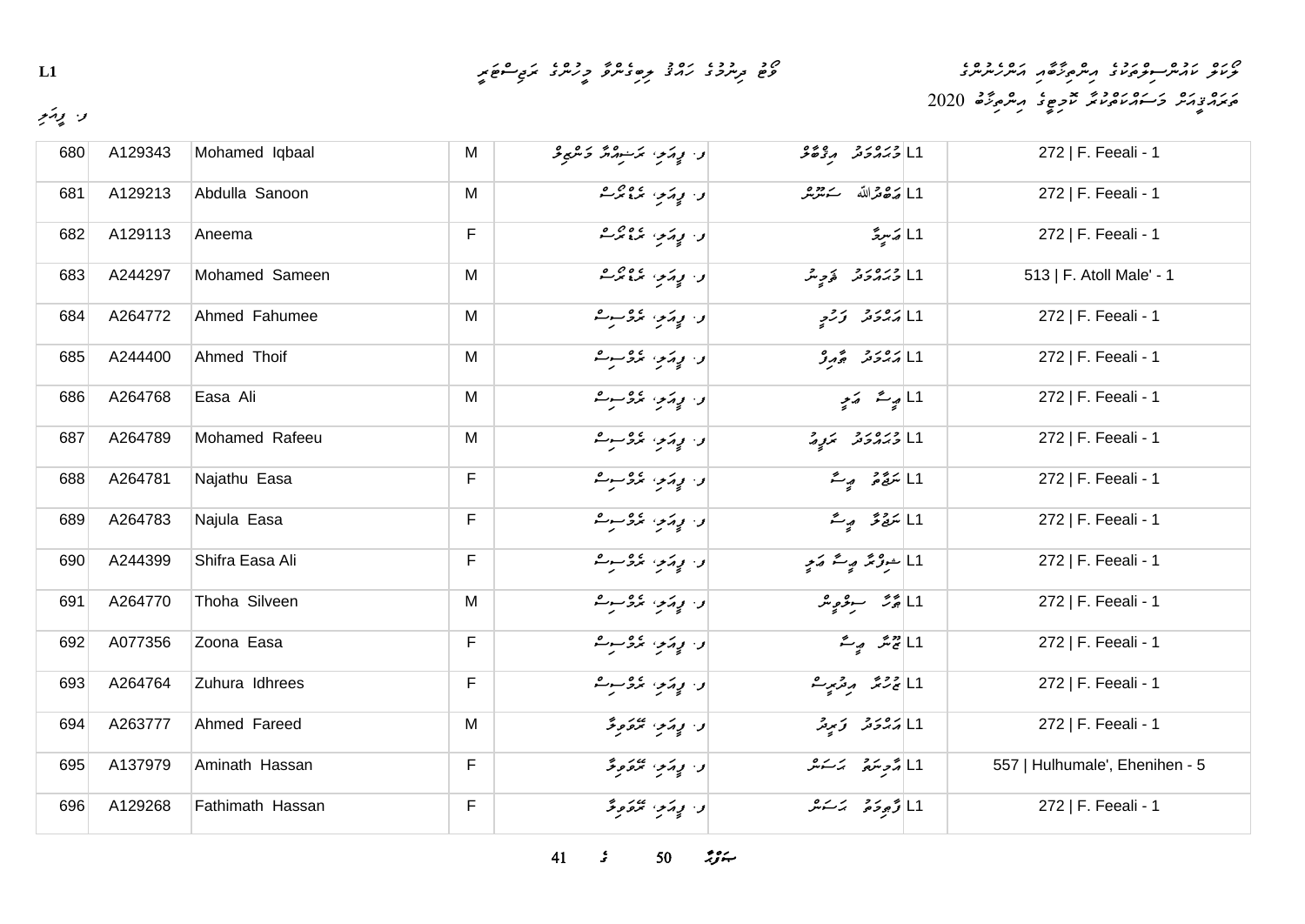*sCw7q7s5w7m< o<n9nOoAw7o< sCq;mAwBoEw7q<m; wBm;vB* م من المرة المرة المرة المرجع المرجع المرجع في 2020<br>مجم*د المريض المرجع المرجع المرجع المرجع المراجع المراجع الم*رجع

| 697 | A263779 | Khadeeja Hassan       | $\mathsf{F}$ | ادا ويقرما عكفوف           |                                          | 272   F. Feeali - 1      |
|-----|---------|-----------------------|--------------|----------------------------|------------------------------------------|--------------------------|
| 698 | A263776 | Mariyam Hassan        | $\mathsf F$  | ن دٍ مَنْ عَمْعَ وِمَّ     | L1  <i>خ</i> ىر <i>مۇھەكەشى</i> گە       | 272   F. Feeali - 1      |
| 699 | A078669 | Mohamed Fareed        | M            | ادا دٍ پرَمُوا مَرْءَهِ مَ | L1  <i>3223 قرىرى</i> تر                 | 272   F. Feeali - 1      |
| 700 | A097694 | Naseema Moosa         | $\mathsf F$  | و· وٍمَنْ عَمَوَهِ فَ      | L1 يتزسونچ همچنگ                         | 272   F. Feeali - 1      |
| 701 | A263774 | Saheema Fareed        | F            | والإمكن المتكافوف          | L1 سَدرٍوَّ کَرَمِیٹر                    | 513   F. Atoll Male' - 1 |
| 702 | A296360 | Abdhulla Nadheem      | M            | والإمكن المردة وا          | L1 ش&قرالله سَعِرِيح                     | 272   F. Feeali - 1      |
| 703 | A129319 | Abida Ibrahim         | F            | اور ويموس بررغو            | L1 مُّحِعَّر مِعْمَٰدِهِ                 | 272   F. Feeali - 1      |
| 704 | A329928 | Ahmed Visal           | M            | ادا وٍ پڑوا ایر روکار      | L1 <i>ړې دی و</i> گو                     | 272   F. Feeali - 1      |
| 705 | A287225 | Mohamed Risvan        | M            | ادا وٍړی برره و            | L1 <i>32025 برحوش</i>                    | 272   F. Feeali - 1      |
| 706 | A129330 | Abdul Rasheed Ibrahim | M            | اوس وتمنوا المرسوقى        |                                          | 272   F. Feeali - 1      |
| 707 | A129331 | Fathimath Aroosha     | F            | وسيخري المربرونج           | L1 <i>وَّجِ</i> وَءُ مَعَرَشَہُ          | 272   F. Feeali - 1      |
| 708 | A129329 | Khadeeja Moosa        | F            | وا وٍمَوا مِرْرُونٌ        | L1 زَمِيعٌ       تَرْتَّ                 | 272   F. Feeali - 1      |
| 709 | A238439 | Mohamed Aseel         | M            | وا وٍمَنْ الرادة           | L1 <i>وُرَهُ دَوَدٌ</i> کَرَ بِدِعْرُ    | 513   F. Atoll Male' - 1 |
| 710 | A129328 | Risala                | F            | اور ويمتوا الرروق          | L1 برسَّنَزَ                             | 513   F. Atoll Male' - 1 |
| 711 | A040378 | Abdul Kareem Easa     | M            | و- وٍړٌو، برڅسيږدٌ         | L1 ئەھىردىسىرد ب <sub>و</sub> ڭ          | 272   F. Feeali - 1      |
| 712 | A040377 | Razeena Moosa         | F            | او، وٍړَی کرې کورونو       | L1 بَرَ <sub>مٍ</sub> بَرٌ دَمْ شَهَ     | 272   F. Feeali - 1      |
| 713 | A244365 | Saaid Abdulla Hameed  | M            | ن ويكوا للمشهود            | L1 ستمریز 1‱مترالله برَ <sub>حی</sub> تر | 272   F. Feeali - 1      |

*42 sC 50 nNw?mS*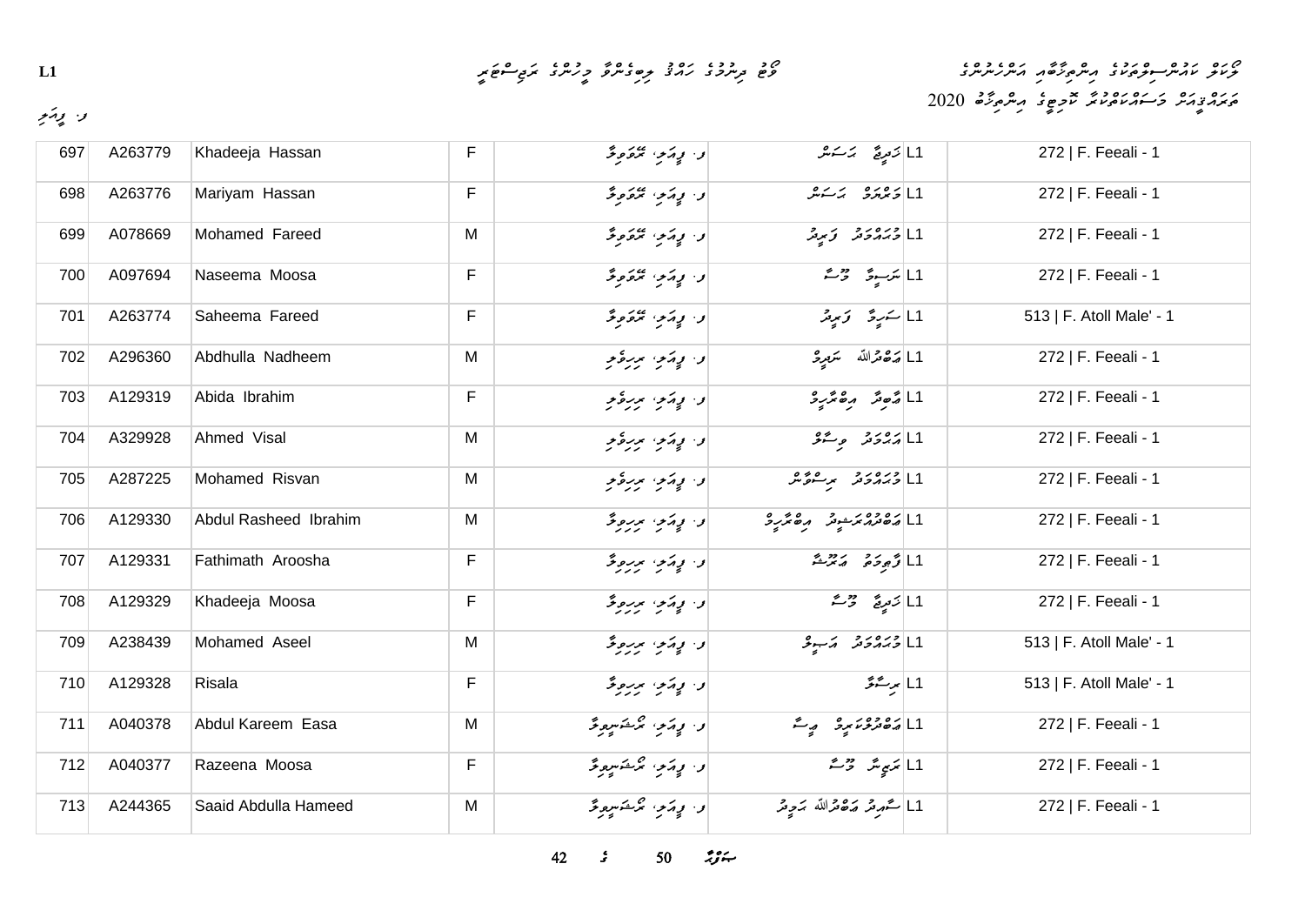*sCw7q7s5w7m< o<n9nOoAw7o< sCq;mAwBoEw7q<m; wBm;vB* م من المرة المرة المرة المرجع المرجع المرجع في 2020<br>مجم*د المريض المرجع المرجع المرجع المرجع المراجع المراجع الم*رجع

| 714 | A261989 | Saaidha Abdulla Hameed | $\mathsf{F}$ | وا وٍمَنْ الرَّحْسِونَ          | L1 گەرى <i>گە مەھە</i> گەاللە ئەربى <i>گ</i>       | 272   F. Feeali - 1    |
|-----|---------|------------------------|--------------|---------------------------------|----------------------------------------------------|------------------------|
| 715 | A261981 | Saajid Abdulla Hameed  | M            | اور ومزور لرحاسيون              | L1 گوه دگرالله بر <sub>و</sub> یز                  | 272   F. Feeali - 1    |
| 716 | A062604 | Samiya Abdul Kareem    | $\mathsf F$  | او، وٍړَی کار شکس دی            | L1 شَعِرْ مَصْرُوْرَ بِرِدْ                        | 272   F. Feeali - 1    |
| 717 | A129075 | Aishath Rasheeda       | $\mathsf{F}$ | ال المحفور المحتضر على المحمد   | L1 مُگهرِسْتَمْ مَمْ مِرْسُومُرٌ                   | 272   F. Feeali - 1    |
| 718 | A228473 | Aminath Shafa          | $\mathsf{F}$ | و- وٍ مَرْسٍ، الرَّحْسَنِينَ    | L1 مُرْحِسَمُ شَرَّ                                | 272   F. Feeali - 1    |
| 719 | A129074 | Fathimath Fazeema      | $\mathsf{F}$ | اور ويرتو، الرحاسي              | 1] <i>وُّجِ دَمَّة وَي</i> جِرًّ                   | 272   F. Feeali - 1    |
| 720 | A129071 | Fauziyya Ibrahim       | F            | اور ومزوا الرحياني              | L1 <i>ۆمىمەمۇ مەھترى</i> د                         | 272   F. Feeali - 1    |
| 721 | A129072 | Ibrahim Abdul Rahman   | M            | اور وٍ مَرَضٍ الْمُرْحَدِينَ    | 1] رەئزىر مەمەرەبور                                | 272   F. Feeali - 1    |
| 722 | A228477 | Maumoon Ibrahim        | M            | ال المحمد المراكبين             | L1 <i>دوده م</i> فتر د                             | 272   F. Feeali - 1    |
| 723 | A244266 | Suha Ibrahim           | $\mathsf{F}$ | ال إيكن للمشهد                  | L1 ينتمد م <i>ت م</i> قتربي                        | 272   F. Feeali - 1    |
| 724 | A356583 | Ibrahim Rafahu         | M            | و . وٍ ډَی سَوِدُدَشو د         | L1 مەھ <i>مگرى ئىم</i> ۇر                          | 272   F. Feeali - 1    |
| 725 | A129155 | Ahmed Shaheem          | M            | وا وٍ مَنْ السَّمَرَةَ مَرْجَعَ | L1 <i>مَدْوَمْ حَرِوْ</i>                          | 272   F. Feeali - 1    |
| 726 | A260978 | Aishath Sama           | $\mathsf{F}$ | والمحضرة والمتعرفة للمعافر      | $5 - 25 - 1$                                       | 272   F. Feeali - 1    |
| 727 | A382903 | Ali Saalim             | M            | ن روكو، سەڭگەشمۇر               | 1] رَمِ گُرودُ                                     | 346   GDh. Gahdhoo - 1 |
| 728 | A366530 | Aminath Sama           | $\mathsf F$  | و ، وٍ مَرَو السَّمَرَةَ شَيْءَ | L1 مُ <i>جِسَعْهِ سَنَ</i> حَّ                     | 272   F. Feeali - 1    |
| 729 | A254938 | Ibrahim Rafaah         | M            | ار. وٍ مَرَمٍ، ڪَنَزَدَ شَيْءٌ  | L1 مەھم <i>گىر</i> ۇ ئىر <i>ۇ</i> ر                | 272   F. Feeali - 1    |
| 730 | A086351 | Mohamed Rasheed        | M            | ن روكو، سەڭگەشمۇ                | L1  <i>وْبَەدْوَ</i> تْرَ بَرَ <sub>ْشِي</sub> تْر | 272   F. Feeali - 1    |

*43 sC 50 nNw?mS*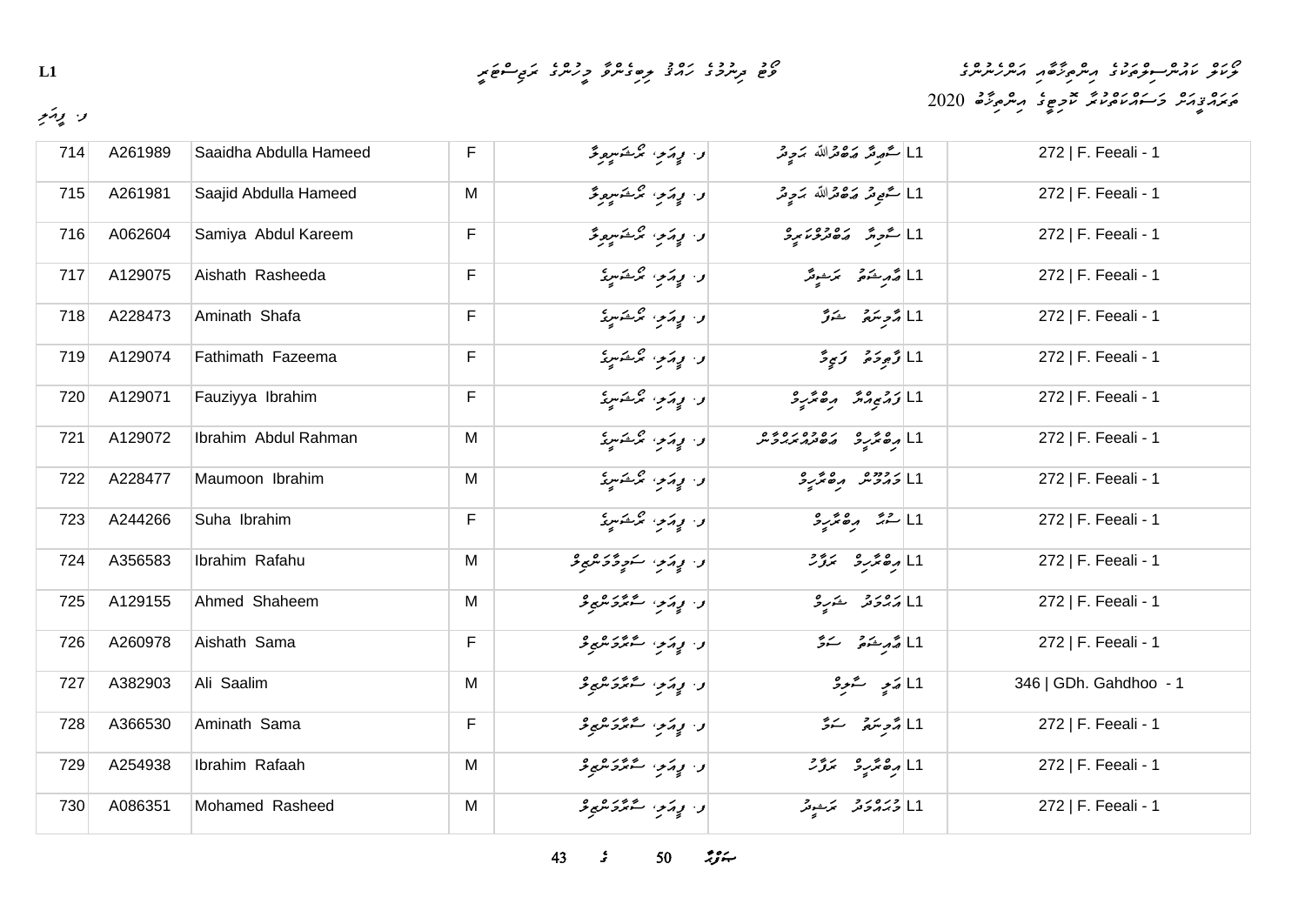*sCw7q7s5w7m< o<n9nOoAw7o< sCq;mAwBoEw7q<m; wBm;vB* م من المرة المرة المرة المرجع المرجع المرجع في 2020<br>مجم*د المريض المرجع المرجع المرجع المرجع المراجع المراجع الم*رجع

| 731 | A129156 | Moosa Shaheem   | M            | و- وٍړَو، ڪَبُرُونگهو و        | L1 رُمْتُہ شَرِوْ                                                 | 272   F. Feeali - 1                      |
|-----|---------|-----------------|--------------|--------------------------------|-------------------------------------------------------------------|------------------------------------------|
| 732 | A129157 | Nahida Adam     | F            | ن روكو، سەڭگەشمۇ               | L1 شَرِيمٌ مُرْتَزَدٌ                                             | 272   F. Feeali - 1                      |
| 733 | A260979 | Saaraa Mohamed  | $\mathsf F$  | ن روكو، سەڭگەش ئ               | L1 گەنز ئ <i>ەزەرە</i>                                            | 272   F. Feeali - 1                      |
| 734 | A228557 | Fathimath Ilma  | $\mathsf F$  | دا دٍ دَيَن سوڤوڤ              | L1 <i>وَّج</i> وحَة مِعْدَّ                                       | 272   F. Feeali - 1                      |
| 735 | A129244 | Siyama Ibrahim  | $\mathsf{F}$ | ادا دٍ پرَمُوا سوڤوڤ           | L1 سورځ مرغ تر د                                                  | 272   F. Feeali - 1                      |
| 736 | A259639 | Ahmed Raihan    | M            | اد ، دٍ پَرَمٍ ، ڪَمَدِهِ وَ   | L1  <i>مَدْحَة بَنْهِ بِ</i> مَّةِ مِنْ                           | 557   Hulhumale', Ehenihen - 5           |
| 737 | A070655 | Idrees Ibrahim  | M            | ادا وٍ پَرَمِ الشَّعِرِهِ مُحَ | L1 مەقرىپە مەھمەر 2                                               | 272   F. Feeali - 1                      |
| 738 | A129341 | Mohamed Nashid  | M            | و- وٍ مَرَمٍ السَّمَوِهِ مُحَ  | L1 <i>دېزون</i> و سگرېنونر                                        | 272   F. Feeali - 1                      |
| 739 | A093379 | Naseema Ibrahim | F            | و- وٍ مَرَمٍ السَّمَوِهِ مُحَ  | L1 <sub>مَرْسِو</sub> دٌ مِنْ مِرْدِدْ                            | 272   F. Feeali - 1                      |
| 740 | A070654 | Sahila Idrees   | $\mathsf F$  | اد اړيکو څېړونگ                | L1 ستَرِعٌ م <i>وترْم</i> رِسُّة                                  | 272   F. Feeali - 1                      |
| 741 | A074864 | Shadiya Idrees  | $\mathsf F$  | وا وٍ مَرَمٍ الشَّوِهِ وَّ     | L1 شَّتْرِيزٌ رِتْرَبِّرِ _ً                                      | 272   F. Feeali - 1                      |
| 742 | A122212 | Shafira Idrees  | $\mathsf F$  | و. وٍړَی څوړونځ                | L1 شۇرىگە برى <i>ڭى</i> مى <sup>م</sup>                           | 513   F. Atoll Male' - 1                 |
| 743 | A092698 | Shamira Idrees  | $\mathsf{F}$ | و. وٍړَو، ڪُمبرونگ             | L1 شَّوبتَر م <i>وترْم</i> رِتْه                                  | 513   F. Atoll Male' - 1                 |
| 744 | A228673 | Abdulla Simau   | M            | وا وٍمَنْ الشَّاهِ مَرْدِةٌ    | $25 - 4$ $\frac{25}{2}$ $\frac{2}{3}$ $\frac{2}{3}$ $\frac{2}{3}$ | 398   The Sun Siyam Iru Fushi Maldives - |
| 745 | A228663 | Aishath Sama    | $\mathsf F$  | و. وٍ مَنْ شَهْمَتِهِ وَ       | L1 مەم ئىشقى مەڭ                                                  | 557   Hulhumale', Ehenihen - 5           |
| 746 | A330734 | Mariyam Shiula  | F            | وا وٍمَنْ الشَّاصَرَةِ وَ      | L1 <i>وبروو جوړو څ</i>                                            | 557   Hulhumale', Ehenihen - 5           |
| 747 | A228660 | Seema           | $\mathsf F$  | ن وٍ رَسِ ڪَھُنَّرِيَ          | $\frac{2}{3}$   L1                                                | 557   Hulhumale', Ehenihen - 5           |

*44 sC 50 nNw?mS*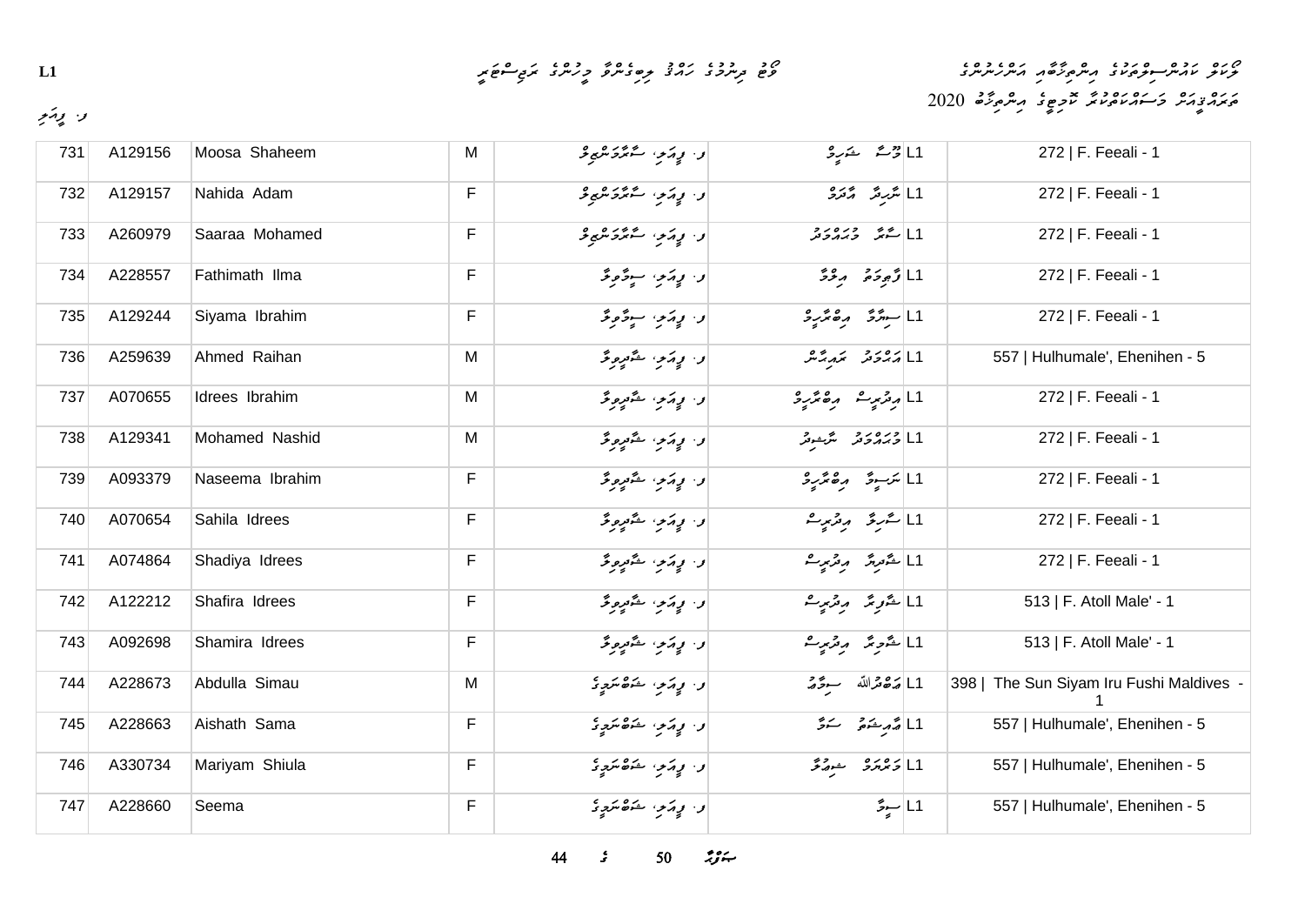*sCw7q7s5w7m< o<n9nOoAw7o< sCq;mAwBoEw7q<m; wBm;vB* م من المرة المرة المرة المرجع المرجع المرجع في 2020<br>مجم*د المريض المرجع المرجع المرجع المرجع المراجع المراجع الم*رجع

| 748 | A228678 | Shiufa Ahmed            | $\mathsf F$  | ن وٍ مَنْ السَّامُ مَرَدِيَّ   | L1 خو <i>ه ق م برور و</i>                 | 557   Hulhumale', Ehenihen - 5 |
|-----|---------|-------------------------|--------------|--------------------------------|-------------------------------------------|--------------------------------|
| 749 | A228655 | Zareena Ibrahim         | F            | اور ومكور كالحامزة وكا         | L1 ئ <sub>ى</sub> رىپى <i>گە مەھەرد</i> ۇ | 557   Hulhumale', Ehenihen - 5 |
| 750 | A261718 | Aishath Maldha Shafeeu  | $\mathsf F$  | ار، ويركو، ڪيپيشونژ            | L1 مَّەمِ شَمَّة وَوْمَّ سَو <i>َوْ</i>   | 513   F. Atoll Male' - 1       |
| 751 | A244356 | Aminath Mihudha Shafeeu | $\mathsf{F}$ | و- وٍمَنْ سِيَسِرْ مِنْ وَمَحْ | L1 مُوِسَمَة وِرْمَّدْ حَدَّدٍ مُ         | 513   F. Atoll Male' - 1       |
| 752 | A101449 | Mohamed Shafeeu         | M            | ار، ويرو، جوبرشورمح            | L1 <i>ۇنەۋەتى خۇي</i> ر                   | 272   F. Feeali - 1            |
| 753 | A129347 | Limya Ahmed             | $\mathsf{F}$ | وا وٍمَوا سَيَمَمُّ            | L1 ود <i>وگر م</i> کرونر                  | 272   F. Feeali - 1            |
| 754 | A129348 | Mohamed Ahusam          | M            | وا وٍمَنوا سَبَحَتَ            | 1] 32000 ده ده شو                         | 272   F. Feeali - 1            |
| 755 | A129250 | Abdulla Sifneez         | M            | والإروا والمقرارة              | L1 كەھەراللە سوۋىيىتى                     | 557   Hulhumale', Ehenihen - 5 |
| 756 | A080679 | Ahmed Shafeeg           | M            | والمحمد والمحصوصي              | L1 كەشكەتقى ئىكت <i>و</i> نى              | 272   F. Feeali - 1            |
| 757 | A129252 | Aishath Shehenaz        | $\mathsf{F}$ | و. ومدر، مشقه                  | L1 مەم ئىشمىر ئىش ئىرتى <i>گى</i> ئى      | 272   F. Feeali - 1            |
| 758 | A081270 | Hawwa Mohamed           | $\mathsf{F}$ | والمحمد والمعتقدة              | L1 يروء درورو                             | 272   F. Feeali - 1            |
| 759 | A062824 | Mohamed Sobah           | M            | والمحمد والمعقوم               | 2222                                      | 272   F. Feeali - 1            |
| 760 | A264751 | Saharu Ahmed            | $\mathsf F$  | والإمكن المشقطة                | L1 سەبرىيە ئەبرە <i>ب</i> و               | 272   F. Feeali - 1            |
| 761 | A264759 | Samaalu Ahmed           | M            | و. ويرو، ساعده و               | L1 يَدُوَّقُ مَدْرَوْرٌ                   | 272   F. Feeali - 1            |
| 762 | A264755 | Shamla Ahmed            | $\mathsf F$  | و. ومدر، مشقه                  | L1 خۇمۇ ئە <i>رەر د</i>                   | 272   F. Feeali - 1            |
| 763 | A129251 | Shifaza                 | $\mathsf{F}$ | و. ويرو، ساعده و               | L1 سورمج                                  | 272   F. Feeali - 1            |
| 764 | A129249 | Sobeeha Shafeeg         | F            | والإروا والمقرارة              | L1 جَم <i>ِيدٌ</i> شَر <i>َ</i> رٍ تُنْ   | 272   F. Feeali - 1            |

*45 sC 50 nNw?mS*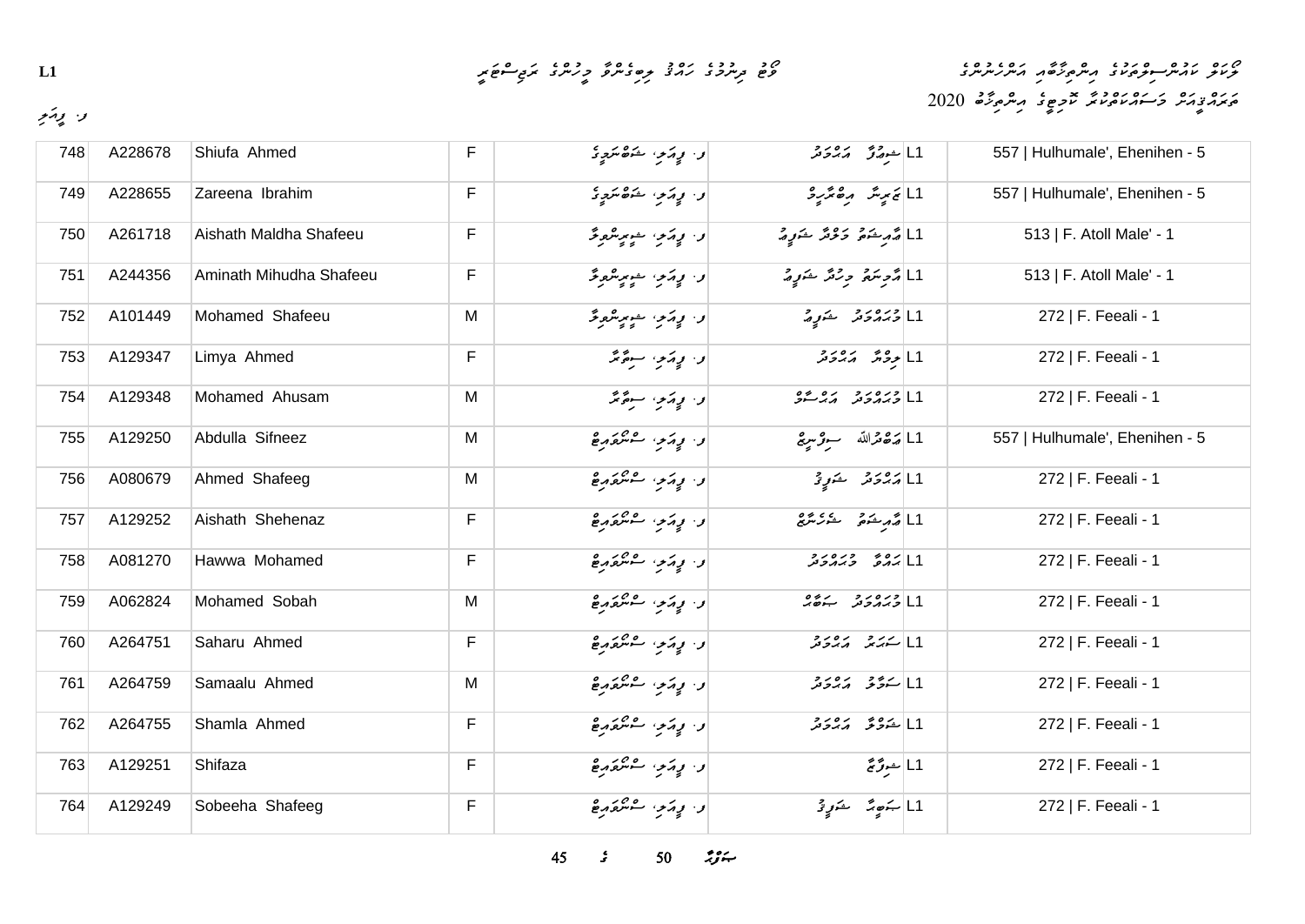*sCw7q7s5w7m< o<n9nOoAw7o< sCq;mAwBoEw7q<m; wBm;vB* م من المرة المرة المرة المرجع المرجع المرجع في 2020<br>مجم*د المريض المرجع المرجع المرجع المرجع المراجع المراجع الم*رجع

| 765 | A026646 | Ahmed Ziyad           | M           | و- وٍړَو، ڪِڪَسُمُونَوُ        | L1 <i>ەندۇقر</i> ب <sub>ې ت</sub> ۇتر     | 513   F. Atoll Male' - 1 |
|-----|---------|-----------------------|-------------|--------------------------------|-------------------------------------------|--------------------------|
| 766 | A084296 | Aishath Sahendha      | F           | وا وٍمَنوا سُكَسَمُونَّى       | L1 مەم ئەھق سىزىتىرىتىگە                  | 272   F. Feeali - 1      |
| 767 | A054008 | Hamida Ismail         | F           | ار، ويرَمُ، سُرْسُهُمْ مَنْ    | L1 تَرْحِعَدُ بِرِسْوَّمِيوْ              | 272   F. Feeali - 1      |
| 768 | A078950 | Ismail Ibrahim        | M           | ار. پەيئو، سەستىرىمۇ           | L1 م <i>ېشۇم</i> بۇ مەھترىپۇ              | 272   F. Feeali - 1      |
| 769 | A244279 | Layaan Ahmed Ziyad    | F           | وا وٍمَرَمٍ، ڪَڪَسُمُونَوُ     | L1 <i>خەنگە مەدەنى</i> ب <sub>ە</sub> رگە | 513   F. Atoll Male' - 1 |
| 770 | A077432 | Mufeeda Ismail        | $\mathsf F$ | وا وٍمَنوا سُكْسَوْءِ وَ       | L1 ۇرى <i>گە م</i> ېشۇم <i>ۇ</i>          | 513   F. Atoll Male' - 1 |
| 771 | A228533 | Zeeshan Ahmed Ziyad   | F           | ار. وٍمَنْ سُرْسُورَ حَمْ      | 1] <sub>م</sub> ېشتر تەرەقرىبەد تەر       | 272   F. Feeali - 1      |
| 772 | A298779 | Ahmed Munavvaru       | M           | ن دٍ پَرَمِن پروُ وِچُرَ       | L1 ג׳כ <sub>فر</sub> ویره د و             | 272   F. Feeali - 1      |
| 773 | A129248 | Mohamed Naseem        | M           | ادا دٍمَن مُنْعِوَدٌ           | L1  <i>وُبَہُ دُوَ مَدْ ہو۔</i>           | 272   F. Feeali - 1      |
| 774 | A244428 | Raayaa Mohamed Naseem | $\mathsf F$ | ل ديدَم چينجو                  | L1 بَرْبَرٌ وَبَرُورُورٌ تَرَبِّبُورٌ     | 272   F. Feeali - 1      |
| 775 | A259949 | Shareefa Ibrahim      | F           | ل ديدو، چيمونځو                | L1 خىرى <i>گە مۇمۇر</i> ۇ                 | 272   F. Feeali - 1      |
| 776 | A129127 | Ahmed Faisal          | M           | وا وٍ مَعَ مُقَوَّى            | L1  پَرْدَوَنْزَ کَهِ سِکوْ               | 272   F. Feeali - 1      |
| 777 | A129126 | Aishath Reema         | $\mathsf F$ | و٠ وٍ دَمَو، ادْفَعُوُى        | L1 مُ مِسْمَعْ مِرَدَّ                    | 272   F. Feeali - 1      |
| 778 | A125892 | Ali Waheed            | M           | ادا وٍ مَعْ مُقَوَّى           | L1 <i>ھَي</i> حَدِيثَر                    | 272   F. Feeali - 1      |
| 779 | A129128 | Mariyam Ibrahim       | F           | وسومنوا مقترى                  | L1  د ۱٫۰۰ م م م م د ۱٫۵ م د بر           | 272   F. Feeali - 1      |
| 780 | A239050 | Mohamed Ali           | M           | اور ويمن المقومى               | L1 <i>وَبَہْہُوَتَہٗ مَہٰ ی</i>           | 272   F. Feeali - 1      |
| 781 | A129129 | Moosa Fathuhee        | M           | اد ، وٍ پَرِ مِنْ الْمُتَحَدُّ | L1  تۇشقە ئۇچ <sub>ە</sub> پە             | 272   F. Feeali - 1      |

*46 s* 50 *i*<sub>S</sub> $\approx$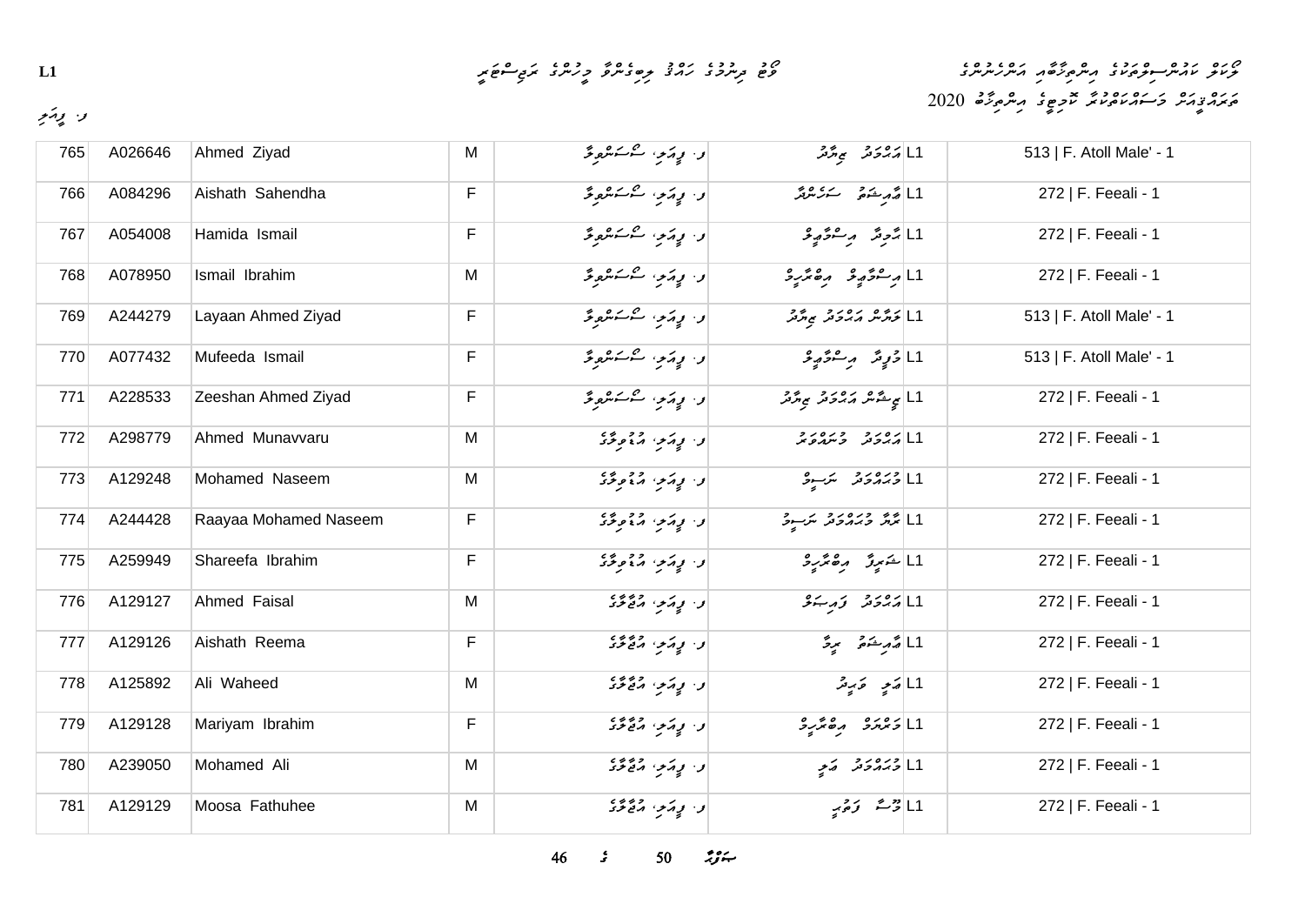*sCw7q7s5w7m< o<n9nOoAw7o< sCq;mAwBoEw7q<m; wBm;vB* م من المرة المرة المرة المرجع المرجع المرجع في 2020<br>مجم*د المريض المرجع المرجع المرجع المرجع المراجع المراجع الم*رجع

| 782 | A254934 | Naaif Ibrahim      | M           | اور ويرتموا المقومي              | L1 متربر و م <i>صرَّرِ</i> 3    | 513   F. Atoll Male' - 1       |
|-----|---------|--------------------|-------------|----------------------------------|---------------------------------|--------------------------------|
| 783 | A239062 | Saila Ibrahim      | $\mathsf F$ | ادا وٍ په داره په دون            | L1 سَمبِ مَدَّ مِنْ مِرْدِدْ    | 272   F. Feeali - 1            |
| 784 | A129125 | Shakeeba Ibrahim   | $\mathsf F$ | ادا وٍ پَرِ مِنْ الْمُتَحَرِّدُ  | L1 شَرِيعٌ مِنْ مَحْرِدٌ        | 272   F. Feeali - 1            |
| 785 | A239075 | Sharoona Ali       | $\mathsf F$ | ادا وٍ مَعِن المُقَوَّى          | L1 شەنژى <i>گە مەم</i> ر        | 272   F. Feeali - 1            |
| 786 | A239064 | Sharvaan Ali       | M           | اور وٍ مَعَ مُنْ مُحَمَّد        | L1 خەنزۇش ك <i>ەي</i>           | 272   F. Feeali - 1            |
| 787 | A239078 | Shaula Ibrahim     | $\mathsf F$ | والإمكن المقحى                   | L1 شەرىخ م <i>ەھترى</i> دى      | 668   Cinnamon Hakuraa Huraa-1 |
| 788 | A239080 | Shuhana Ali Waheed | $\mathsf F$ | ادا ويركب المقومى                | L1 شەبر تەرىپە ق <i>ەبەي</i> تر | 272   F. Feeali - 1            |
| 789 | A239077 | Simla Ibrahim      | $\mathsf F$ | وا وٍ مَعَ مُقَوَّى              | L1 سوء م م م م م ديد م بر د     | 272   F. Feeali - 1            |
| 790 | A069510 | Ali Zameer         | M           | ن وٍ دَمِنٍ المعلمة              | L1 ر <sub>َم</sub> ح سَوِیْر    | 272   F. Feeali - 1            |
| 791 | A244337 | Thaiba Ali Zameer  | $\mathsf F$ | اور وٍ پرس المريزه               | L1 بَوَرةَ    يَوٍ   يَوِيزُ    | 272   F. Feeali - 1            |
| 792 | A266885 | Ahmed Samil        | M           | والإركاح والمتفرد شيافى          | L1 رەرو ش <sub>ى</sub> رو       | 272   F. Feeali - 1            |
| 793 | A129305 | Aishath Wardha     | $\mathsf F$ | والإركاح والمتفرد شيافى          | L1 مەم ھەر ئەرەم كەندىگە        | 272   F. Feeali - 1            |
| 794 | A266883 | Ibrahim Naeem      | M           | والإركاح والمتمرد شميرته         | L1 رەئزى <sub>ر</sub> و ئىرو    | 272   F. Feeali - 1            |
| 795 | A129306 | Nahula Ibrahim     | F           | و. وٍ مَرَمٍ، وَمُرْمَّرُوشَى وَ | L1 متركز م <i>ەمرى</i> رد       | 272   F. Feeali - 1            |
| 796 | A137880 | Rifdha Ibrahim     | $\mathsf F$ | ن وٍ رَمِن وَمِرْتَرْدَشْهِ وَ   | L1 بروْمَر مِرْمَرْرِدْ         | 272   F. Feeali - 1            |
| 797 | A115625 | Abdulla Riza       | M           | وا وٍمَنوا وٍسَرَ عَوَى          | L1 #چەتراللە مرتد               | 272   F. Feeali - 1            |
| 798 | A129063 | Mohamed Waheed     | M           | ن وٍ پَرَمٍ وَسَعَرَ             | L1 <i>ۇنەۋەتى قەي</i> قر        | 272   F. Feeali - 1            |

*47 sC 50 nNw?mS*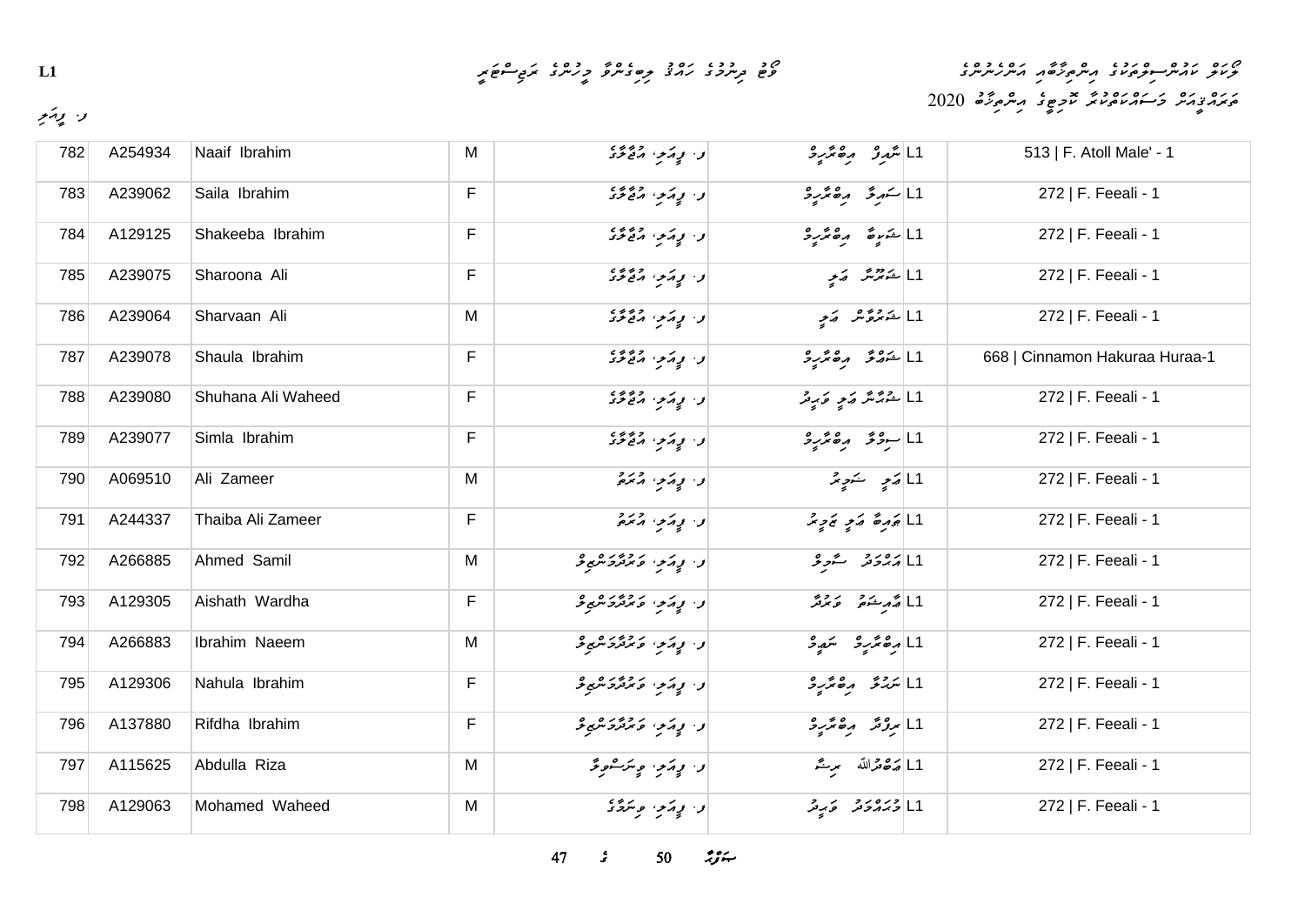*sCw7q7s5w7m< o<n9nOoAw7o< sCq;mAwBoEw7q<m; wBm;vB* م من المرة المرة المرة المرجع المرجع المرجع في 2020<br>مجم*د المريض المرجع المرجع المرجع المرجع المراجع المراجع الم*رجع

| 799 | A378777 | Nahaara Mohamed     | $\mathsf F$  | ادا وٍ مَنْ وَسَعْدً            | L1 ىترىتر بەرەردىر                        | 463   Srilanka / Colombo - 4 |
|-----|---------|---------------------|--------------|---------------------------------|-------------------------------------------|------------------------------|
| 800 | A260640 | Nazura Mohamed      | $\mathsf{F}$ | ادا وٍمَوا وَسَعْدٌ             | L1 سَمِع شَرِ وَبَرَ مِرْدَ وَبِر         | 463   Srilanka / Colombo - 4 |
| 801 | A129146 | Zunaira Ibrahim     | F            | والإرتوا ويمكى                  | L1 ئ <i>ىتىدىنگە م</i> ەھ <i>ترى</i> د    | 272   F. Feeali - 1          |
| 802 | A129174 | Ahmed Naseer        | M            | ادا وٍ مَرَى عَهُ وَقَامِرٌ     | L1  <i>ەَ بْدْدَة</i> مَ <i>تب</i> ومْر   | 272   F. Feeali - 1          |
| 803 | A129200 | Aishath Naseera     | F            | وسومية ومروفي وق                | L1 مەم ھۇسى ئىسى ئىكەن ئىسى ئىك           | 513   F. Atoll Male' - 1     |
| 804 | A262396 | Ali Thohir          | M            | ر ، وٍ ړَی وَ دِیڅوونځ          | 1] <i>مَيْ پِيْ بِ</i>                    | 272   F. Feeali - 1          |
| 805 | A262392 | Asila Moosa         | F            | وسومنوس وكربح فالمحمو           | L1 م <sup>ح</sup> ر سبرتمت حرمت           | 272   F. Feeali - 1          |
| 806 | A129175 | Fathimath Naseera   | $\mathsf{F}$ | والإمكن المتوقي ولمحافي         | L1  <i>وُّهِ دَهُ</i> مَرْسِو <i>مُ</i> ّ | 272   F. Feeali - 1          |
| 807 | A121951 | Hawwa Moosa         | F            | اور ويزوا التموقي والحراثة      | $23$ $52/11$                              | 272   F. Feeali - 1          |
| 808 | A262394 | Hussain Naseer      | M            | ر ، وٍ ړَی وَ دِ دُعْوَو دُ     | L1 پرستمبریش مترسویٹر                     | 272   F. Feeali - 1          |
| 809 | A363003 | Ismail Naseer       | M            | وسوٍ مَرَى وَمَرِ وَحَاوِرَةٌ   | 1ـام سىمۇرچى سىرىيەتمە                    | 463   Srilanka / Colombo - 4 |
| 810 | A262397 | Lahufa Ahmed        | $\mathsf{F}$ | ن وٍ رَمَوا عَهُ وَقَوْمٌ       | L1 <i>خ</i> رگ مرور د                     | 513   F. Atoll Male' - 1     |
| 811 | A129202 | Mariyam Naseera     | $\mathsf{F}$ | ادا وٍ مَعَ عَمَدِ وَحَافِظٍ وَ | L1  <i>5\$\$\$ مترسي¥</i>                 | 272   F. Feeali - 1          |
| 812 | A120740 | Mohamed Naseer      | M            | وسوٍ مَرَى وَمَرِ وَحَاوِرَةٌ   | L1  <i>وزەدەر مەبب</i> وتر                | 456   India / Trivandrum - 1 |
| 813 | A099303 | Moosa Mohamed       | M            | ر ، وٍ ړَی وَ دِ دُعْوَو دُ     | L1 تۇنتە ئەيرە ئەر                        | 272   F. Feeali - 1          |
| 814 | A324663 | Nahufa Ahmed        | $\mathsf{F}$ | ادا وٍ مَرَى عَهُ وَقَامِرٌ     | L1 يره تخ <sub>ص</sub> دور د              | 513   F. Atoll Male' - 1     |
| 815 | A068299 | Abdul Sattar Ismail | M            | وا وٍړَی وِسُوَّرَسُهو          | 1] رووه ره دو د مشوره و                   | 272   F. Feeali - 1          |

*48 sC 50 nNw?mS*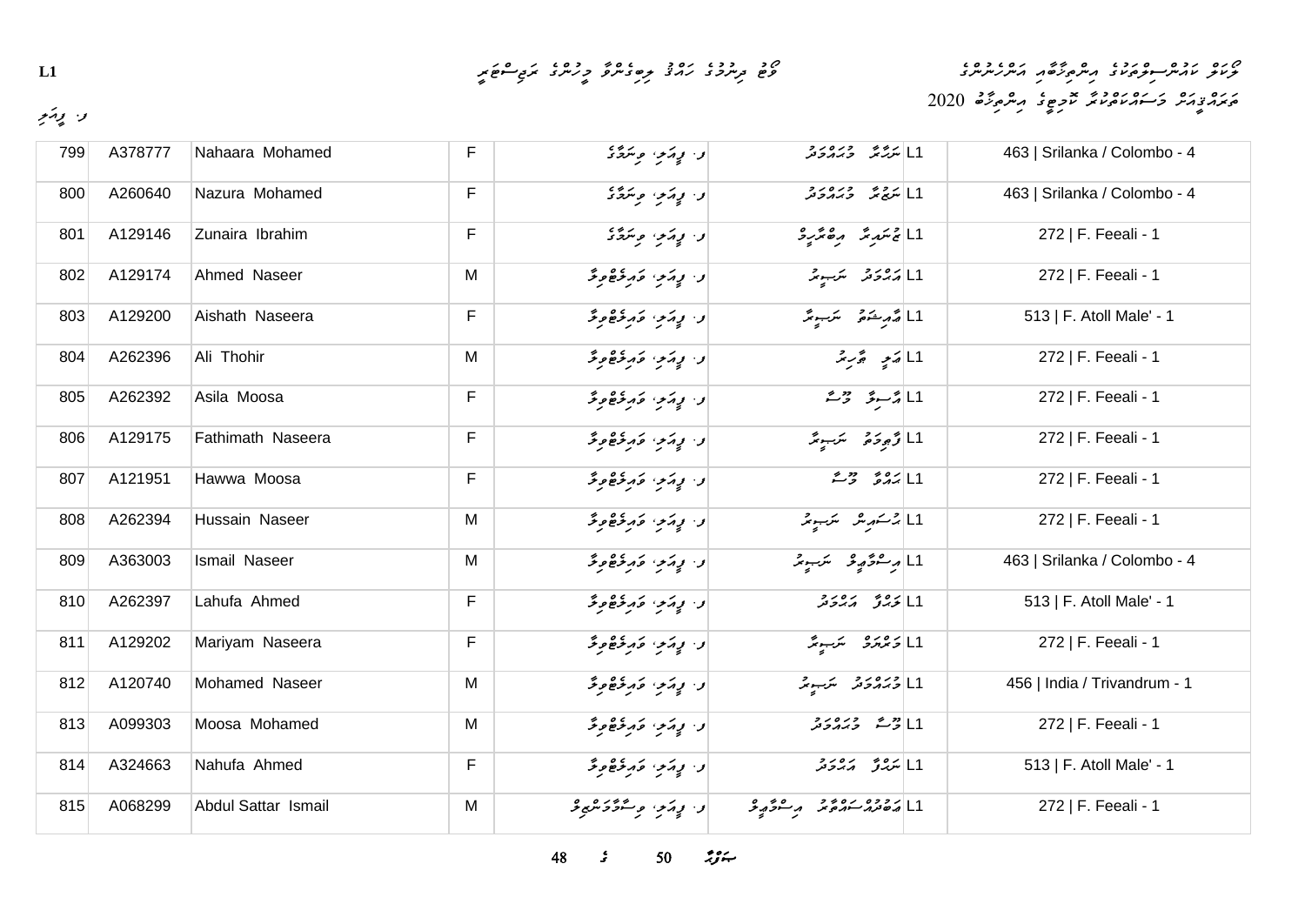*sCw7q7s5w7m< o<n9nOoAw7o< sCq;mAwBoEw7q<m; wBm;vB* م من المرة المرة المرة المرجع المرجع المرجع في 2020<br>مجم*د المريض المرجع المرجع المرجع المرجع المراجع المراجع الم*رجع

| 816 | A129240 | Aishath Wisama    | F           | ادا وٍ ړَی وِ د څڅه د شمېر و                    | L1 مُرمِنَعْمُ وِسُعَرَّ                   | 513   F. Atoll Male' - 1       |
|-----|---------|-------------------|-------------|-------------------------------------------------|--------------------------------------------|--------------------------------|
| 817 | A129239 | Fathimath Ibrahim | F           | و ، ڕٍ؞ؙو ، و ځوً د عمو د                       | L1 <i>وَّجِوحَةُ م</i> ِ صَمَّرٍ مِنْ      | 272   F. Feeali - 1            |
| 818 | A228651 | Mohamed Thaufeeg  | M           | او ، وٍ پڑو، نوپرون                             | L1 <i>ۋېزو دې مخ م</i> رکو په              | 272   F. Feeali - 1            |
| 819 | A129231 | Aminath Mauroofa  | F           | وا وٍمَوا ءُوْلَاوُ                             | L1 أَمُّ مِسَمَّدٍ مَصَمَّرٌ               | 272   F. Feeali - 1            |
| 820 | A244416 | Anim Ahmed        | M           | اوس ويمنوا المولاكي                             | L1 أُمُّ سِرْحَ أَمَدُونَّكَرُ             | 272   F. Feeali - 1            |
| 821 | A262860 | Azeem Ahmed       | M           | والمحضر والمحاملين                              | L1 كەيپى ھەر ئەردىتە                       | 272   F. Feeali - 1            |
| 822 | A348314 | Saam Ahmed        | M           | اد ، دٍ پَرَمٍ ، ءَوَءَ وَ                      | L1 گەنى ئەرەر بەر                          | 272   F. Feeali - 1            |
| 823 | A263803 | Fathimath Siraja  | $\mathsf F$ | وسومن وروع مقورة                                | L1 <i>وَّهِ دَهْ</i> سِيَّةً               | 557   Hulhumale', Ehenihen - 5 |
| 824 | A128103 | Mohamed Adam      | M           | وسوموس ومصاحفتهم                                | L1 <i>32825 مح</i> مدة                     | 272   F. Feeali - 1            |
| 825 | A244380 | Shirua Mohamed    | F           | اور ويزوا التموه والمقابرة                      | L1 جو <i>مرة</i> وبرودر                    | 557   Hulhumale', Ehenihen - 5 |
| 826 | A263801 | Abdulla Hassaan   | M           | والمحمد والمتحر والمتحارث المرابع والمحمد       | L1 مَرْهُ مِّرَاللّه بَرْمَرْ مُسَمَّر     | 513   F. Atoll Male' - 1       |
| 827 | A077830 | Ahmed Hassaan     | M           | والمحمد والمتحر والمتحارث المرابع والمحمد       | L1 <i>أرْبُرْدَ بْنْ بِهُ سُ</i> مَّتْر    | 513   F. Atoll Male' - 1       |
| 828 | A263798 | Ali Hassaan       | M           | و . وٍ مَرَ يَحْرِ مِهْ مَرَّدَ مَّرْ مِنْ مِنْ | L1 <i>ھَ جِي ش</i> گشر                     | 513   F. Atoll Male' - 1       |
| 829 | A394991 | Fathimath Shafga  | F           | ا و ، و مرکز ، می مرکز مرکز مرکز و د            | L1 زَّەپرىق شۇرْ ئىل                       | 513   F. Atoll Male' - 1       |
| 830 | A070961 | Shafeega Moosa    | $\mathsf F$ | و . وٍ مَرِ يَجْ بِمُ مَرَّدَ مَرْ عَلَيْهِ وَ  | L1  ڪري <sup>5</sup> ڏ <sup>ه</sup>        | 513   F. Atoll Male' - 1       |
| 831 | A264324 | Ahmed Sharoof     | M           | و. وٍ <i>مَو، چَوُسِم</i> ُوَ                   | L1 كەبرى ھەمدىق                            | 272   F. Feeali - 1            |
| 832 | A129352 | Fathmath Naseeba  | F           | ا و و مرکز استخابهد                             | L1 <i>وَّج</i> وحَ مَحْ سَرَسِر <i>ة</i> ُ | 272   F. Feeali - 1            |

*49 s* 50 *i*<sub>s</sub> $\approx$